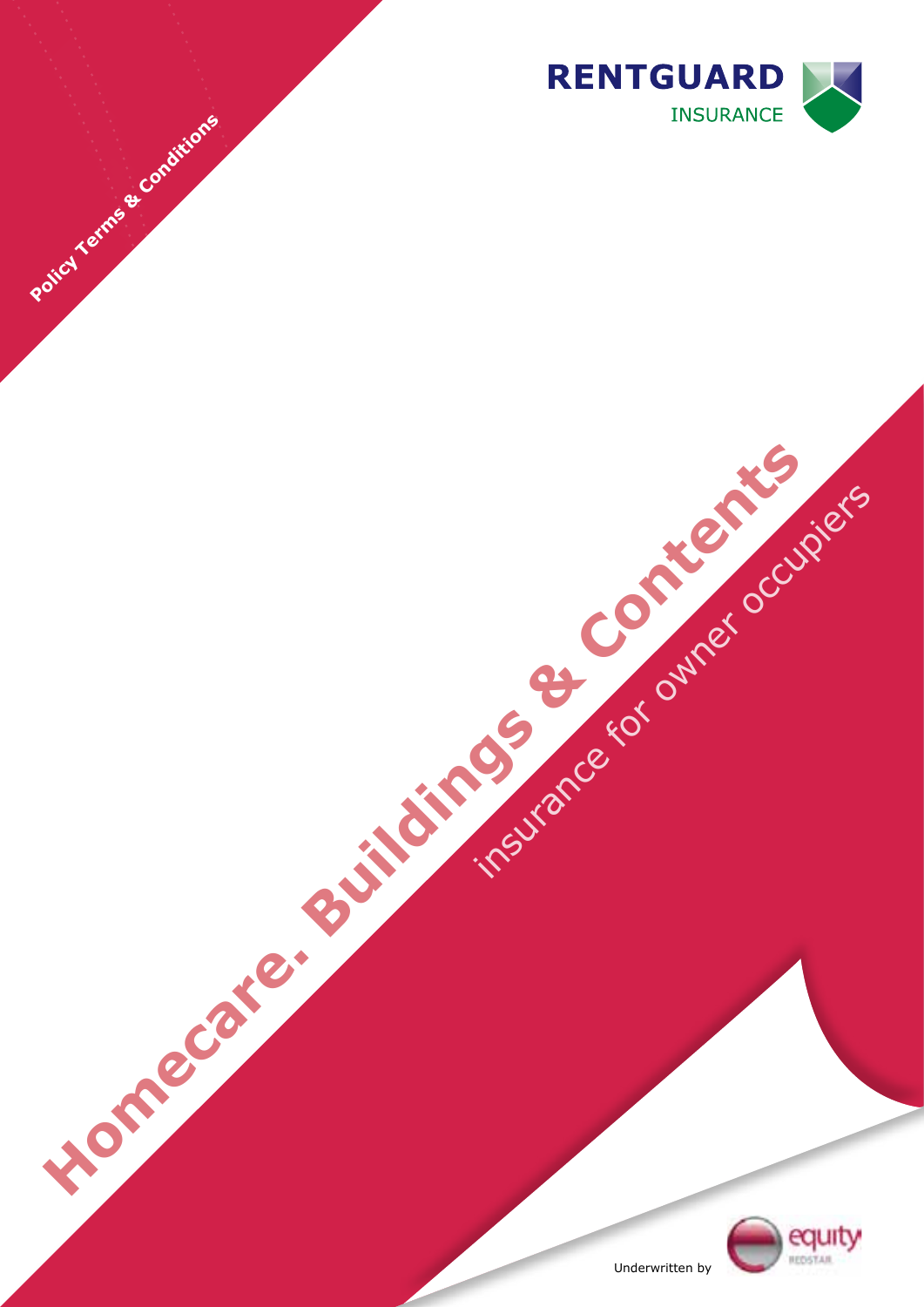# **RGA Underwriting Limited**

# **Introduction**

Thank **you** for choosing **RGA Underwriting Ltd**. This is **your** Homecare Insurance **policy**, setting out **your** insurance protection in detail.

**Your** premium has been based upon the information shown in the **policy certificate** and recorded in **your** statement of fact.

**This insurance offers a comprehensive cover, as well as extended options, please refer to your insurance certificate and statement of fact for your cover level.** If **you** have any questions, please contact **us** on *0208 587 1060* or free phone *0800 783 1626*.

This property insurance has been arranged by **RGA Underwriting Ltd** and is underwritten by leading UK insurers. The insurer is identified on **your certificate**.

**RGA Underwriting Ltd** is authorised and regulated by the Financial Services Authority. This can be checked on the FSA's register by visiting the FSA's website at *www.fas.gov. uk/register* or by contacting them on *0845 606 1234*.

**We** adhere to the Codes of Practice of the Association of British Insurers (ABI) and the Financial Ombudsman Service and **we** are covered by the Financial Services Compensation Scheme (FSCS). Full details are available at *www.fscs.org.uk*. **Your** personal details and information provided are also covered by the Data Protection Act.

This product meets the demands and needs of Owner Occupiers who wish to protect their private permanent residence and/or **contents** against a range of events such as fire, theft, and weather related losses throughout the duration of the **policy**.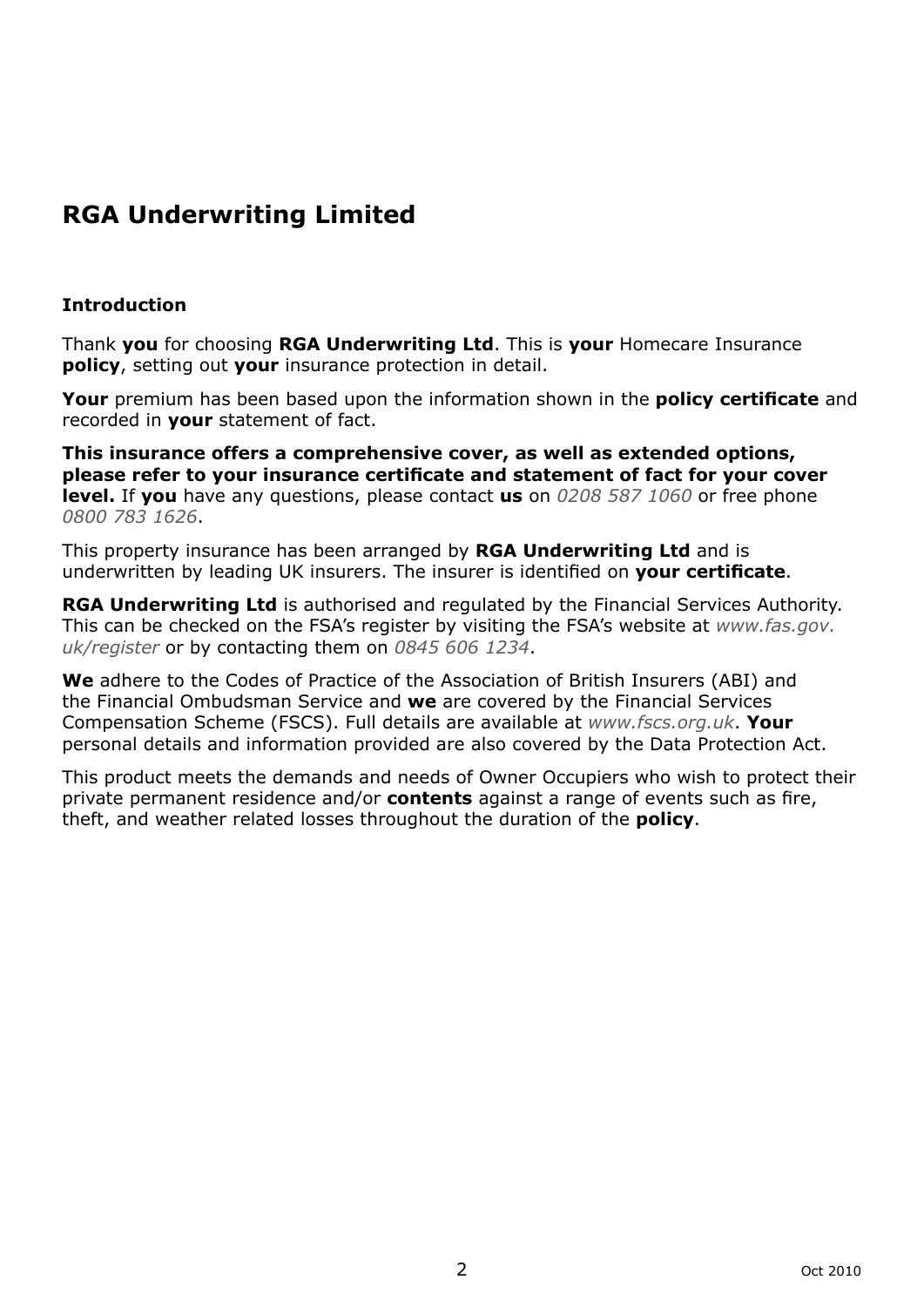# **Homecare Insurance Policy**

# **Contents**

| $\bullet$ | Your Policy                                    | $\overline{4}$ |
|-----------|------------------------------------------------|----------------|
| $\bullet$ | <b>Important Telephone Numbers</b>             | 5              |
| $\bullet$ | Definitions                                    | 6              |
| $\bullet$ | <b>Buildings Standard Cover</b>                | 8              |
| $\bullet$ | Buildings Additional Cover - Accidental Damage | 13             |
| $\bullet$ | <b>Contents Standard Cover</b>                 | 15             |
| $\bullet$ | Contents Additional Cover - Accidental Damage  | 24             |
| $\bullet$ | Personal Possessions                           | 25             |
| $\bullet$ | Endorsements, Special Terms & Conditions       | 28             |
| $\bullet$ | <b>General Conditions</b>                      | 30             |
| $\bullet$ | <b>General Exclusions</b>                      | 32             |
| $\bullet$ | <b>Inflation Protection</b>                    | 34             |
| $\bullet$ | <b>Claims Conditions</b>                       | 35             |
| $\bullet$ | How We Settle Claims                           | 36             |
| $\bullet$ | Making Yourself Heard                          | 37             |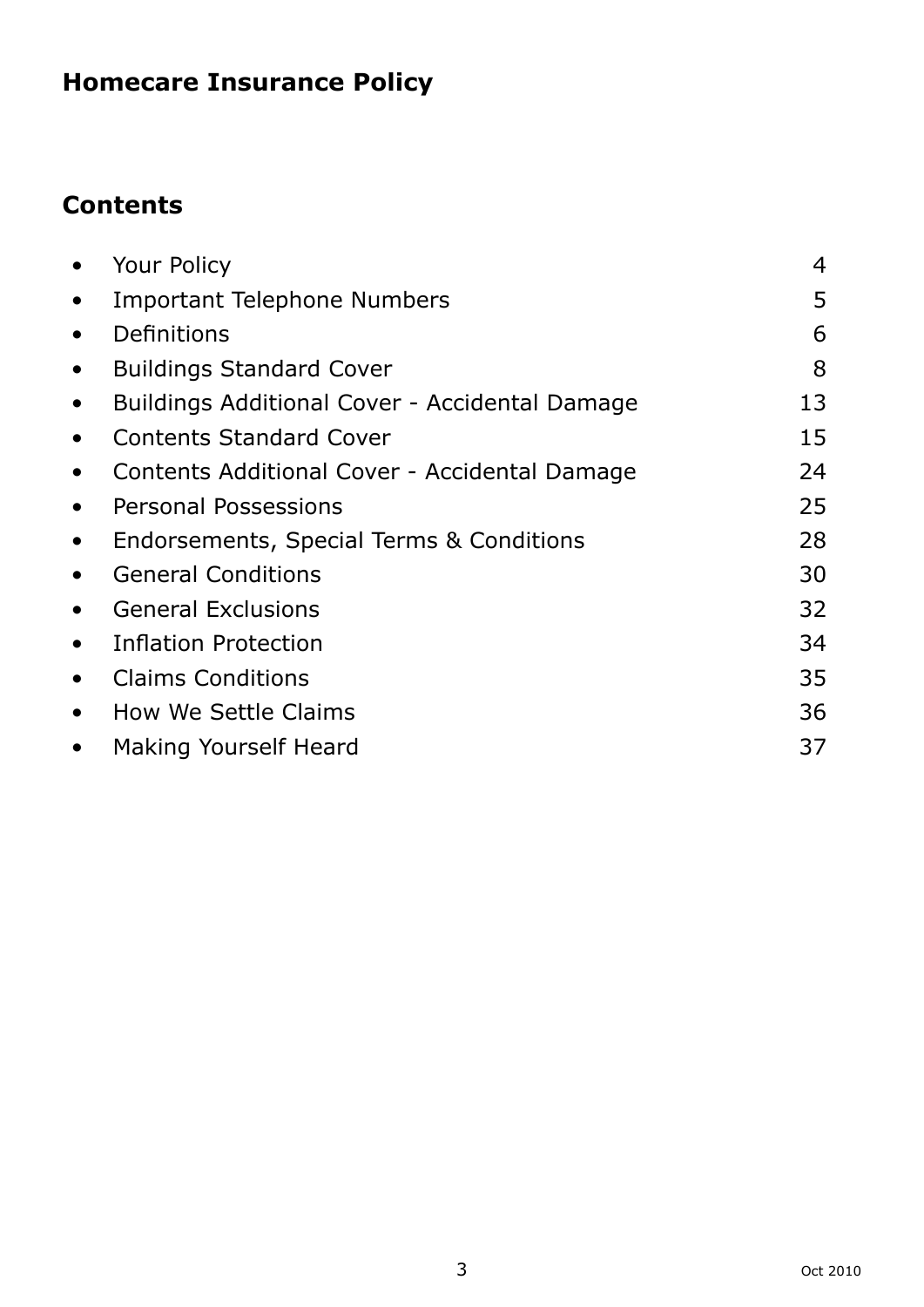# **Your Policy**

### **The information you have supplied forms part of the contract of insurance with us, your policy is evidence of that contract, you should read it carefully and keep it in a safe place.**

In return for having accepted **your** premium, **we** will, in the event of injury, loss or damage happening within the **period of insurance** (or any subsequent period for which the **company** accepts a renewal premium), provide insurance as described in the following pages and referred to in **your certificate**.

If after reading these documents **you** have any questions, please contact **your** insurance adviser.

# **Important**

The **policy** and the **certificate** shall be read together as one contract and the proposal form/statement of fact, made by the **insured**, shall be the basis of the contract**. We** recommend that **you** read this **policy** in conjunction with **your certificate** to ensure that it meets with **your** requirements. Should **you** have any queries, please contact **us** or **your** insurance adviser. You must notify **us** as soon as possible when any works/ renovations, other than routine maintenance or decorations, are being carried out at **your home**; or if the **home** will be **unoccupied** for more that 60 consecutive days. Please note that there is no cover for **unoccupied/empty** and **unfurnished** properties beyond 60 days.

**Your** attention is drawn to the Complaints procedure (Making Yourself Heard) on page 37.

# **The Law applicable to this Policy**

Under the laws of the United Kingdom (England, Scotland, Wales and Northern Ireland) both **you** and **we** may choose the law which applies to this contract, to the extent permitted by those laws. Unless **you** and **we** agree otherwise, **we** have agreed with **you** that the law which applies to this contract is the law which applies to the part of the United Kingdom in which **you** live, or, if **you** live in the Channel Islands or the Isle of Man, the law of whichever of those two places in which **you** live.

**We** and **you** have agreed that any legal proceedings between **you** and **us** in connection with this contract will only take place in the courts of the part of the United Kingdom in which **you** live, or, if **you** live in either the Channel Islands or the Isle of Man, the courts of whichever of those two places in which **you** live.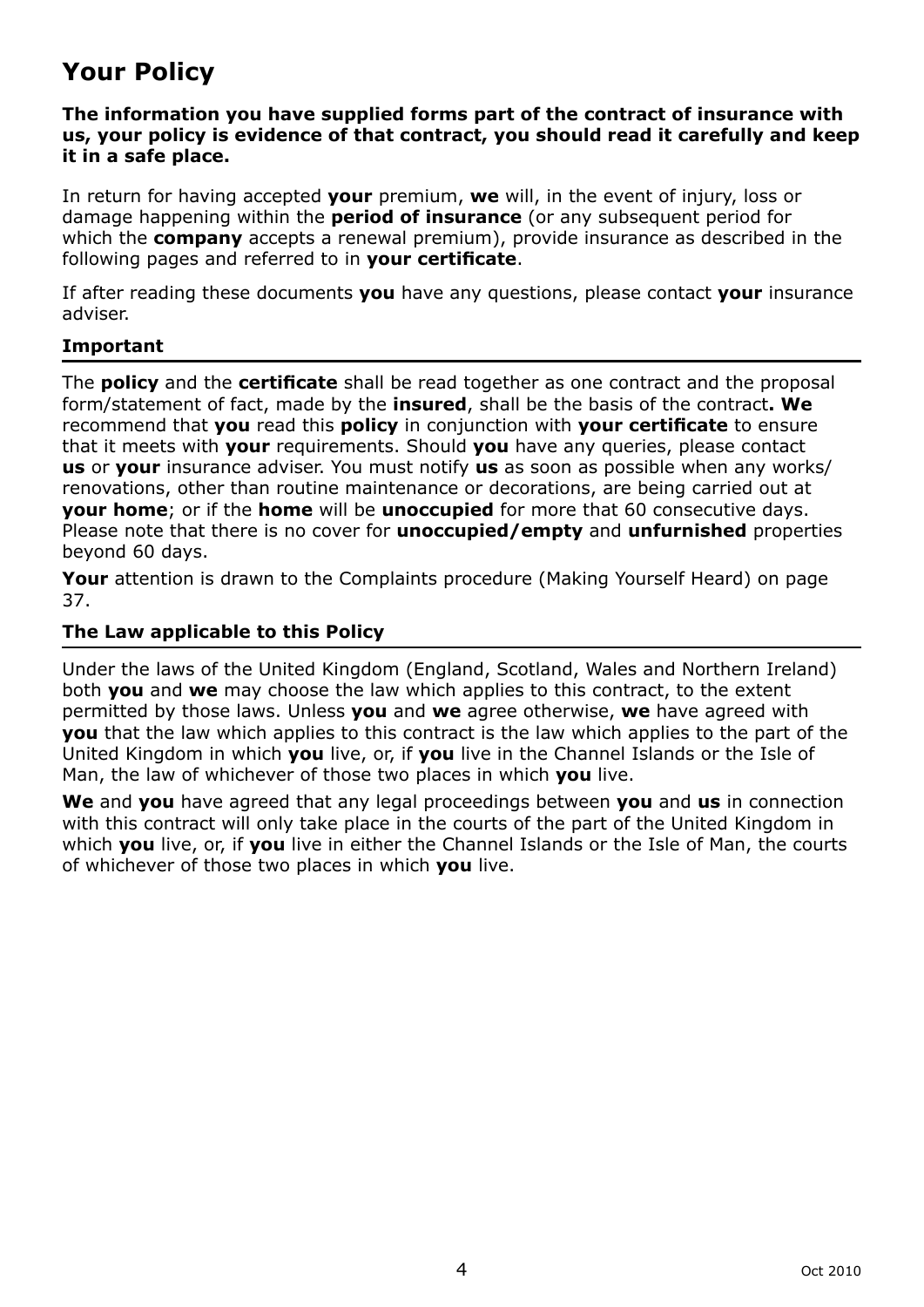# **Important Telephone Numbers**

| <b>Customer Services</b>                                                          | 020 8587 1060 |                                                                                                                                                                                               |
|-----------------------------------------------------------------------------------|---------------|-----------------------------------------------------------------------------------------------------------------------------------------------------------------------------------------------|
| Claim Notification Line<br>In the event of a claim telephone<br>us on this number | 020 8587 1060 | If you need to make a claim, we tell you<br>the process to follow. You should also<br>read the Claim Conditions. Please read<br>the conditions and process before ringing<br>the claims line. |
|                                                                                   |               | The conditions and process to follow can<br>be found on pages 35 and 36.                                                                                                                      |
| Out of hours                                                                      | 0208 587 1071 |                                                                                                                                                                                               |

Please have **your policy** number or personal details ready.

Please note that due to the Data Protection Act, **we** cannot issue details of this **policy** to third parties, unless **we** have received specific written confirmation from the **insured**, confirming that **we** can liaise with the said party regarding the insurance.

In order to maintain quality service, telephone calls may be monitored or recorded.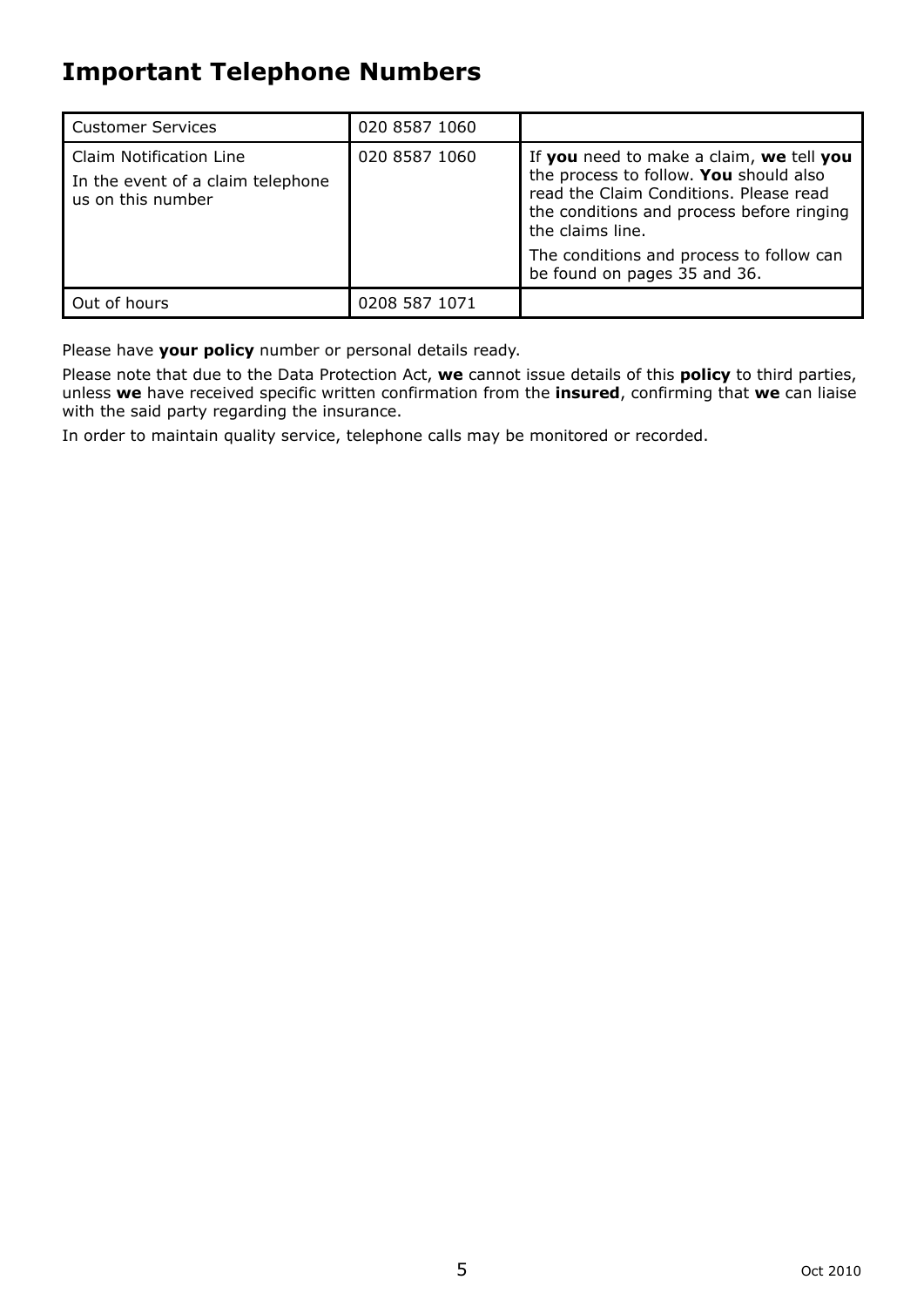# **Definitions**

Where **we** explain what a word means, that word will have the same meaning wherever it is used in the **policy** or **certificate.**

These words are highlighted by the use of **bold print**.

#### **Accidental Damage**

Damage caused as a direct result of a single unexpected event.

#### **Buildings**

The structure of the **home** including landlord's fixtures and fittings and the following (if they form part of the property): oil and gas tanks, cesspits, permanent swimming pools, tennis hard courts, walls, gates, fences, hedges, terraces, patios, drives, paths, car ports, garages and **outbuildings**. Unless shown differently in the **certificate**, the property is covered as **standard construction**.

#### **Certificate**

The document which gives the details of the insurance cover **you** have and also shows that **you** are insured against the property listed.

#### **Company/Our/Us/We**

The underwriter as identified on **your certificate**

#### **Contents**

Household goods, personal effects, money and valuables as specified on page 15 of this policy wording, that you or **your family** own or are legally responsible for and are used mainly for private purposes.

#### **Domestic Staff**

A person employed to carry out domestic duties associated with the **home** and not employed by **you,** in any capacity, in connection with any business, trade, profession or employment.

#### **Endorsement(s)**

A change to the terms of the **policy** as shown under **endorsements** in the **certificate.**

#### **Excess**

The amount **you** are required to pay as the first part of each and every claim made.

#### **Family/They**

**Your** domestic partner, children, **domestic staff** and any other person permanently residing with **you** and not paying a commercial rent.

#### **Home**

The **private dwelling** shown in the **certificate** including its garages and **outbuildings**, if they form part of the **buildings**.

#### **Insured/You/Your**

The person or persons named in the **certificate** as the policyholder.

#### **Laptop & Portable Computers**

Includes all small hand held or lap held computers which are defined as, but not limited to, **laptop**, touch screen pads, Palmtop or PDA's.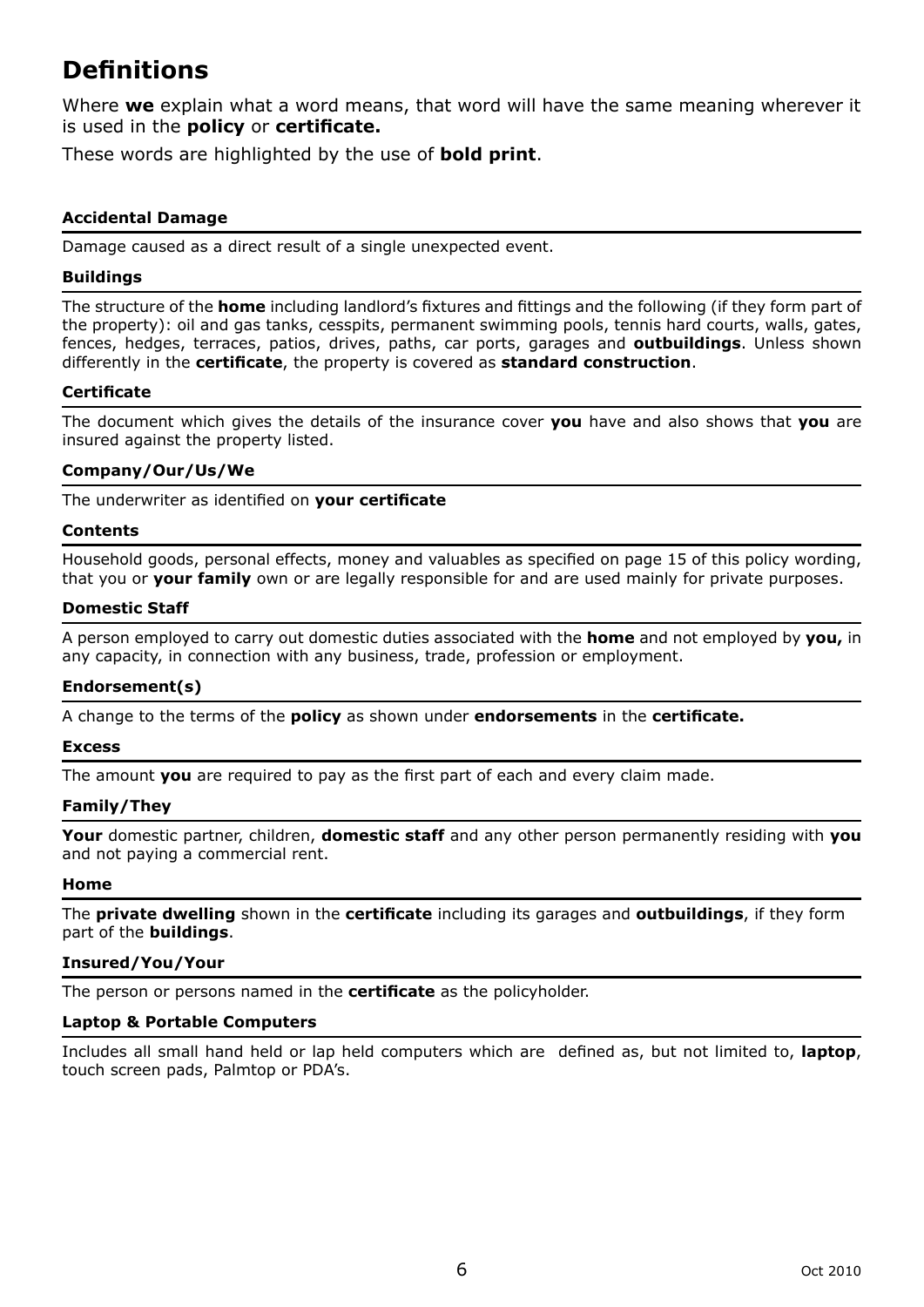#### **Outbuildings**

- Sheds;
- Greenhouses:
- Summer houses;
- Other **buildings**;

which do not form part of the structure of the main **building** of the **home** and are used or occupied for domestic purposes.

#### **Period of Insurance**

The dates shown in the **certificate**.

#### **Policy**

Your insurance wording and most recent **certificate** and any **endorsements** attached or issued.

#### **Private Dwelling**

An independent part of the property that is used as a **home** or residence and is maintained as a single household.

#### **RGA Underwriting Limited**

RGA Underwriting Ltd, an independent insurance intermediary arranging this insurance.

#### **Standard Construction**

Built of brick, stone or concrete and roofed with slate, tile or concrete. Any other material is therefore considered to be non-standard construction.

#### **Sum Insured**

The amount of cover which represents:

- In respect of Buildings Section the full cost of rebuilding the property in the same form/style and condition, as new, plus a reasonable amount for architects, surveyors and legal fees, debris removal costs and other costs to comply with government or local authority requirements. It should be noted that the rebuilding cost may be different from the market value;
- In respect of Contents Section the full cost of replacement, as new, of the **contents**, including **contents** of communal parts.
- In respect of Personal Possessions Section the full cost of replacement, as new, of the personal possessions, including **contents** of communal parts.

#### **Territorial Limits**

Great Britain, Northern Ireland, the Channel Islands or the Isle of Man.

#### **Unfurnished**

Without sufficient furniture and furnishings for normal living purposes.

#### **Unoccupied/Empty**

The whole or part of **private dwelling** not lived in by **you** or **your family** for more than 60 consecutive days or occupied by squatters.

**Your policy** is designed to help **you** understand the extent of cover provided. **You** will find on many pages these headings:

| What is covered                                                                                                                                                                  | What is not covered                                                                                                           |
|----------------------------------------------------------------------------------------------------------------------------------------------------------------------------------|-------------------------------------------------------------------------------------------------------------------------------|
| These sections are printed on a light grey<br>background and give detailed information on the<br>insurance provided and must be read with 'What<br>is not covered' at all times. | These sections shown on a dark grey background<br>draw your attention to what is not included in<br>the scope of your policy. |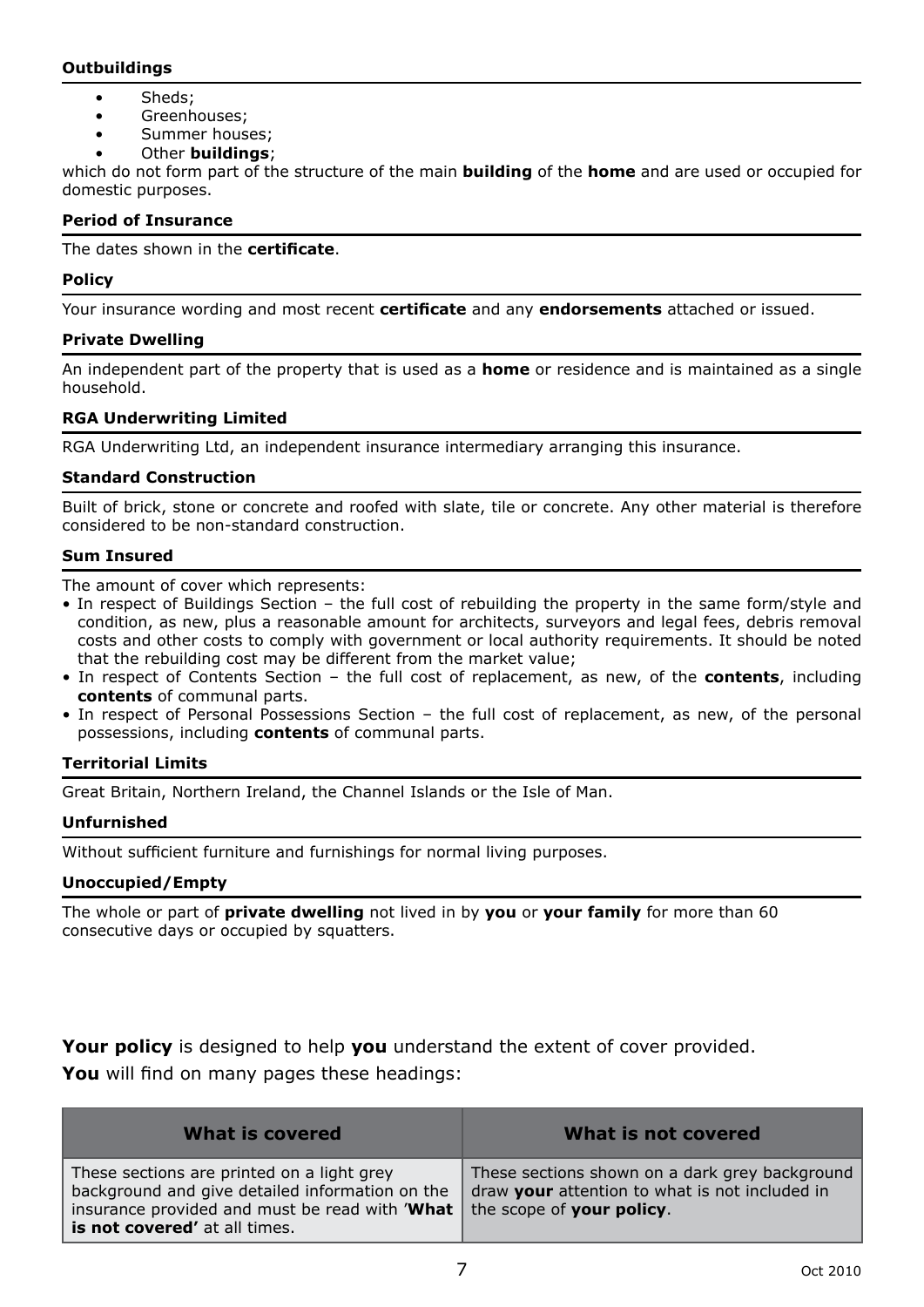# **Buildings Standard Cover**

**Your certificate** will show if this section is in force. Inflation protection applies (see page 34).

# **What is the most we will pay?**

**We** will not pay more in total than the **sum insured** shown for **buildings** in **your policy certificate** for any one claim under causes 1-11 and covers 13, 14, 17 and 18 (where limits apply, **we** will not pay more than the stated amount). **We** will pay, in addition, amounts due under covers 12, 15, 16 and 19 up to the limits shown.

| What is covered                                                                                                                                                                                                                                                                                                                                                                                                                                                                                       | What is not covered                                                                                                                                                                                                                                                                                                                                                                                                                                                                                                                                                                                             |  |
|-------------------------------------------------------------------------------------------------------------------------------------------------------------------------------------------------------------------------------------------------------------------------------------------------------------------------------------------------------------------------------------------------------------------------------------------------------------------------------------------------------|-----------------------------------------------------------------------------------------------------------------------------------------------------------------------------------------------------------------------------------------------------------------------------------------------------------------------------------------------------------------------------------------------------------------------------------------------------------------------------------------------------------------------------------------------------------------------------------------------------------------|--|
| Loss or damage to the <b>buildings</b> by the<br>following causes:                                                                                                                                                                                                                                                                                                                                                                                                                                    | The amount of the <b>excess</b> shown in the<br>certificate.<br>Not applicable to cover 20.                                                                                                                                                                                                                                                                                                                                                                                                                                                                                                                     |  |
| 1. Storm or flood<br>Storm normally means very windy conditions<br>accompanied by heavy rain, hail or snow.<br>Heavy rain alone does not constitute a storm<br>unless it is of unusual or extreme intensity.                                                                                                                                                                                                                                                                                          | Loss or damage:<br>1.<br>a) By subsidence ground heave or landslip;<br>b) To gates, hedges, fences, drives or<br>paths;<br>To radio or television aerials*;<br>C)<br>By frost;<br>d)<br>e) Caused by rising ground water levels.<br>f) Whilst the <b>home</b> is left <b>unoccupied/</b><br>empty or unfurnished.<br>* May be covered under the Contents<br>Standard Cover section if you have chosen<br>this cover.                                                                                                                                                                                            |  |
| Escape of water from or frost damage to:<br>2.<br>A fixed:<br>$\bullet$<br>Water installation;<br>Drainage installation;<br>$\bullet$<br>Heating installation.<br>$\bullet$<br>We will also pay the necessary reasonable<br>costs that <b>you</b> incur in locating the source<br>of the damage including the reinstatement<br>of any wall, floor or ceiling removed or<br>damaged during the search; but we will<br>not pay more than £5,000 for locating the<br>source of damage for any one claim. | 2. Loss or damage:<br>a) Whilst the <b>home</b> is <b>unoccupied/empty</b><br>or <b>unfurnished;</b><br>By subsidence, ground heave or landslip;<br>b)<br>By dry rot;<br>C)<br>The first £250 of each and every<br>d).<br>claim, unless shown differently in the<br>certificate.<br>Please note that if damage is caused by<br><b>contents</b> , damage done to the <b>buildings</b> /<br>property is covered, but damage done to the<br><b>contents</b> themselves will not be covered;<br>unless <b>contents</b> insurance is in effect/<br>operative.<br>Please refer to General Conditions &<br>Exclusions. |  |
| 3.<br>Escape of oil from a fixed oil-fired heating<br>installation, including smoke and smudge<br>damage by vaporisation, due to a defective<br>oil-fired heating installation. We will also<br>pay the necessary costs that you incur in<br>locating the source of the damage including<br>the reinstatement of any wall, floor or ceiling<br>if removed or damaged during the search;<br>but we will not pay more than £5,000 for<br>locating the source of damage for any one<br>claim.            | 3. Loss or damage whilst the <b>home</b> is<br>unoccupied/empty or unfurnished.<br>Please note that if damage is caused by<br>contents, damage done to the buildings/<br>property is covered, but damage done to the<br><b>contents</b> themselves will not be covered,<br>unless contents insurance is in effect/<br>operative.<br>Please refer to General Conditions &<br>Exclusions.                                                                                                                                                                                                                         |  |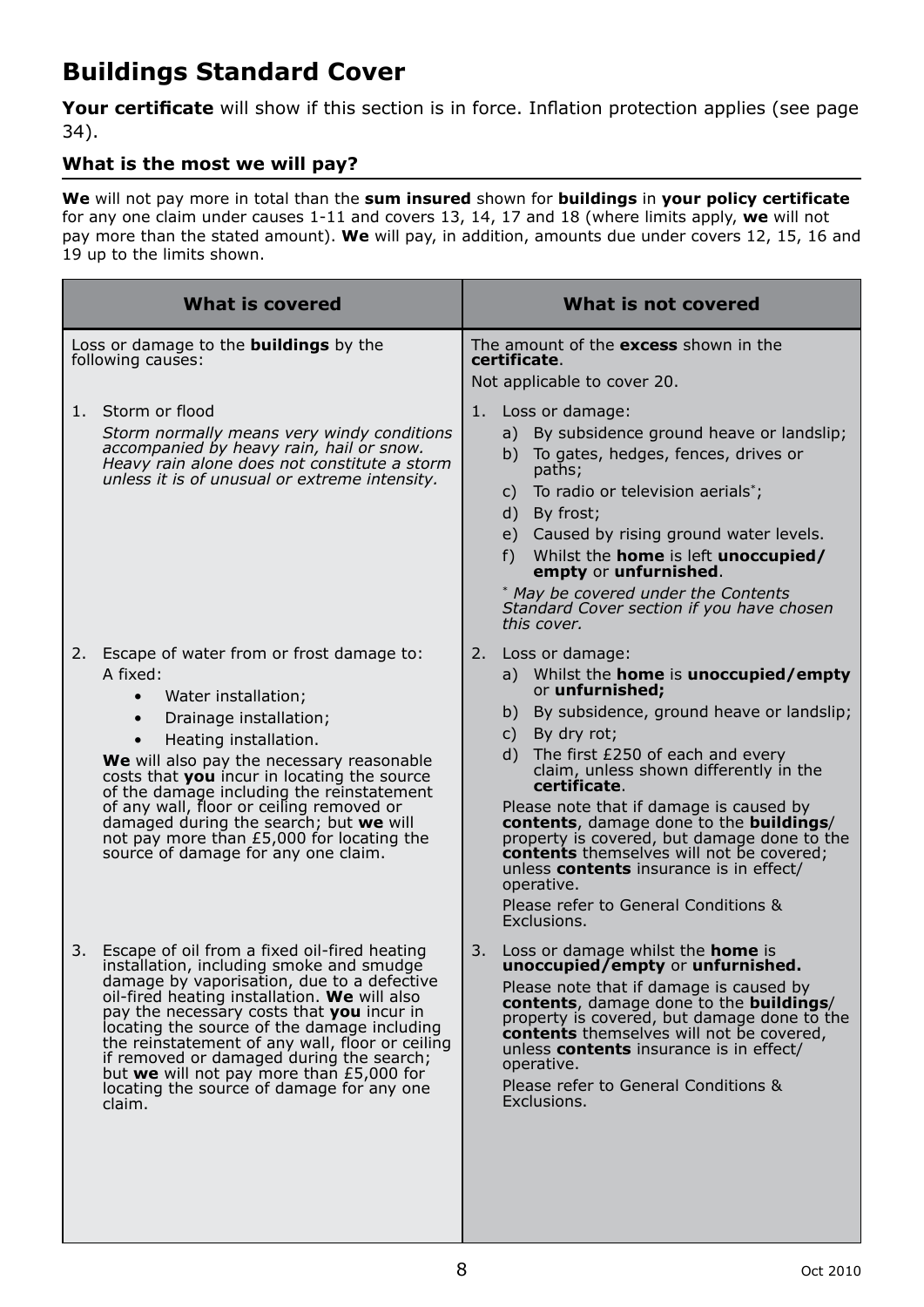|    | What is covered                                                                                                                                  | What is not covered |                                        |                                                                                                                                                                                                                                                                                                                                                                                                                                                                                                                                                                                                                                                                                                                                                                                                                                                                                                                                                                                                                                                                  |
|----|--------------------------------------------------------------------------------------------------------------------------------------------------|---------------------|----------------------------------------|------------------------------------------------------------------------------------------------------------------------------------------------------------------------------------------------------------------------------------------------------------------------------------------------------------------------------------------------------------------------------------------------------------------------------------------------------------------------------------------------------------------------------------------------------------------------------------------------------------------------------------------------------------------------------------------------------------------------------------------------------------------------------------------------------------------------------------------------------------------------------------------------------------------------------------------------------------------------------------------------------------------------------------------------------------------|
| 4. | Subsidence or ground heave of the site on<br>which the <b>buildings</b> stand or landslip.                                                       | 4.                  | a)<br>b)<br>C)<br>d)<br>e)<br>f)<br>g) | The amount of the <b>excess</b> shown in the<br>certificate.<br>Loss or damage:<br>Caused by normal settlement, shrinkage,<br>bedding down or expansion;<br>Resulting from coastal or river bank<br>erosion;<br>Arising from construction, structural<br>alteration, repair, demolition, ground<br>work, excavation or the settlement of<br>made up ground or materials brought to<br>the site;<br>Arising from the use of defective<br>materials, defective design or faulty<br>workmanship;<br>To boundary and garden walls, terraces,<br>gates, hedges and fences paths and<br>drives, patios, tennis hard courts,<br>swimming pools; unless the <b>home</b> has<br>been damaged at the same time by the<br>same cause;<br>To or resulting from movement of solid<br>floor slabs and non load bearing walls;<br>unless the foundations beneath the load<br>bearing walls of the <b>home</b> are damaged<br>at the same time by the same cause.<br>For loss or damage for which<br>compensation has been provided, or<br>would have been but for the existence |
| 5. | Theft or attempted theft.<br>Minimum security precautions <b>endorsement</b><br>may apply $-$ please refer to <b>your</b><br>certificate.        | 5.                  | a)<br>C)                               | of this insurance under any contract or<br>legislation or guarantee.<br>Loss or damage whilst the <b>home</b> is<br><b>unoccupied/empty or unfurnished.</b><br>b) Loss or damage caused by you,<br>any member of <b>your family</b> , any<br>employee, or any loss or damage caused<br>intentionally by the resident residing in<br>the <b>building</b> or other people lawfully on<br>the premises or with the deception of<br>any of these persons;<br>Any loss or damage caused as a result<br>of the property being used for illegal<br>activities.                                                                                                                                                                                                                                                                                                                                                                                                                                                                                                          |
| 6. | Collision by:<br>a) Aircraft;<br>or<br>b) Aerial devices;<br>anything<br>dropped<br>C)<br>Road or rail vehicles;<br>from them.<br>d)<br>Animals. | 6.                  | b)<br>C)                               | Loss or damage caused by:<br>a) Domestic pets;<br>Insects;<br>Loss or damage whilst the <b>home</b> is<br>unoccupied/empty or unfurnished.                                                                                                                                                                                                                                                                                                                                                                                                                                                                                                                                                                                                                                                                                                                                                                                                                                                                                                                       |
| 7. | Falling trees or branches.                                                                                                                       | 7.                  | a)<br>b)<br>C)                         | The cost of removal if the fallen tree or<br>branch has not caused damage to the<br>buildings;<br>Loss or damage caused during tree<br>felling, lopping or topping;<br>Loss or damage whilst the <b>home</b> is<br>unoccupied/empty or unfurnished.                                                                                                                                                                                                                                                                                                                                                                                                                                                                                                                                                                                                                                                                                                                                                                                                              |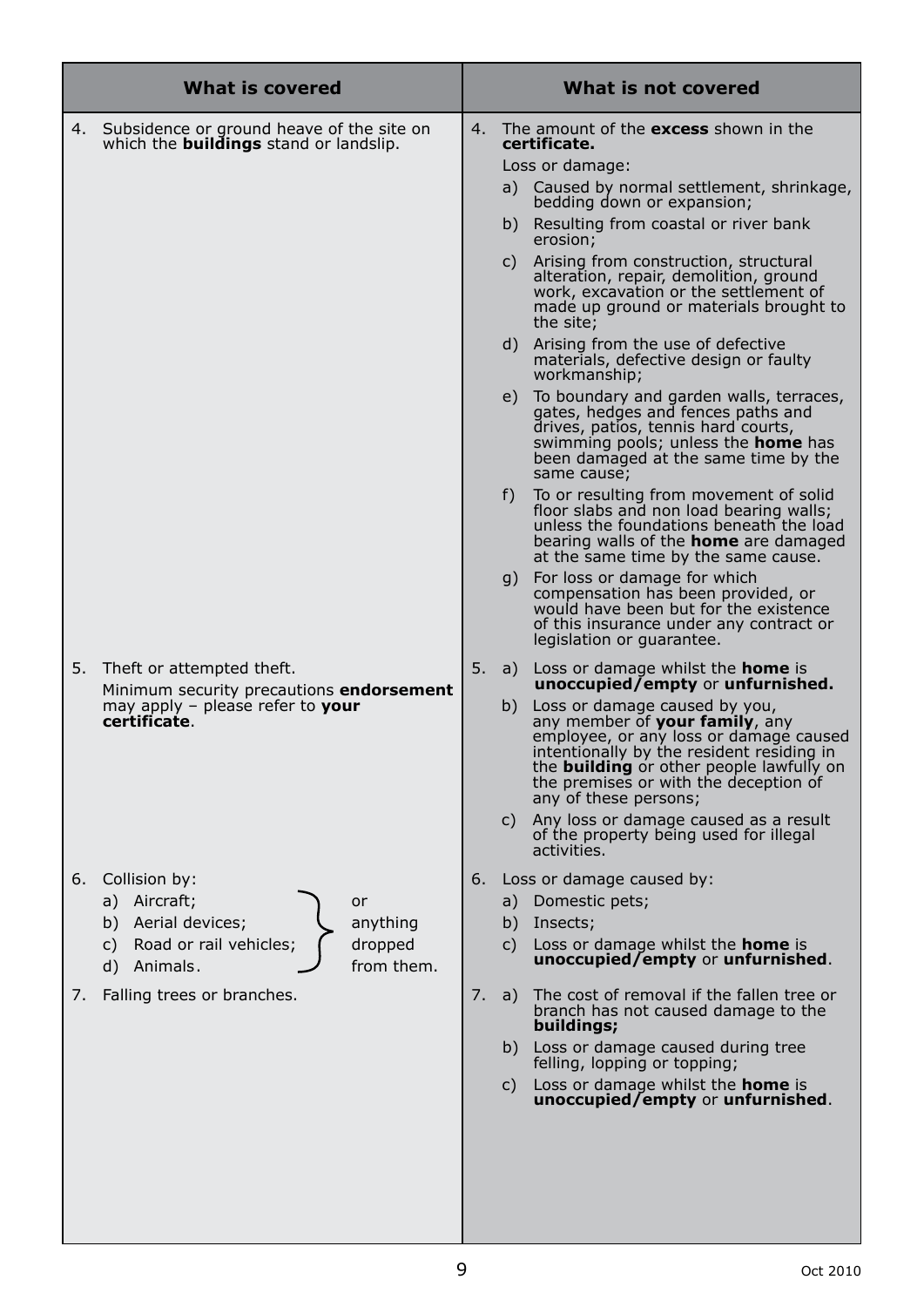| <b>What is covered</b>                                                                                                                                                                                                                                                                                                                                                                                                                                                                                                                                                                    | What is not covered                                                                                                                                                                                                                                                                                                                                                                                                                                                           |
|-------------------------------------------------------------------------------------------------------------------------------------------------------------------------------------------------------------------------------------------------------------------------------------------------------------------------------------------------------------------------------------------------------------------------------------------------------------------------------------------------------------------------------------------------------------------------------------------|-------------------------------------------------------------------------------------------------------------------------------------------------------------------------------------------------------------------------------------------------------------------------------------------------------------------------------------------------------------------------------------------------------------------------------------------------------------------------------|
| 8.<br>Breakage or collapse of:<br>a) Satellite dishes;<br>b) TV or radio aerials, aerial fittings or<br>masts;<br>c) Lampposts;<br>d) Telegraph poles;<br>e) Electricity pylons, poles or overhead<br>cables.                                                                                                                                                                                                                                                                                                                                                                             | 8.<br>a) Loss or damage to the items themselves.<br>Certain items may be covered under the<br>Contents Standard Cover section, if you<br>have chosen this cover:<br>b) Loss or damage whilst the <b>home</b> is<br>unoccupied/empty or unfurnished.                                                                                                                                                                                                                           |
| 9. Fire, smoke, explosion, lightning,<br>earthquake.                                                                                                                                                                                                                                                                                                                                                                                                                                                                                                                                      | 9. a) Smoke damage arising gradually out<br>of repeated exposure, smog, agriculture<br>or industrial work or pollution;<br>b) Loss or damage whilst the <b>home</b> is left<br>unoccupied/empty or unfurnished.<br>Any loss or damage caused as a result<br>C)<br>of the property being used for illegal<br>activities.                                                                                                                                                       |
| 10. Malicious persons or vandals.<br>Minimum security precautions endorsement<br>may apply - please refer to your<br>certificate.                                                                                                                                                                                                                                                                                                                                                                                                                                                         | 10. a) Loss or damage whilst the <b>home</b> is<br>unoccupied/empty or unfurnished.<br>b) Loss or damage caused by you,<br>any member of your family, any<br>employee, or any loss or damage caused<br>intentionally by the resident residing in<br>the <b>building</b> or other people lawfully on<br>the premises or with the deception of<br>any of these persons;<br>Any loss or damage caused as a result<br>C)<br>of the property being used for illegal<br>activities. |
| 11. Riot, civil commotion, strikes, labour and<br>political disturbances.                                                                                                                                                                                                                                                                                                                                                                                                                                                                                                                 | 11. Loss or damage whilst the <b>home</b> is<br>unoccupied/empty or unfurnished.                                                                                                                                                                                                                                                                                                                                                                                              |
| The following covers are included in this<br>section:<br>12. DEBRIS REMOVAL AND BUILDING FEES<br>Necessary expenses for rebuilding or<br>repairing the <b>buildings</b> as a result of<br>damage covered by Buildings Standard<br>Cover for:<br>a) Architects, surveyors, consulting<br>engineers and legal fees;<br>b) The cost of clearing debris from the<br>site or demolishing or shoring up the<br>buildings;<br>c). The cost to comply with government or<br>local authority requirements.<br>We will not pay more than 10% of the sum<br>insured for buildings for any one claim. | 12. a) Fees and costs arising from building<br>regulations, local authority or other<br>statutory requirements or conditions if<br>you were made aware of them before the<br>damage happened;<br>b) Loss or damage whilst the <b>home</b> is<br>unoccupied/empty or unfurnished.                                                                                                                                                                                              |
|                                                                                                                                                                                                                                                                                                                                                                                                                                                                                                                                                                                           |                                                                                                                                                                                                                                                                                                                                                                                                                                                                               |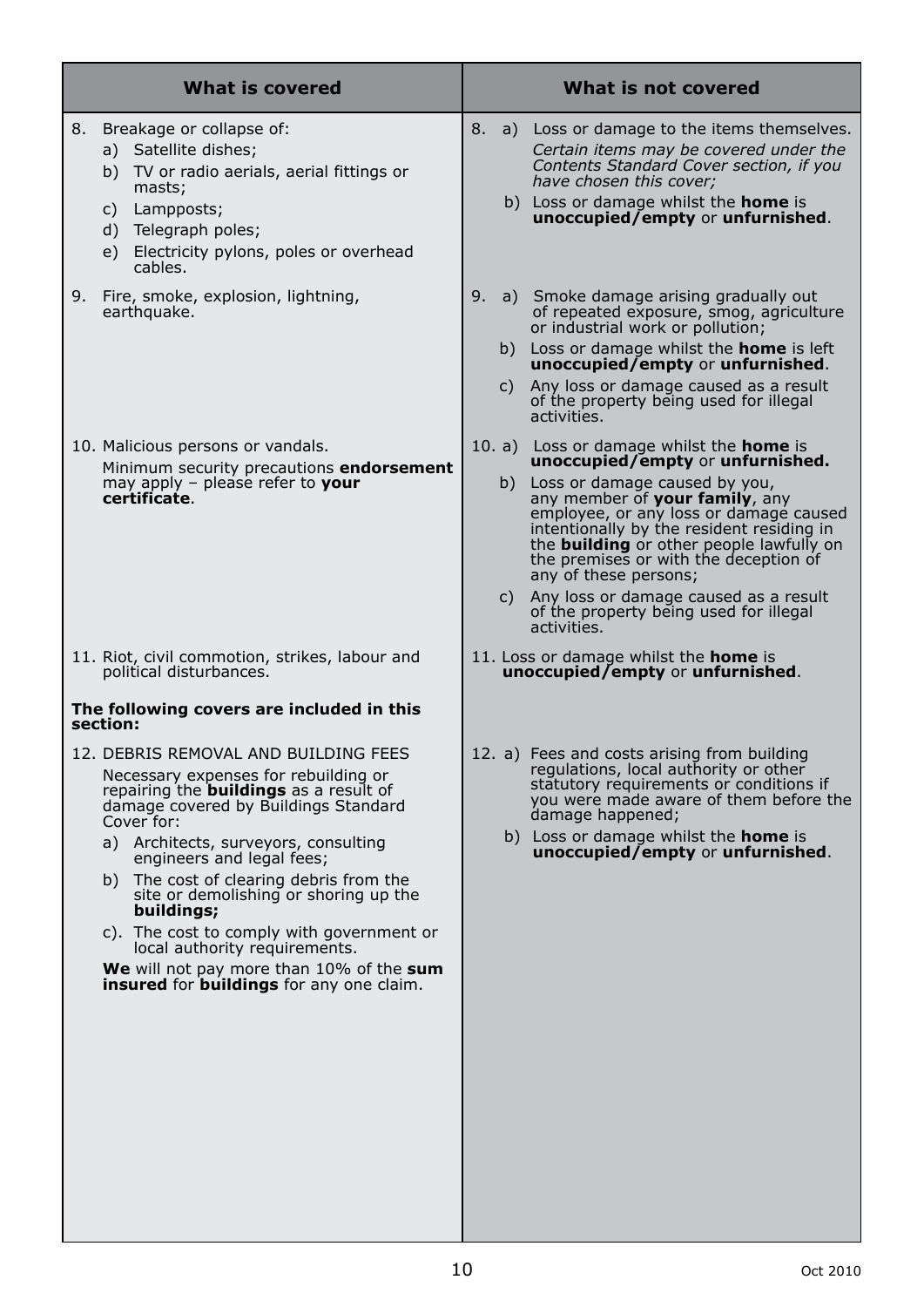| What is covered                                                                                                                                                                                                                                                                                                                                                                                                                                                                                                                                                                                                                              | What is not covered                                                                                                                                                                                                                                                                                                                                                                      |
|----------------------------------------------------------------------------------------------------------------------------------------------------------------------------------------------------------------------------------------------------------------------------------------------------------------------------------------------------------------------------------------------------------------------------------------------------------------------------------------------------------------------------------------------------------------------------------------------------------------------------------------------|------------------------------------------------------------------------------------------------------------------------------------------------------------------------------------------------------------------------------------------------------------------------------------------------------------------------------------------------------------------------------------------|
| 13. SERVICE PIPES AND CABLES<br>Damage to:<br>a) Cables;<br>b) Drain inspection covers;<br>c) Underground drains, pipes or tanks<br>providing services to or from the home<br>and for which <b>you</b> are responsible.<br>We will also pay the necessary and<br>reasonable costs that you incur in locating<br>the source of the damage including the<br>reinstatement of any wall, drive, fence<br>or path removed or damaged during the<br>search; but we will not pay more than<br>£5,000 for locating the source of damage for<br>any one claim.<br>Cover is limited to loss or damage caused by<br>an insured peril under causes 1-11. | 13. a)<br>There is no cover unless one of the<br>other causes is operative;<br>Damage done whilst the home is<br>b)<br>unoccupied/empty or unfurnished;<br>Damage caused by or from poor or<br>C)<br>faulty design, workmanship or materials.<br>Please refer to General Conditions &<br>Exclusions.                                                                                     |
| 14. GLASS AND SANITARY WARE<br>Breakage of:<br>a) Fixed glass in:<br>i) Windows;<br>ii) Doors;<br>iii) Fanlights;<br>iv) Skylights;<br>v) Greenhouses;<br>vi) Conservatories;<br>vii) Verandas;<br>b) Fixed ceramic hobs or hob covers;<br>c) Fixed sanitary ware and bathroom<br>fittings.<br>Cover is limited to loss or damage<br>caused by an insured peril under causes<br>$1 - 11.$                                                                                                                                                                                                                                                    | 14. a) Loss or damage whilst the <b>home</b> is<br>unoccupied/empty or unfurnished;<br>b) Damage to property that does not form<br>part of the <b>home.</b>                                                                                                                                                                                                                              |
| 15. REPLACEMENT OF LOCKS<br>We will pay for the cost of replacing keys<br>and locks or lock mechanisms to:<br>a) External doors and windows of the<br>home;<br>b) A safe within or an alarm protecting the<br>home;<br>following the theft of their keys.<br><b>We</b> will not pay more than $E$ 500 for any one<br>claim.                                                                                                                                                                                                                                                                                                                  | 15. a)<br>The cost of replacing keys and locks to a<br>garage or <b>outbuilding.</b><br><b>We</b> will only pay under Contents<br>Standard Cover or Buildings Standard<br>Cover if both sections are insured for<br>any one claim.<br>b) Damage caused as a result of the home<br>being used for illegal activities;<br>c) Whilst the home is <b>unoccupied/empty</b><br>or unfurnished. |
| 16. ALTERNATIVE ACCOMMODATION<br>Whilst the <b>home</b> cannot be lived in because<br>of loss or damage covered under Buildings<br><b>Standard Cover.</b><br><b>We</b> will pay for:<br>a) The reasonable increased cost of<br>alternative accommodation for you and<br><b>your family</b> and your domestic pets;<br>or<br>b) The amount of rent you and your<br>family lose.<br>We will not pay more than 20% of the sum<br><b>insured</b> for <b>buildings</b> for any one claim.                                                                                                                                                         | 16. a)<br>Any costs your family would have<br>to pay once the property becomes<br>habitable again;<br>b) Loss or damage whilst the <b>home</b> is<br>unoccupied/empty or unfurnished.                                                                                                                                                                                                    |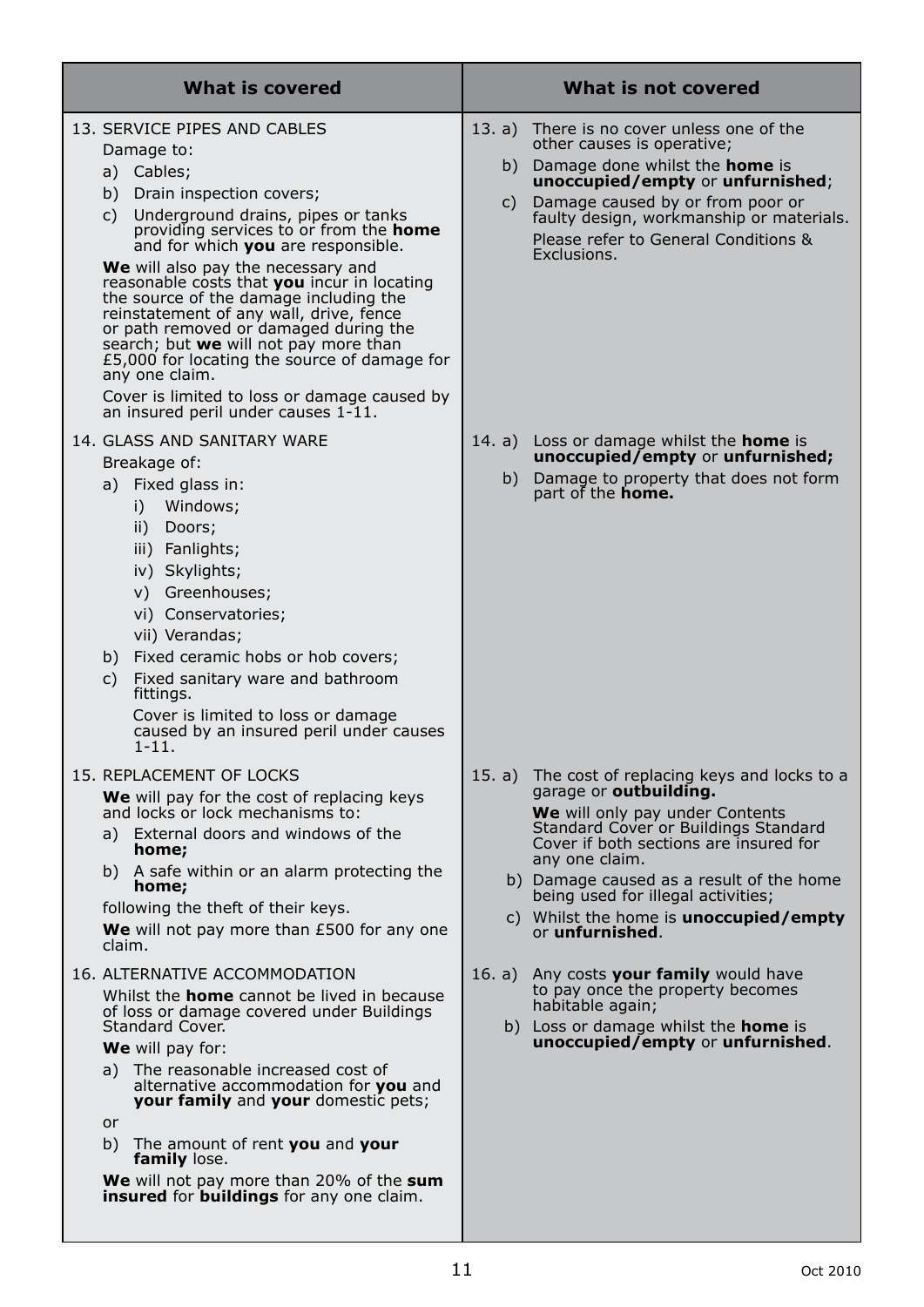| 17. EMERGENCY ENTRY<br>17. a)<br>Entry gained as a result of the home<br>being used for illegal activities;<br>Loss or damage to the <b>buildings</b> caused<br>when the fire, police or ambulance service<br>has to force an entry to the <b>buildings</b><br>because of an emergency involving you or<br>your family.<br>18. CONTRACTING PURCHASER<br>18. Loss or damage whilst the <b>home</b> is<br><b>unoccupied/empty or unfurnished.</b><br>If you have contracted to sell the home, the<br>purchaser shall have the full protection of<br><b>your policy</b> , in respect of the <b>buildings</b> up<br>to the date of completion of the purchase;<br>as long as the <b>home</b> is not covered by any<br>other insurance.<br>19. DAMAGE TO THE GARDEN<br>19. Loss or damage whilst the <b>home</b> is<br><b>unoccupied/empty or unfurnished.</b><br><b>We</b> will pay up to £1,000 for loss or damage<br>to trees, shrubs, plants and lawns; if they<br>are damaged during the following perils<br>insured; Theft, Impact/Collision, Fire,<br>Malicious Damage and Riot.<br><b>We</b> will not pay more than $E250$ for the<br>lawn, any one tree, shrub or plant.<br>20. PROPERTY OWNER'S LIABILITY<br>20. Your legal liability to pay compensation<br>arising directly or indirectly from:<br>Any amount that you or your family<br>become legally liable to pay as compensation<br>(including claimant's costs and expenses)<br>arising from your ownership (but not<br>the absence of such agreement;<br>occupation) of the premises which causes<br>b)<br>The use or occupation of the <b>home</b><br>accidental death bodily injury or illness to<br>for any business, trade, profession or<br>any person or damage to property.<br>employment;<br><b>We</b> will not pay more than $E2,000,000$<br>C)<br>(including costs and expenses agreed by <b>us</b><br>in writing) for any claim or series of claims<br>arising from any one event or one source or<br>under a contract of service;<br>original cause.<br>d)<br>Damage to property belonging to or | What is covered | What is not covered                                                                                                                                                                                                                                                                                                                                                                                                                                                                                         |
|----------------------------------------------------------------------------------------------------------------------------------------------------------------------------------------------------------------------------------------------------------------------------------------------------------------------------------------------------------------------------------------------------------------------------------------------------------------------------------------------------------------------------------------------------------------------------------------------------------------------------------------------------------------------------------------------------------------------------------------------------------------------------------------------------------------------------------------------------------------------------------------------------------------------------------------------------------------------------------------------------------------------------------------------------------------------------------------------------------------------------------------------------------------------------------------------------------------------------------------------------------------------------------------------------------------------------------------------------------------------------------------------------------------------------------------------------------------------------------------------------------------------------------------------------------------------------------------------------------------------------------------------------------------------------------------------------------------------------------------------------------------------------------------------------------------------------------------------------------------------------------------------------------------------------------------------------------------------------------------------------------------------------------------------------------------------------|-----------------|-------------------------------------------------------------------------------------------------------------------------------------------------------------------------------------------------------------------------------------------------------------------------------------------------------------------------------------------------------------------------------------------------------------------------------------------------------------------------------------------------------------|
|                                                                                                                                                                                                                                                                                                                                                                                                                                                                                                                                                                                                                                                                                                                                                                                                                                                                                                                                                                                                                                                                                                                                                                                                                                                                                                                                                                                                                                                                                                                                                                                                                                                                                                                                                                                                                                                                                                                                                                                                                                                                            |                 | b) Loss or damage whilst the home is left<br>unoccupied/empty or unfurnished.                                                                                                                                                                                                                                                                                                                                                                                                                               |
|                                                                                                                                                                                                                                                                                                                                                                                                                                                                                                                                                                                                                                                                                                                                                                                                                                                                                                                                                                                                                                                                                                                                                                                                                                                                                                                                                                                                                                                                                                                                                                                                                                                                                                                                                                                                                                                                                                                                                                                                                                                                            |                 |                                                                                                                                                                                                                                                                                                                                                                                                                                                                                                             |
|                                                                                                                                                                                                                                                                                                                                                                                                                                                                                                                                                                                                                                                                                                                                                                                                                                                                                                                                                                                                                                                                                                                                                                                                                                                                                                                                                                                                                                                                                                                                                                                                                                                                                                                                                                                                                                                                                                                                                                                                                                                                            |                 |                                                                                                                                                                                                                                                                                                                                                                                                                                                                                                             |
| <b>your family</b> residing with you;<br>by lifts, hoists or vehicles other than<br>motorised gardening equipment;<br>f)<br>Defective work carried out by you or<br><b>your family</b> or on your behalf to any<br>private residence within the United<br>Islands disposed of by you or your<br>injury or damage, in connection with<br>such private residence;<br>another insurance policy;<br><b>policy</b> has expired or been cancelled;<br>i)<br>For the cost of rectifying any fault or<br>alleged fault.                                                                                                                                                                                                                                                                                                                                                                                                                                                                                                                                                                                                                                                                                                                                                                                                                                                                                                                                                                                                                                                                                                                                                                                                                                                                                                                                                                                                                                                                                                                                                            |                 | a) An agreement which imposes a liability<br>on you which you would not be under in<br>Death or bodily injury, illness or disease<br>to any person who is a member of your<br><b>family</b> residing with <b>you</b> or any person<br>under the control of you or a member of<br>e) Death, bodily injury or damage caused<br>Kingdom, the Isle of Man or the Channel<br>family, before the occurrence of bodily<br>g) If you are entitled to indemnity under<br>h) Arising more than seven years after this |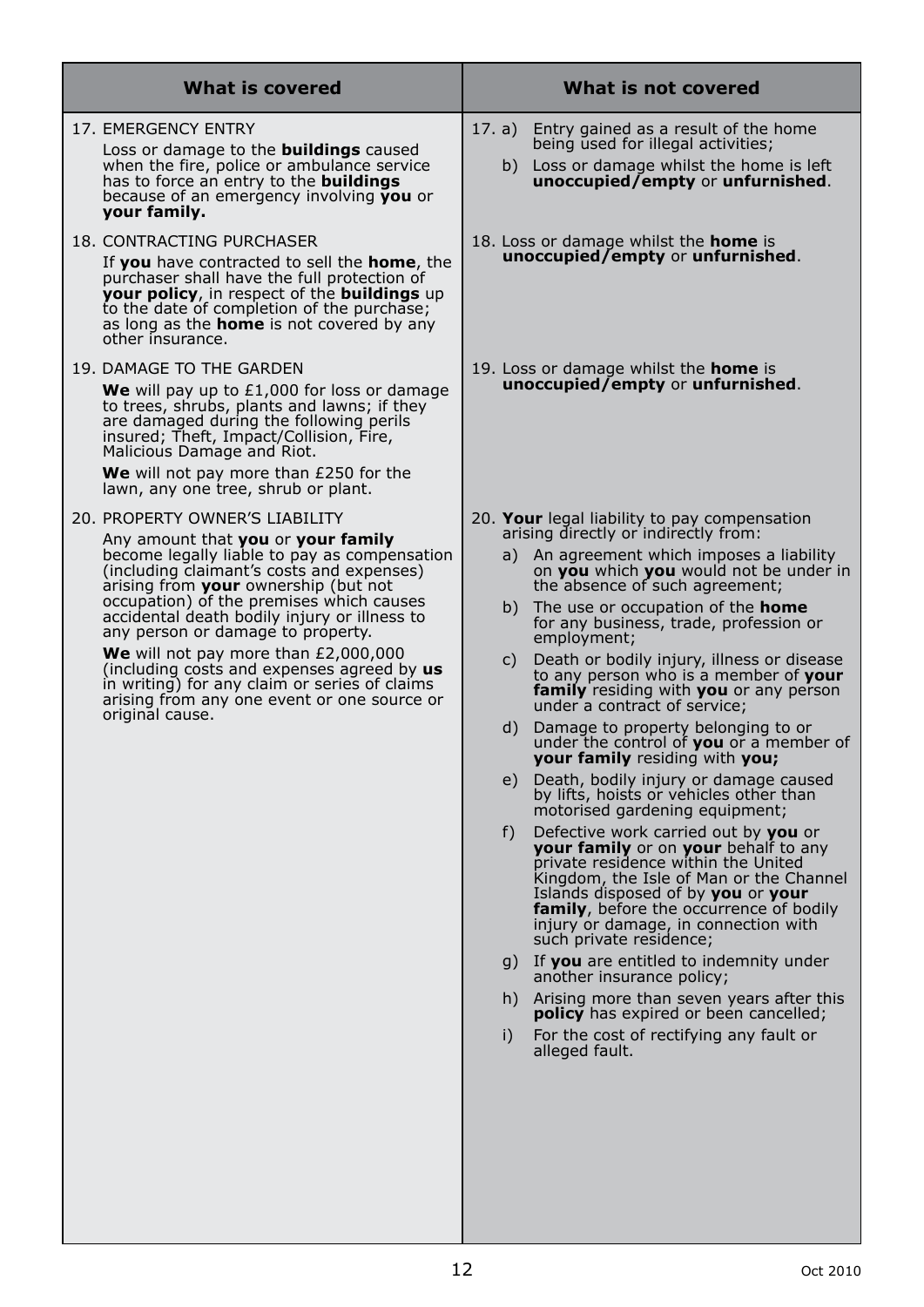| <b>What is covered</b>                                                                                                                                                                                                                                                                                                                                                                                                                     | What is not covered                                                                                                                                                 |
|--------------------------------------------------------------------------------------------------------------------------------------------------------------------------------------------------------------------------------------------------------------------------------------------------------------------------------------------------------------------------------------------------------------------------------------------|---------------------------------------------------------------------------------------------------------------------------------------------------------------------|
| 21. DEATH FOLLOWING FATAL INJURY<br><b>We</b> will pay up to $£10,000$ for compensation<br>for death if you or anyone in your family<br>is killed on the property following an insured<br>peril by fire, theft, riot, storm/flood, impact,<br>subsidence, escape of water or escape of oil;<br>provided that death occurs within 30 days of<br>such injury.<br>We will not pay more than the noted amount<br>of £10,000 for any one claim. | 21. a) Any amount in <b>excess</b> of $£10,000$ for<br>each person insured;<br>b) Loss or damage whilst the <b>home</b> is left<br>unoccupied/empty or unfurnished. |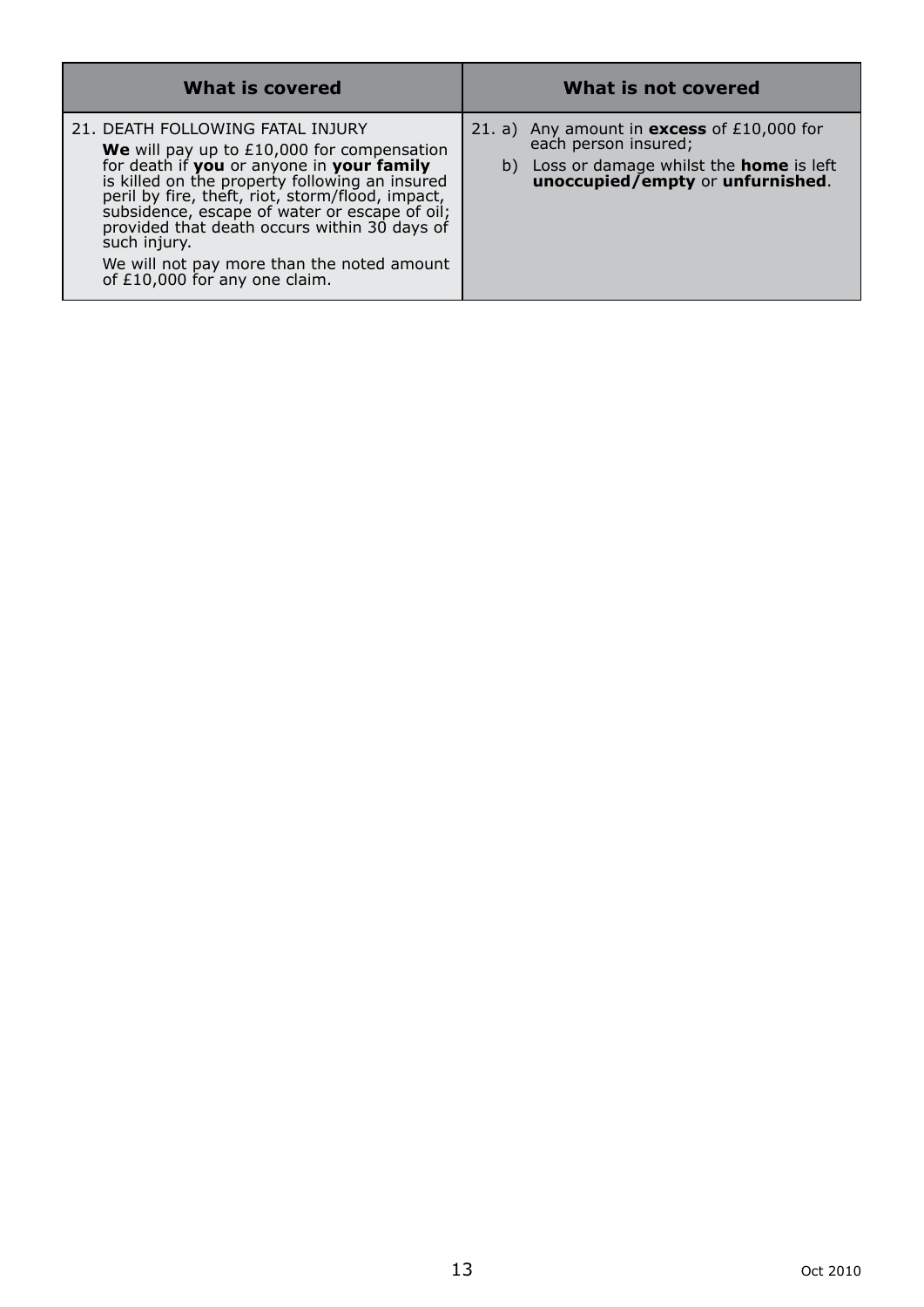# **Buildings Additional cover - Accidental Damage**

**Your certificate** will show if this extension has been chosen.

| <b>What is covered</b>                                       | What is not covered                                                                                                     |  |
|--------------------------------------------------------------|-------------------------------------------------------------------------------------------------------------------------|--|
| 22. ACCIDENTAL LOSS OR ACCIDENTAL DAMAGE<br>TO THE BUILDINGS | 22. The amount of the excess shown in the<br>certificate.                                                               |  |
| This includes the <b>outbuildings</b> , grounds              | Accidental loss or damage:                                                                                              |  |
| that the home stands on and fixtures and<br>fittings.        | a) Specifically excluded under Buildings<br><b>Standard Cover:</b>                                                      |  |
|                                                              | b) More specifically insured elsewhere in<br>this policy;                                                               |  |
|                                                              | c) By frost;                                                                                                            |  |
|                                                              | d) By wear and tear or gradually<br>developing, deterioration, settlement or<br>shrinkage of the <b>buildings;</b>      |  |
|                                                              | e) By vermin, insects, fungus, wet or dry<br>rot;                                                                       |  |
|                                                              | By chewing, scratching, tearing or<br>$f$ )<br>fouling by domestic pets;                                                |  |
|                                                              | g) By mechanical or electrical breakdown or<br>failure;                                                                 |  |
|                                                              | h) Arising from the alteration or extension<br>of the <b>buildings</b> or cost of maintenance<br>or routine decoration: |  |
|                                                              | Arising from faulty workmanship,<br>i)<br>defective design or use of defective<br>materials;                            |  |
|                                                              | Whilst the <b>home</b> is <b>unoccupied/empty</b><br>i)<br>or unfurnished.                                              |  |
|                                                              | k) Damage when the property is lent, let,<br>sub-let or occupied by anyone other than<br>you or your family.            |  |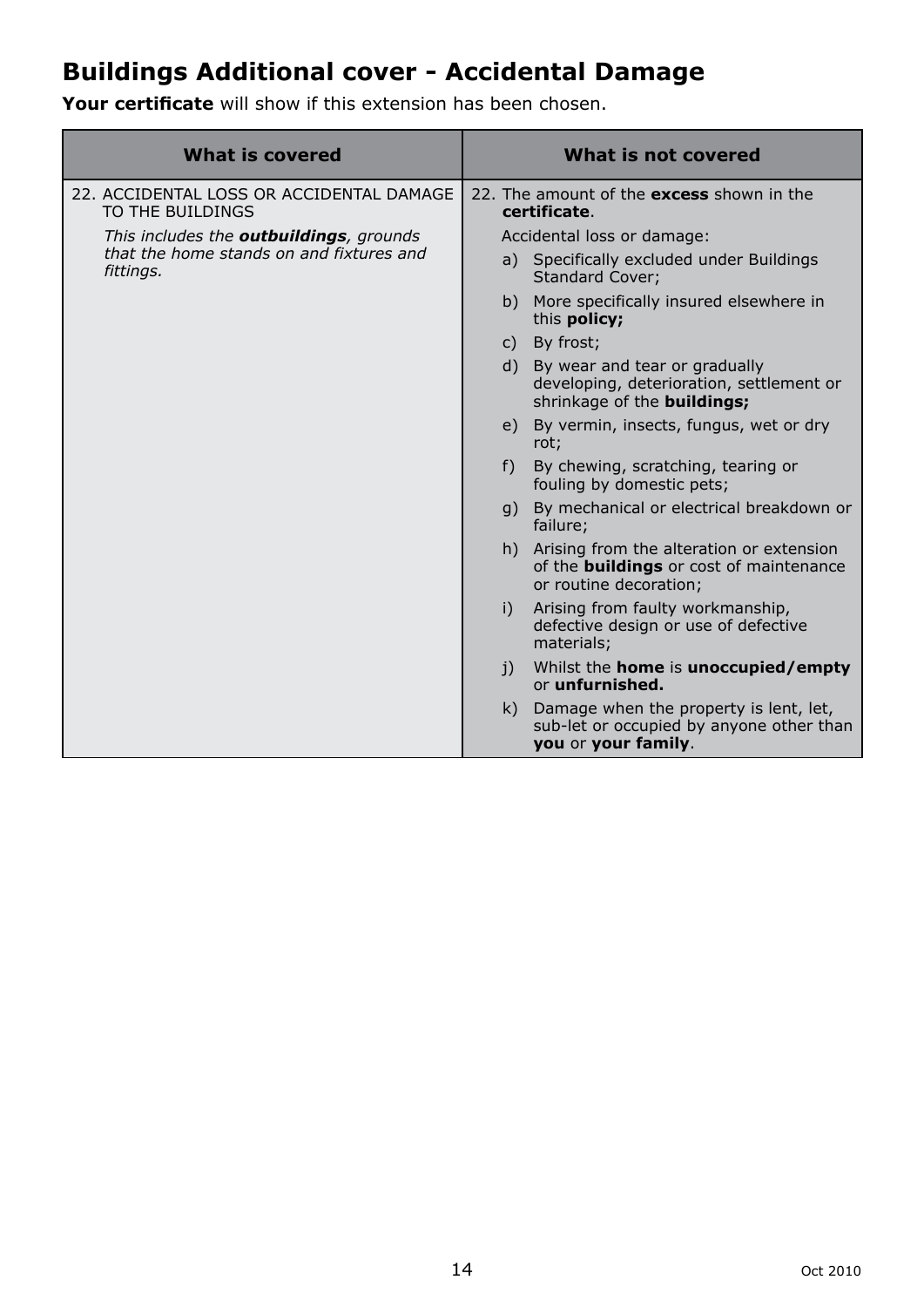# **Contents Standard Cover**

**Your certificate** will show if this section is in force. Inflation protection applies (see page 34).

# **What is the most we will pay?**

**We** will not pay more in total than the **sum insured** for **contents** shown in **your policy certificate**; for any one claim under causes 1-11 and covers 12, 13, 18, 24 (where limits apply, **we** will not pay more than the stated amount). **We** will pay, in addition, amounts due under cover 14-17, 19 - 23 and 25-28 up to the limits shown;

The following limits apply:

| For any one valuable            | - 5% of the <b>contents sum insured</b> ;        |
|---------------------------------|--------------------------------------------------|
| For any one claim for valuables | - one third of the <b>contents sum insured</b> ; |
| For money                       | - £250.                                          |
|                                 |                                                  |

These are the standard limits; if **you** have increased any of them, the revised limits, which apply to **your policy**, will be shown in **your certificate.**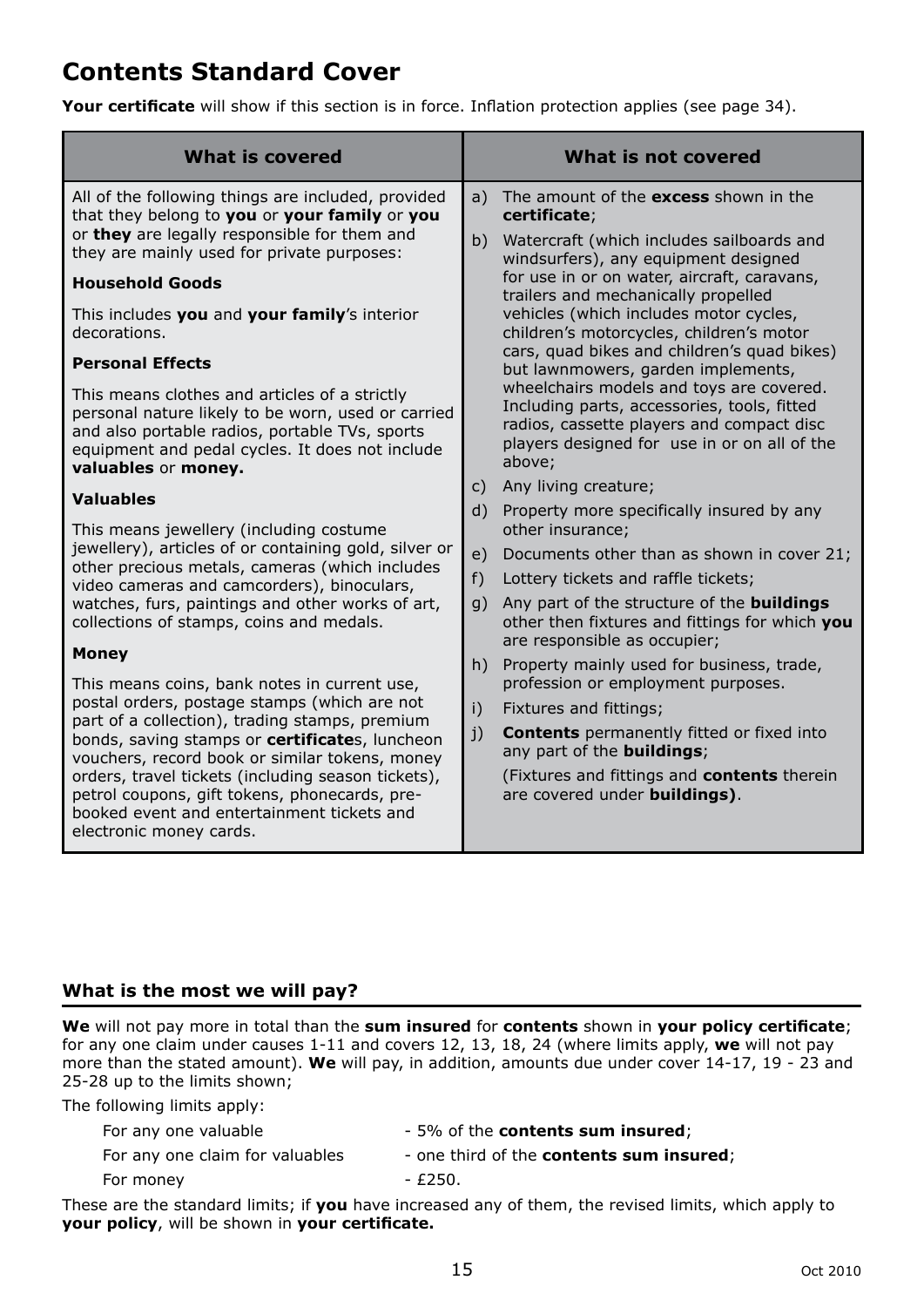| <b>What is covered</b>                                                                                                |                                                                                                                                                                                                               |                                                                                              | What is not covered  |                                                                                                                                                                                                                                                                                                        |  |  |
|-----------------------------------------------------------------------------------------------------------------------|---------------------------------------------------------------------------------------------------------------------------------------------------------------------------------------------------------------|----------------------------------------------------------------------------------------------|----------------------|--------------------------------------------------------------------------------------------------------------------------------------------------------------------------------------------------------------------------------------------------------------------------------------------------------|--|--|
| Loss or damage to your or your family's<br><b>contents</b> whilst they are in the <b>home</b> by<br>following causes: |                                                                                                                                                                                                               | The amount of the excess shown in the<br><b>certificate</b> except for covers 25, 26 and 27. |                      |                                                                                                                                                                                                                                                                                                        |  |  |
| 1.                                                                                                                    | Fire, smoke, explosion, lightning,<br>earthquake.                                                                                                                                                             | 1.                                                                                           | b)                   | a) Smoke damage arising gradually or out<br>of repeated exposure, smog, agriculture<br>or industrial work or pollution;<br>For loss or damage whilst the <b>home</b> is                                                                                                                                |  |  |
|                                                                                                                       |                                                                                                                                                                                                               |                                                                                              | C)                   | unoccupied/empty or unfurnished;<br>Any loss or damage caused as a result<br>of the property being used for illegal<br>activities.                                                                                                                                                                     |  |  |
| 2.                                                                                                                    | Storm or flood.<br>Storms normally means very windy<br>conditions accompanied by heavy rain hail or<br>snow. Heavy rain alone does not constitute<br>a storm unless it is of unusual or extreme<br>intensity. | 2.                                                                                           | a)<br>b)<br>c)<br>d) | Loss or damage by frost;<br>Loss or damage to property in the open;<br>Loss or damage caused by rising ground<br>water levels;<br>Loss or damage whilst the property is<br>unoccupied/empty or unfurnished.                                                                                            |  |  |
| 3.                                                                                                                    | Theft or attempted theft.<br>Minimum security precautions endorsement<br>may apply - see certificate.                                                                                                         | 3.                                                                                           |                      | a) Loss or damage whilst the <b>home</b> is<br>unoccupied/empty or unfurnished.<br>b) Loss or damage <b>caused</b> by you,<br>any member of your family, any<br>employee, or any loss or damage caused<br>intentionally by the resident residing in<br>the <b>building</b> or other people lawfully on |  |  |
|                                                                                                                       |                                                                                                                                                                                                               |                                                                                              | C)                   | the premises or with the deception of<br>any of these persons;<br>Any loss or damage caused as a result<br>of the property being used for illegal                                                                                                                                                      |  |  |
|                                                                                                                       |                                                                                                                                                                                                               |                                                                                              |                      | activities;<br>d) Loss or damage not reported to the<br>police;                                                                                                                                                                                                                                        |  |  |
|                                                                                                                       |                                                                                                                                                                                                               |                                                                                              |                      | e) Loss where property is obtained by<br>any person using any form of payment<br>which proves to be counterfeit, false,<br>fraudulent, invalid, uncollectible,<br>irrecoverable or irredeemable for any<br>reason.                                                                                     |  |  |
|                                                                                                                       |                                                                                                                                                                                                               |                                                                                              |                      | We will not pay for the following, unless<br>there has been forcible and violent entry to<br>or exit from the <b>home</b> :                                                                                                                                                                            |  |  |
|                                                                                                                       |                                                                                                                                                                                                               |                                                                                              | a)                   | Loss or damage from the <b>home</b> if any<br>part of it is occupied by anyone but you<br>or <b>your family;</b>                                                                                                                                                                                       |  |  |
|                                                                                                                       |                                                                                                                                                                                                               |                                                                                              |                      | b) Loss or damage from any part of the<br><b>home</b> which is used for any business,<br>trade, profession or employment<br>purposes.                                                                                                                                                                  |  |  |
| 4.                                                                                                                    | Escape of water from:<br>a) A fixed:                                                                                                                                                                          | 4.                                                                                           |                      | a) Loss or damage whilst the <b>home</b> is<br>$unoccupied / empty$ or unfurnished;                                                                                                                                                                                                                    |  |  |
|                                                                                                                       | Water installation;<br>i)<br>ii)<br>Drainage installation;                                                                                                                                                    |                                                                                              | b)                   | The first £250 of each and every<br>claim, unless shown differently in the<br>certificate.                                                                                                                                                                                                             |  |  |
|                                                                                                                       | iii) Heating installation;<br>b) Any domestic appliance.                                                                                                                                                      |                                                                                              |                      | Damage caused by the escape of water is<br>covered but damage to the installation is<br>only covered if an insured cause or cover is<br>operative.                                                                                                                                                     |  |  |
|                                                                                                                       |                                                                                                                                                                                                               |                                                                                              |                      | Please refer to General Conditions and<br>Exclusions.                                                                                                                                                                                                                                                  |  |  |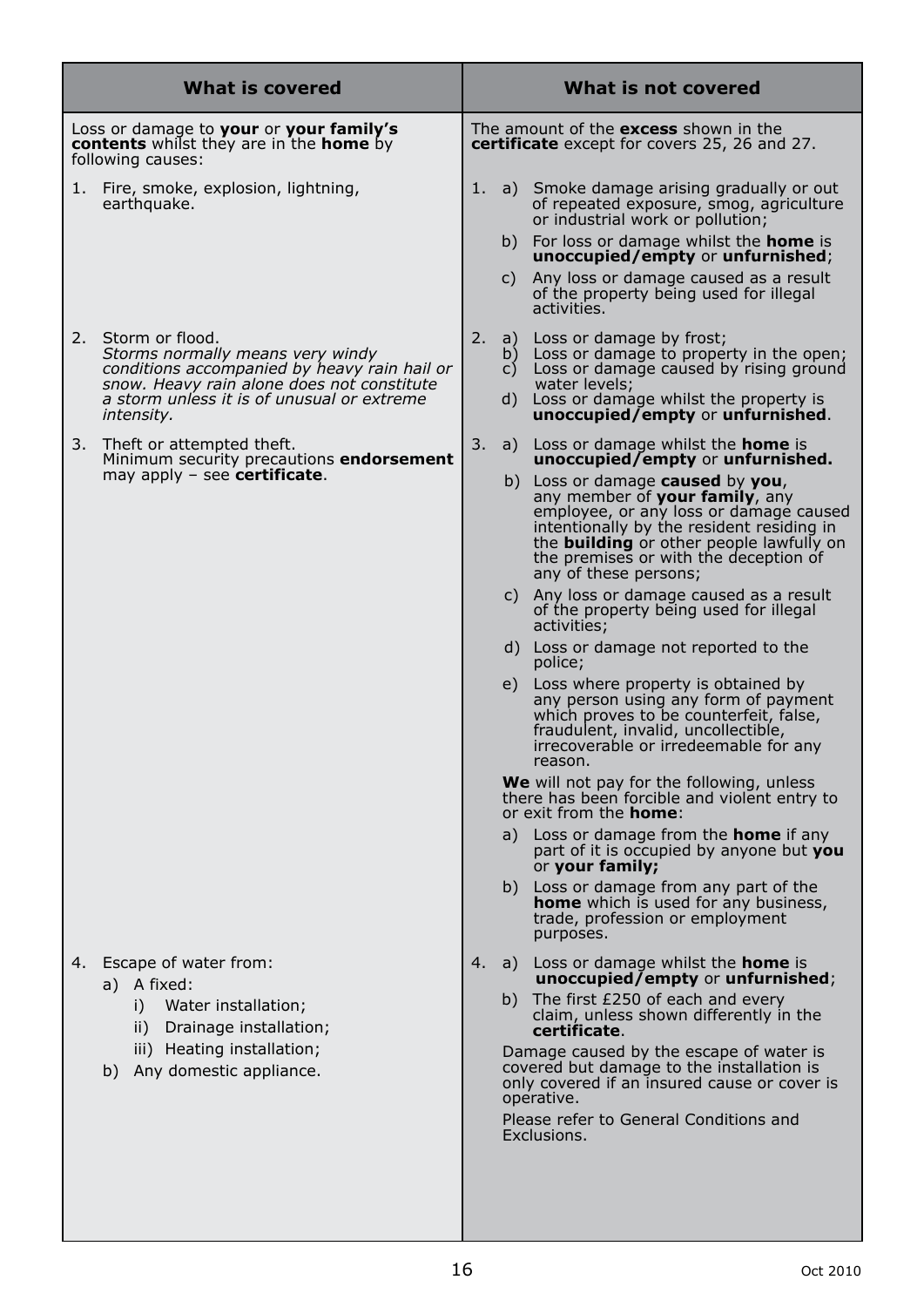| What is covered |                                                                                                                                                                              |    |                            | What is not covered                                                                                                                                                                                                                                                                                                                                                                                                                                                                                                                                                                                                                                                                                                                                                                                                                                                                                                                            |  |  |
|-----------------|------------------------------------------------------------------------------------------------------------------------------------------------------------------------------|----|----------------------------|------------------------------------------------------------------------------------------------------------------------------------------------------------------------------------------------------------------------------------------------------------------------------------------------------------------------------------------------------------------------------------------------------------------------------------------------------------------------------------------------------------------------------------------------------------------------------------------------------------------------------------------------------------------------------------------------------------------------------------------------------------------------------------------------------------------------------------------------------------------------------------------------------------------------------------------------|--|--|
| 5.              | Escape of oil from a fixed oil-fired heating<br>installation including smoke and smudge<br>damage by vaporisation due to a defective<br>oil-fired heating installation.      | 5. |                            | Loss or damage whilst the <b>home</b> is<br>unoccupied/empty or unfurnished.<br>Damage caused by the escape of oil is<br>covered but damage to the installation is<br>only covered if an insured cause or cover is<br>operative.                                                                                                                                                                                                                                                                                                                                                                                                                                                                                                                                                                                                                                                                                                               |  |  |
| 6.              | Malicious persons or vandals.<br>Minimum security precautions endorsement<br>may apply - please refer to your<br>certificate.                                                | 6. | e)                         | a) Loss or damage whilst the <b>home</b> is<br><b>unoccupied/empty or unfurnished.</b><br>b) Loss or damage caused by you,<br>any member of your family, any<br>employee, or any loss or damage caused<br>intentionally by the resident residing in<br>the <b>building</b> or other people lawfully on<br>the premises or with the deception of<br>any of these persons;<br>c) Any loss or damage caused as a result<br>of the property being used for illegal<br>activities;<br>d) Loss or damage not reported to the<br>police;<br><b>We</b> will not pay for the following; unless<br>there has been forcible and violent entry<br>to or exit from the <b>home</b> :<br>i)<br>Loss or damage from the home if<br>any part of it is occupied by anyone<br>but you or your family;<br>Loss or damage from any part of<br>$\overline{ii}$ )<br>the <b>home</b> which is used for any<br>business, trade, profession or<br>employment purposes. |  |  |
| 7.              | Riot, civil commotion, strikes, labour and<br>political disturbances.                                                                                                        | 7. |                            | Whilst the property is left <b>unoccupied/</b><br>empty or unfurnished.                                                                                                                                                                                                                                                                                                                                                                                                                                                                                                                                                                                                                                                                                                                                                                                                                                                                        |  |  |
| 8.              | Subsidence or ground heave of the site on<br>which the <b>buildings</b> stand or landslip.                                                                                   | 8. | a)<br>b)<br>C)<br>d)<br>e) | Loss or damage<br>Resulting from coastal or river bank<br>erosion.;<br>Caused by normal settlement, shrinkage<br>or expansion;<br>Arising from construction, structural<br>alteration, repair or demolition;<br>Arising from the use of defective<br>materials, defective design or faulty<br>workmanship;<br>To or resulting from movement of solid<br>floor slabs and non load bearing walls,<br>unless the foundations beneath the load<br>bearing walls of the <b>home</b> are damaged<br>at the same time by the same cause.                                                                                                                                                                                                                                                                                                                                                                                                              |  |  |
| 9.              | Collision by:<br>a) Aircraft;<br>or<br>b) Aerial devices;<br>anything<br>c) Road or rail vehicles;<br>dropped<br>d) Animals.<br>from them.<br>10. Falling trees or branches. | 9. | b)<br>C)<br>10. a)         | Loss or damage caused by:<br>a) Domestic pets;<br>Insects;<br>Whilst the property is left <b>unoccupied/</b><br>empty or unfurnished.<br>The cost of removal of the fallen tree or<br>branch;<br>b) loss or damage caused during tree felling<br>lopping or topping;<br>c) Whilst the property is left <b>unoccupied/</b><br>empty or unfurnished.                                                                                                                                                                                                                                                                                                                                                                                                                                                                                                                                                                                             |  |  |
|                 |                                                                                                                                                                              |    |                            |                                                                                                                                                                                                                                                                                                                                                                                                                                                                                                                                                                                                                                                                                                                                                                                                                                                                                                                                                |  |  |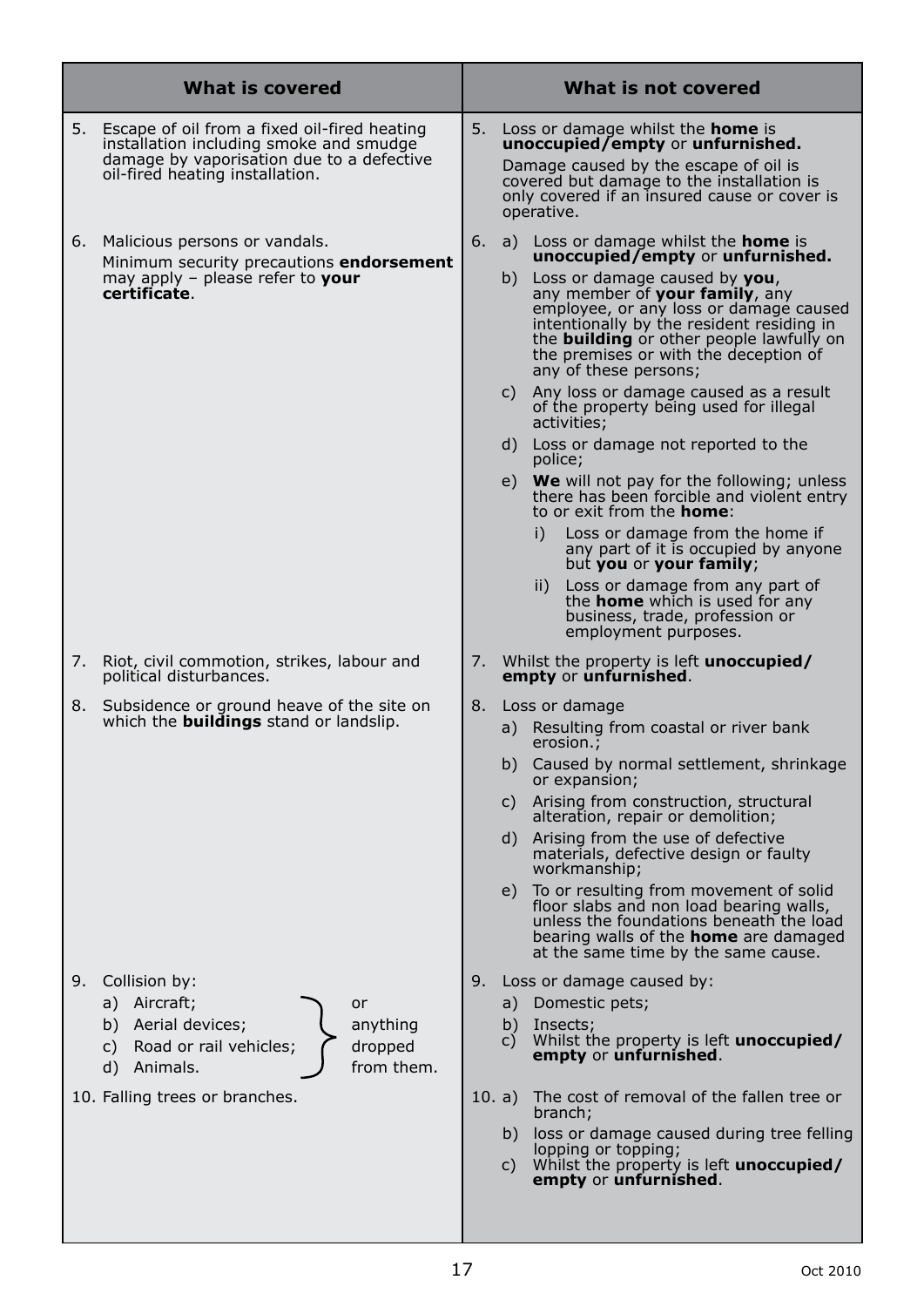| <b>What is covered</b>                                                                                                                                                                                                                                                                                                                                                                                                     | What is not covered                                                                                                                                                                                                                                                                                                                                                                                                                                                                                                                                                                                                                                                                                                                                                                                                                                                                                                                                                                                                                                                                                                                                                                                                                                                                                                          |  |  |
|----------------------------------------------------------------------------------------------------------------------------------------------------------------------------------------------------------------------------------------------------------------------------------------------------------------------------------------------------------------------------------------------------------------------------|------------------------------------------------------------------------------------------------------------------------------------------------------------------------------------------------------------------------------------------------------------------------------------------------------------------------------------------------------------------------------------------------------------------------------------------------------------------------------------------------------------------------------------------------------------------------------------------------------------------------------------------------------------------------------------------------------------------------------------------------------------------------------------------------------------------------------------------------------------------------------------------------------------------------------------------------------------------------------------------------------------------------------------------------------------------------------------------------------------------------------------------------------------------------------------------------------------------------------------------------------------------------------------------------------------------------------|--|--|
| 11. Breakage or collapse of:<br>a) Satellite dishes maximum limit £500;<br>b) TV or radio aerials, aerial fittings or<br>masts;<br>c) Lampposts;<br>d) Telegraph poles;<br>e) Electricity pylons, poles or overhead<br>cables.<br>The following covers are included in this                                                                                                                                                | 11. a)<br>Loss or damage to the items themselves;<br>b) Whilst the <b>home</b> is <b>unoccupied/empty</b><br>or <b>unfurnished</b> .                                                                                                                                                                                                                                                                                                                                                                                                                                                                                                                                                                                                                                                                                                                                                                                                                                                                                                                                                                                                                                                                                                                                                                                         |  |  |
| section:<br>12. HOME ENTERTAINMENT EQUIPMENT<br>Damage to:<br>a) Television sets and their aerials;<br>b) Radios;<br>c) Record players, compact disc players and<br>tape recorders;<br>d) Video recorders;<br>e) DVD players;<br><b>Home</b> computer desktops;<br>f)<br>q) Cable/satellite/digital television<br>receivers.<br>Cover is limited to loss or damage<br>caused by an insured peril under causes<br>$1 - 11.$ | 12. $a)$<br>Damage to equipment designed to be<br>portable whilst it is being transported<br>or carried or moved e.g. laptop,<br>computers, portable compact disc<br>players, portable televisions;<br>Mechanical or electrical breakdown or<br>b)<br>failure;<br>Damage to records, discs, cassettes and<br>C)<br>tapes;<br>d)<br>Loss or damage to <b>laptops</b> ;<br>e)<br>Damage or contamination to computers<br>or computer equipment by:<br>Erasure or distortion of data;<br>$\mathsf{I}$<br>ii)<br>Erasure or mislaying or misfiling of<br>documents or records;<br>iii) Viruses;<br>f)<br>Damage caused by or in the process<br>of cleaning, maintenance, repair,<br>dismantling or altering;<br>g) Loss arising from the cost of remaking<br>any film, disc or tape or the value of any<br>information contained on it;<br>h) Damage to equipment not in or on the<br>home;<br>i)<br>Loss or damage by chewing, scratching,<br>tearing or fouling by domestic pets;<br>Damage caused by wear and tear;<br>j)<br>k)<br>Damage caused by rot, fungus, insects<br>or vermin;<br>I)<br>Damage caused by the action of light or<br>any atmospheric or climatic condition;<br>m) Damage caused by any gradually<br>operating cause;<br>n) Whilst the <b>home</b> is <b>unoccupied/empty</b><br>or <b>unfurnished</b> . |  |  |
| 13. MIRRORS AND GLASS<br>Breakage of:<br>a) Mirrors;<br>b) Fixed glass in and glass tops of<br>furniture;<br>c) Ceramic hobs and ceramic tops of<br>cookers;<br>d) Glass oven doors.<br>Cover is limited to loss or damage<br>caused by an insured peril under causes<br>$1 - 11.$                                                                                                                                         | 13. a) Loss or damage whilst the <b>home</b> is<br>unoccupied/empty or unfurnished;<br>b) Loss or damage to your or your<br><b>family's contents,</b> whilst they are not<br>in the <b>home.</b>                                                                                                                                                                                                                                                                                                                                                                                                                                                                                                                                                                                                                                                                                                                                                                                                                                                                                                                                                                                                                                                                                                                             |  |  |

I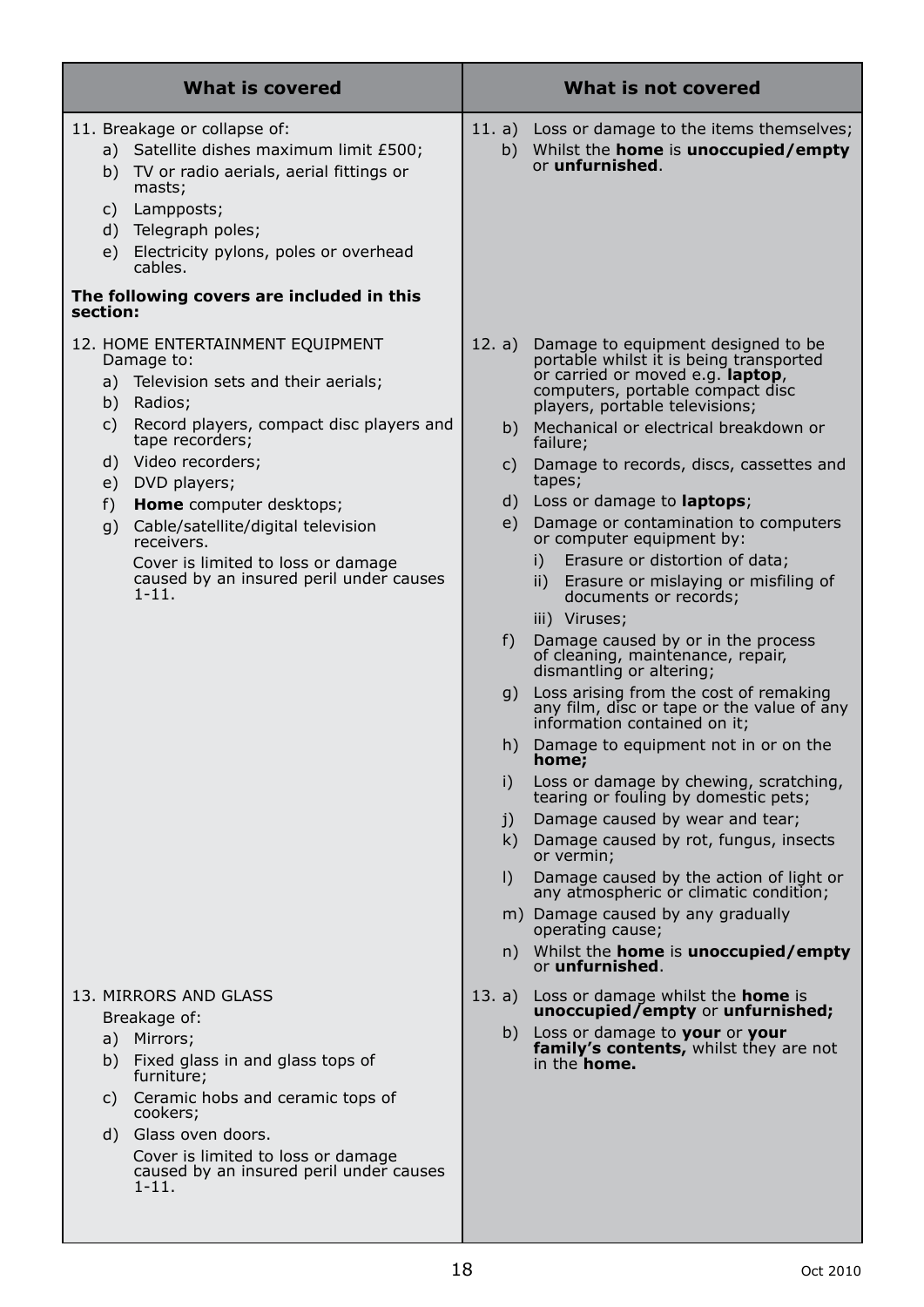| What is not covered                                                                                                                                                                                                                                                                                                                                                                                                                                                                                                                                           |  |  |
|---------------------------------------------------------------------------------------------------------------------------------------------------------------------------------------------------------------------------------------------------------------------------------------------------------------------------------------------------------------------------------------------------------------------------------------------------------------------------------------------------------------------------------------------------------------|--|--|
| 14. a) The cost of replacing keys and locks to a<br>garage or <b>outbuilding.</b><br>b) Damage caused as a result of the <b>home</b><br>being used for illegal activities;<br>c) Loss or damage whilst the <b>home</b> is<br><b>unoccupied/empty or unfurnished.</b><br>We will only pay under Contents Standard<br>Cover or Buildings Standard Cover if both<br>sections are insured for any one claim.                                                                                                                                                      |  |  |
| 15. Any loss unless:<br><b>You</b> or your family have complied with<br>a)<br>the terms and conditions of the issuing<br>authority;<br>b) Any loss or claim due to accounting<br>errors or omissions;<br>Loss or damage whilst the <b>home</b> is<br>C)<br><b>unoccupied/empty or unfurnished.</b>                                                                                                                                                                                                                                                            |  |  |
| 16. Loss or damage whilst the <b>home</b> is<br><b>unoccupied/empty or unfurnished.</b>                                                                                                                                                                                                                                                                                                                                                                                                                                                                       |  |  |
| 17. Loss or damage to:<br>a) Valuables or money;<br>Plants and trees;<br>b)<br>Loss or damage whilst the <b>home</b> is<br>C)<br><b>unoccupied/empty or unfurnished.</b>                                                                                                                                                                                                                                                                                                                                                                                      |  |  |
| 18. Loss or damage:<br>By theft unless it involves forcible and<br>a)<br>violent entry to or exit from a <b>building</b> ;<br>From a caravan, mobile <b>home</b> or motor<br>b)<br>home;<br>Outside the <b>territorial limits</b> by riot,<br>C)<br>civil commotion, strikes, labour and<br>political disturbances or malicious<br>persons;<br>To china, glass, earthenware or other<br>d)<br>fragile items, unless they were packed<br>by professional packers;<br>Loss or damage whilst the <b>home</b> is<br>e)<br><b>unoccupied/empty or unfurnished.</b> |  |  |
|                                                                                                                                                                                                                                                                                                                                                                                                                                                                                                                                                               |  |  |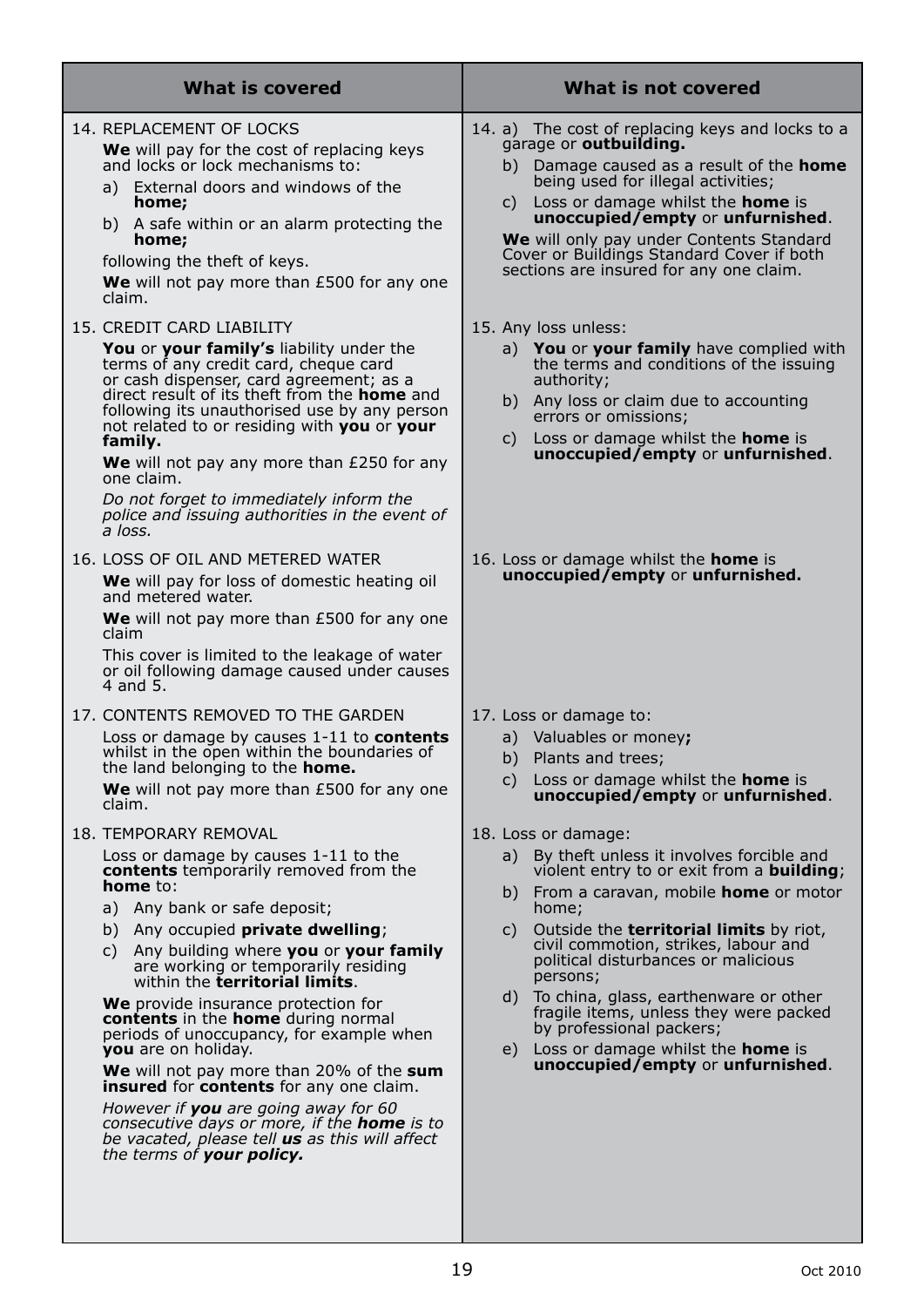| What is covered                                                                                                                                                                                                                                                                                                                                                                                                                                                                                              | What is not covered                                                                                                                                                                                                                                                                                                                                                                                                                                                                                                                                                           |  |  |
|--------------------------------------------------------------------------------------------------------------------------------------------------------------------------------------------------------------------------------------------------------------------------------------------------------------------------------------------------------------------------------------------------------------------------------------------------------------------------------------------------------------|-------------------------------------------------------------------------------------------------------------------------------------------------------------------------------------------------------------------------------------------------------------------------------------------------------------------------------------------------------------------------------------------------------------------------------------------------------------------------------------------------------------------------------------------------------------------------------|--|--|
| 19. STUDENTS COVER AWAY FROM HOME<br><b>We</b> will pay up to $E2,000$ worth of your<br>family's contents which have been<br>temporarily removed to a building where<br>a member of your family is in full-time<br>education in the United Kingdom.<br>The most we will pay for any one claim is<br>£500                                                                                                                                                                                                     | 19. Loss or damage:<br>a) By a cause specifically excluded by this<br><b>policy</b> under Contents Standard Cover;<br>b)<br><b>Contents</b> kept permanently in any<br>premises your family owns, leases or<br>rents, except the <b>home</b> shown on your<br>certificate;<br>c) <b>Contents</b> taken outside of the <b>building</b> ;<br>Theft and malicious damage is restricted<br>d)<br>to forcible and violent entry only;<br>When the <b>private dwelling</b> the<br>e)<br>contents are being temporarily<br>housed is left <b>unoccupied/empty</b> or<br>unfurnished. |  |  |
| 20. ALTERNATIVE ACCOMMODATION<br>a) Whilst the <b>home</b> cannot be lived in<br>because of loss or damage covered by<br>this <b>policy, we</b> will pay for:<br>Rent payable for which you are<br>i)<br>legally liable;<br>or<br>ii)<br>The reasonable increased cost of<br>alternative accommodation for you<br>and your family and your domestic<br>pets:                                                                                                                                                 | 20. a) Any costs your family would have to<br>pay once the property becomes habitable<br>again;<br>b) Loss or damage whilst the <b>home</b> is<br>unoccupied/empty or unfurnished.                                                                                                                                                                                                                                                                                                                                                                                            |  |  |
| b) Whilst the home cannot be lived in as a<br>direct result of loss or damage caused to<br>a neighbouring property, which restricts<br>you from gaining entry to your property.<br><b>We</b> will only pay if the damage caused<br>to the neighbouring property would have<br>been covered by an event insured by this<br>Contents Insurance policy.<br><b>We</b> will not pay more than 20% of the sum<br><b>insured</b> for <b>contents</b> for any one claim.                                             |                                                                                                                                                                                                                                                                                                                                                                                                                                                                                                                                                                               |  |  |
| 21. DOCUMENTS<br>Loss or damage by causes 1-11 to<br>documents (other than money) whilst:<br>a) Within the main <b>building</b> of the <b>home;</b><br>or<br>b)<br>Deposited for safe custody in any<br>bank, safe deposit or bank solicitor's<br>strongroom anywhere in the world.<br><b>We</b> will not pay more than $E250$ for any one<br>claim.                                                                                                                                                         | 21. a)<br>Property more specifically insured by any<br>other insurance;<br>Property mainly used for business trade<br>b)<br>profession or employment purposes;<br>Loss or damage whilst the <b>home</b> is<br>C)<br><b>unoccupied/empty or unfurnished.</b>                                                                                                                                                                                                                                                                                                                   |  |  |
| 22. AUTOMATIC INCREASE IN SUM INSURED<br>FOR GIFTS AND PROVISIONS<br>The contents sum insured is automatically<br>increased for gifts and provisions:<br>a) During the months of November and<br>December (if within the <b>period of</b><br>$in$ surance $);$<br>b) During the period 30 days before and<br>30 days after your or your family's wedding (if within the period of<br>insurance).<br><b>We</b> will not pay more than 10% of the sum<br><b>insured</b> for <b>contents</b> for any one claim. | 22. a) Loss or damage specifically excluded<br>under this Contents Standard Cover;<br>b) Loss or damage whilst the <b>home</b> is<br><b>unoccupied/empty or unfurnished.</b>                                                                                                                                                                                                                                                                                                                                                                                                  |  |  |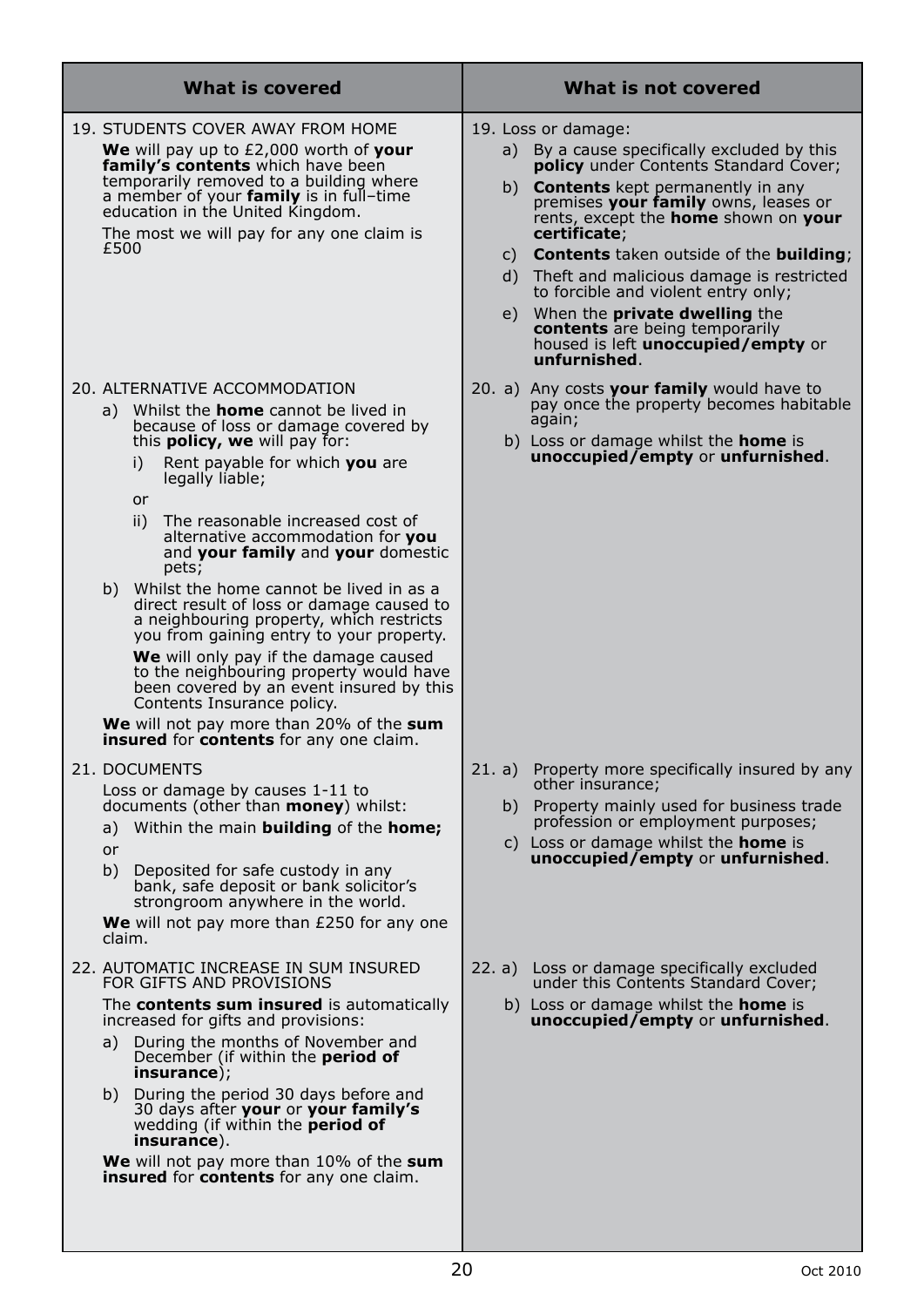| <b>What is covered</b>                                                                                                                                                                                                                                                                                                                                                                                                                                                                                                                                              | <b>What is not covered</b>                                                                                                                                                                                                                                                                                                                                                                                                                                                                                                                                                                                   |
|---------------------------------------------------------------------------------------------------------------------------------------------------------------------------------------------------------------------------------------------------------------------------------------------------------------------------------------------------------------------------------------------------------------------------------------------------------------------------------------------------------------------------------------------------------------------|--------------------------------------------------------------------------------------------------------------------------------------------------------------------------------------------------------------------------------------------------------------------------------------------------------------------------------------------------------------------------------------------------------------------------------------------------------------------------------------------------------------------------------------------------------------------------------------------------------------|
| 23. VISITOR'S PERSONAL EFFECTS<br>Loss or damage by causes 1-11 to visitor's<br>personal effects whilst contained within the<br>home.<br>We will not pay more than £500 for each<br>visitor for any one claim.                                                                                                                                                                                                                                                                                                                                                      | Loss or damage specifically excluded<br>23. a)<br>under Contents Standard Cover;<br>b) Loss or damage whilst the <b>home</b> is<br>unoccupied/empty or unfurnished.                                                                                                                                                                                                                                                                                                                                                                                                                                          |
| 24. DOMESTIC STAFF'S PERSONAL EFFECTS<br>Loss or damage by causes 1-11 to <b>domestic</b><br>staff's personal effects contained within the<br>home.<br>We will not pay more than £500 for each<br>member of <b>domestic staff</b> for any one<br>claim.                                                                                                                                                                                                                                                                                                             | 24. a)<br>Loss or damage specifically excluded<br>under Contents Standard Cover;<br>b) Loss or damage whilst the <b>home</b> is<br>unoccupied/empty or unfurnished.                                                                                                                                                                                                                                                                                                                                                                                                                                          |
| 25. FROZEN FOOD<br>Loss or damage to food in the cold chamber<br>of any refrigerator or deep freeze cabinet<br>which is made unfit for human consumption<br>by:<br>a) A change in temperature;<br>b) Contamination by refrigerant fumes.<br>The refrigerator or deep freeze cabinet must<br>be:<br>a) In the <b>home;</b><br>b) Owned by or the responsibility of you or<br>your family.<br>We will not pay more than £500 for any one<br>claim.                                                                                                                    | 25. Loss or damage resulting from:<br>The deliberate act of you or your<br>a)<br>family or any electricity supplier cutting<br>off the gas or electricity;<br>Strike, lock-out or industrial dispute;<br>b)<br>Property more specifically insured by any<br>C)<br>other insurance:<br>Property used for business, trade,<br>d)<br>profession or employment services;<br>Loss or damage whilst the <b>home</b> is<br>e)<br>unoccupied/empty or unfurnished;<br>Loss or damage to food that was not for<br>f)<br>the private consumption of you or your<br>family.                                             |
| 26. LIABILITY TO DOMESTIC STAFF<br>Any amount that you or your family<br>become legally liable to pay as compensation<br>(including claimant's costs and expenses)<br>for death, bodily injury or illness of any<br><b>domestic staff</b> within the United Kingdom,<br>the Channel Islands or the Isle of Man.<br>We will not pay more than $£10,000,000$ in<br>respect of all compensation (which includes<br>costs and expenses agreed by us in writing),<br>for any claim or series of claims arising from<br>any one event or one source or original<br>cause. | 26. You or your family's legal liability to pay<br>compensation or costs arising from bodily<br>injury (including death) sustained by any<br>domestic staff when domestic staff are:<br>a) Carried in or upon a vehicle;<br>or<br>Entering or getting on to or alighting<br>b)<br>from a vehicle;<br>where such bodily injury or illness (including<br>death) is caused by or arises out of the use,<br>by you or your family, of a vehicle.<br>For the purpose of this exception the<br>expressions 'vehicle' and 'use' have the<br>same meaning as in the Road Traffic Act<br>1998 or similar legislation. |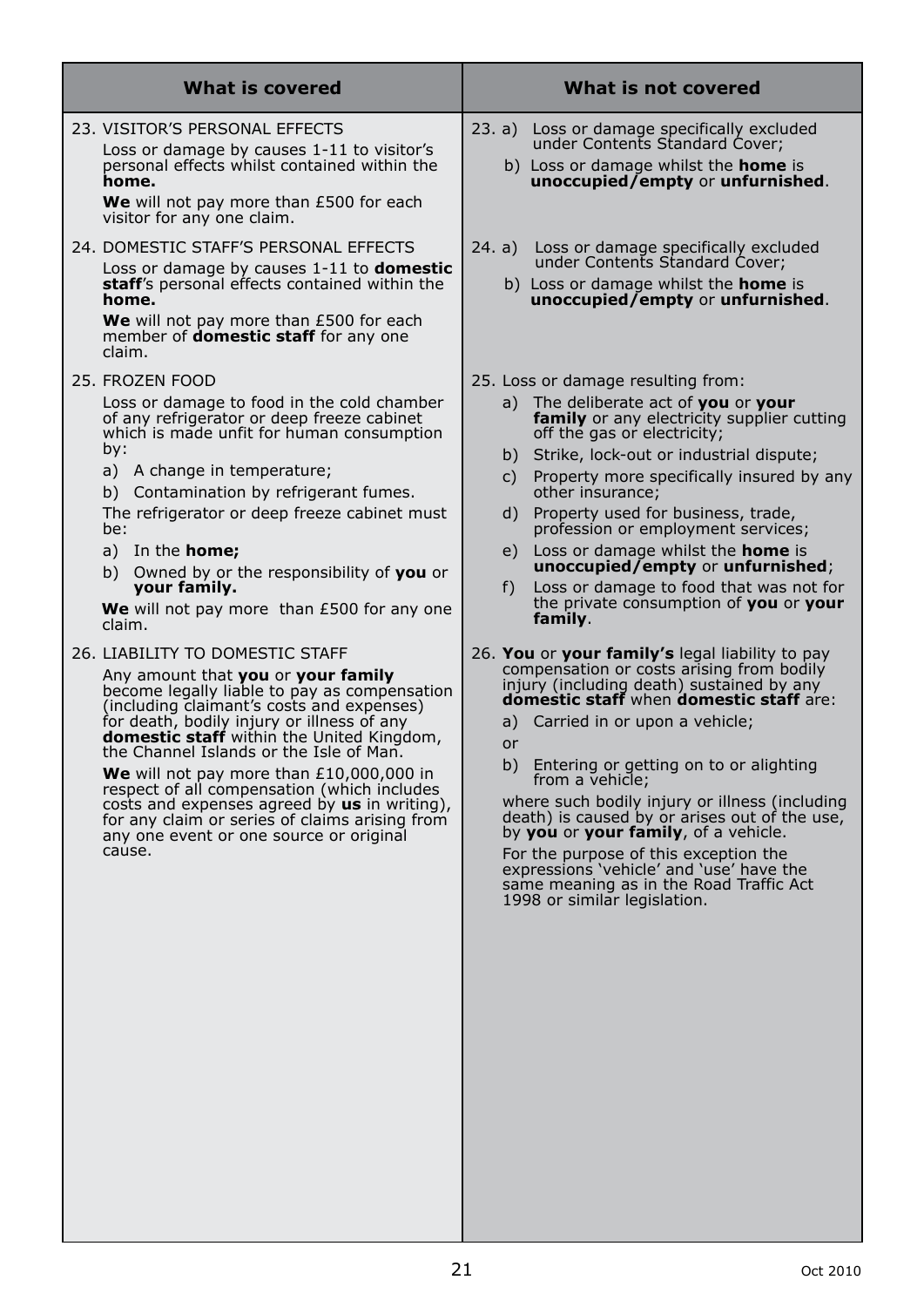| What is covered |                                                                       |     |                                                                                                                                                                                                                     |                                                  | What is not covered                                                                                                                                                                                                                                     |  |  |
|-----------------|-----------------------------------------------------------------------|-----|---------------------------------------------------------------------------------------------------------------------------------------------------------------------------------------------------------------------|--------------------------------------------------|---------------------------------------------------------------------------------------------------------------------------------------------------------------------------------------------------------------------------------------------------------|--|--|
|                 | 27. TENANT'S LIABILITY                                                |     |                                                                                                                                                                                                                     |                                                  | 27. Loss or damage to gates, hedges and fences.                                                                                                                                                                                                         |  |  |
|                 |                                                                       |     | (applicable if the <b>home</b> is rented)                                                                                                                                                                           |                                                  |                                                                                                                                                                                                                                                         |  |  |
|                 |                                                                       |     | Any amount that you or your family<br>become legally liable to pay as tenant of the<br><b>home</b> in respect of:                                                                                                   |                                                  |                                                                                                                                                                                                                                                         |  |  |
|                 | a)                                                                    |     | Damage to the <b>buildings</b> by any cause<br>specified under Buildings Standard Cover<br>of this <b>policy;</b>                                                                                                   |                                                  |                                                                                                                                                                                                                                                         |  |  |
|                 |                                                                       |     | b) <b>Accidental damage</b> to cables, drain<br>inspection covers or underground drains,<br>pipes or tanks providing a service to or<br>from the <b>home;</b>                                                       |                                                  |                                                                                                                                                                                                                                                         |  |  |
|                 | C)                                                                    |     | Accidental breakage of:                                                                                                                                                                                             |                                                  |                                                                                                                                                                                                                                                         |  |  |
|                 |                                                                       | i)  | Fixed glass in:<br>Windows;<br>Doors;<br>$\bullet$<br>Fanlights;<br>$\bullet$<br>$\bullet$<br>Skylights;<br>Greenhouses;<br>Conservatories;<br>Verandahs;                                                           |                                                  |                                                                                                                                                                                                                                                         |  |  |
|                 |                                                                       | ii) | Fixed ceramic hobs or hob covers;                                                                                                                                                                                   |                                                  |                                                                                                                                                                                                                                                         |  |  |
|                 |                                                                       |     | iii) Fixed sanitaryware and bathroom<br>fittings.                                                                                                                                                                   |                                                  |                                                                                                                                                                                                                                                         |  |  |
|                 |                                                                       |     | <b>We</b> will not pay more than 10% of the sum<br><b>insured</b> for <b>contents</b> for any claim or series<br>of claims arising from any one event or one<br>source or original cause.                           |                                                  |                                                                                                                                                                                                                                                         |  |  |
|                 | 28. LIABILITY TO THE PUBLIC                                           |     |                                                                                                                                                                                                                     | 28. Legal liability to pay compensation or costs |                                                                                                                                                                                                                                                         |  |  |
|                 | a)                                                                    |     | Any amount that you or your family<br>become legally liable to pay as compensation<br>(including claimant's costs and expenses)<br>occurring in respect of accidental:<br>Death, bodily injury or illness of any    | a)<br>b)                                         | arising from:<br>Any business, trade, profession or<br>employment;<br>The transmission of any communicable<br>disease or virus;                                                                                                                         |  |  |
|                 |                                                                       |     | person not a <b>domestic staff</b> of either<br><b>you</b> or <b>your family;</b><br>b) Damage to property not belonging to or                                                                                      | C)                                               | The ownership, possession or use of any<br>mechanically propelled vehicle (which<br>includes motor cycles, children's motor                                                                                                                             |  |  |
|                 | in the custody or control of you or your<br>family or domestic staff; |     | cycles, children's motor cars, quad bikes<br>and children's quad bikes) but we will                                                                                                                                 |                                                  |                                                                                                                                                                                                                                                         |  |  |
|                 |                                                                       |     | and arising from:                                                                                                                                                                                                   |                                                  | cover liability arising from the ownership,<br>possession or use of lawn mowers,                                                                                                                                                                        |  |  |
|                 |                                                                       | i)  | The occupation of the <b>home</b> (but not<br>its ownership);                                                                                                                                                       |                                                  | garden implements, wheelchairs and<br>models;                                                                                                                                                                                                           |  |  |
|                 |                                                                       | ii) | The private pursuits of you or your<br>family;<br>iii) The employment by you or your                                                                                                                                | d)                                               | The ownership, possession or use of<br>watercraft (which includes sailboards and<br>windsurfers), any equipment designed                                                                                                                                |  |  |
|                 |                                                                       |     | family of domestic staff.                                                                                                                                                                                           |                                                  | for use in or on water, aircraft, caravans<br>and trailers but we will cover liability                                                                                                                                                                  |  |  |
|                 |                                                                       |     | <b>We</b> will not pay more than $E2,000,000$<br>(which includes costs and expenses agreed<br>by us in writing) for any claim or series of<br>claims arising from any one event or one<br>source or original cause. |                                                  | arising from the ownership, possession<br>or use of models toys, any hand or foot<br>propelled watercraft under 5 metres in<br>length and surfboards;                                                                                                   |  |  |
|                 |                                                                       |     |                                                                                                                                                                                                                     |                                                  | e) The ownership, possession or use of<br>an animal of a dangerous species or<br>specially controlled dog (as defined<br>in the Animals Act 1971 or any other<br>legislation (including subsequent<br>legislation) of similar intent if<br>applicable); |  |  |
|                 |                                                                       |     |                                                                                                                                                                                                                     | f)                                               | Any action for damages brought in a<br>court outside the United Kingdom, the<br>Channel Islands or the Isle of Man.                                                                                                                                     |  |  |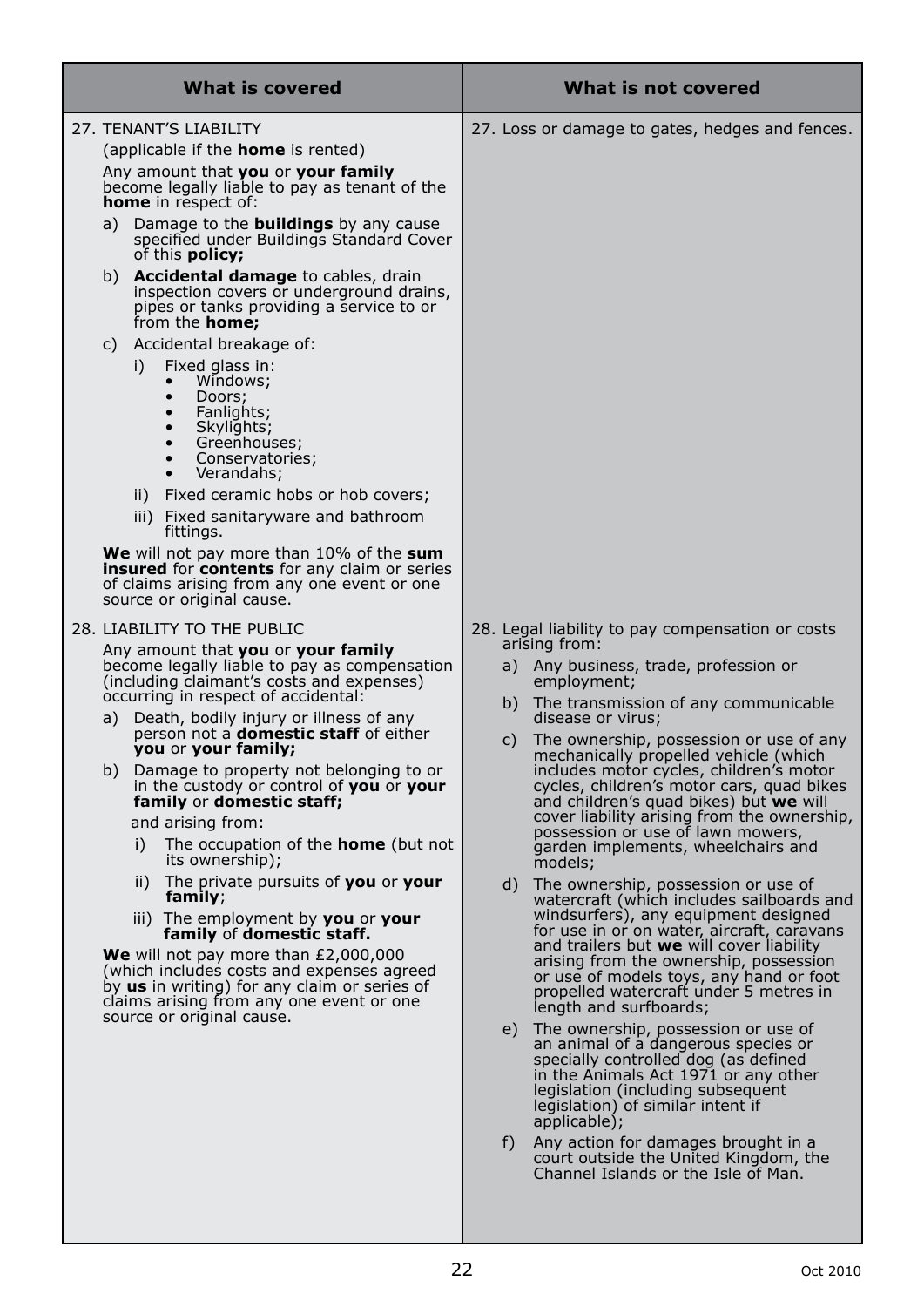| What is covered |                                                                                                                                                                                                                                                                                                                                                                                                                                                                                                                                                                                                                                                                                                           |    | What is not covered                                                                                                                                                                           |
|-----------------|-----------------------------------------------------------------------------------------------------------------------------------------------------------------------------------------------------------------------------------------------------------------------------------------------------------------------------------------------------------------------------------------------------------------------------------------------------------------------------------------------------------------------------------------------------------------------------------------------------------------------------------------------------------------------------------------------------------|----|-----------------------------------------------------------------------------------------------------------------------------------------------------------------------------------------------|
|                 | 29. UNRECOVERED DAMAGES<br>We will pay the amount of any award of<br>damages made in your or your family's<br>favour which:<br>a) Is in respect of death, bodily injury or<br>illness or damage to property of such<br>nature that you or your family would<br>have been entitled to indemnity under<br>liability to the public, had you or your<br>family been responsible for the injury or<br>damage;<br>b) Is made by a court within the United<br>Kingdom, the Isle of Man or Channel<br>Islands;<br>c) Is still outstanding six months after the<br>date on which it is made;<br>d) Is not the subject of an appeal.<br><b>We</b> will not pay more than $£100,000$ in<br>respect of any one award. |    |                                                                                                                                                                                               |
|                 | 30. MOVING AS A DIRECT RESULT OF A VIOLENT<br><b>CRIME</b><br>If you decide to move as a direct result<br>of murder, manslaughter, rape or serious<br>physical assault committed against you or<br><b>your family</b> in your home by a non-family<br>member (who criminal charges have been<br>brought against), we will pay up to $£5,000$<br>for conveyancing costs, estate agents' fees<br>and removal expenses you have to pay.                                                                                                                                                                                                                                                                      |    | 30. a) Any loss or damage caused as a result<br>of the property being used for illegal<br>activities:<br>b) Loss or damage whilst the <b>home</b> is left<br>unoccupied/empty or unfurnished. |
|                 | 31. DEATH FOLLOWING A FATAL INJURY<br>We will pay for compensation for death<br>if you or anyone in your family is killed<br>on the property following an insured peril<br>by fire, theft, riot, storm/flood, impact,<br>subsidence, escape of water or escape of oil;<br>provided that death occurs within 30 days of<br>such injury.<br>We will not pay more than the noted amount<br>of £10,000 for any one claim.                                                                                                                                                                                                                                                                                     | b) | 31. a) Any amount in excess of £10,000;<br>Loss or damage whilst the <b>home</b> is left<br>unoccupied/empty or unfurnished.                                                                  |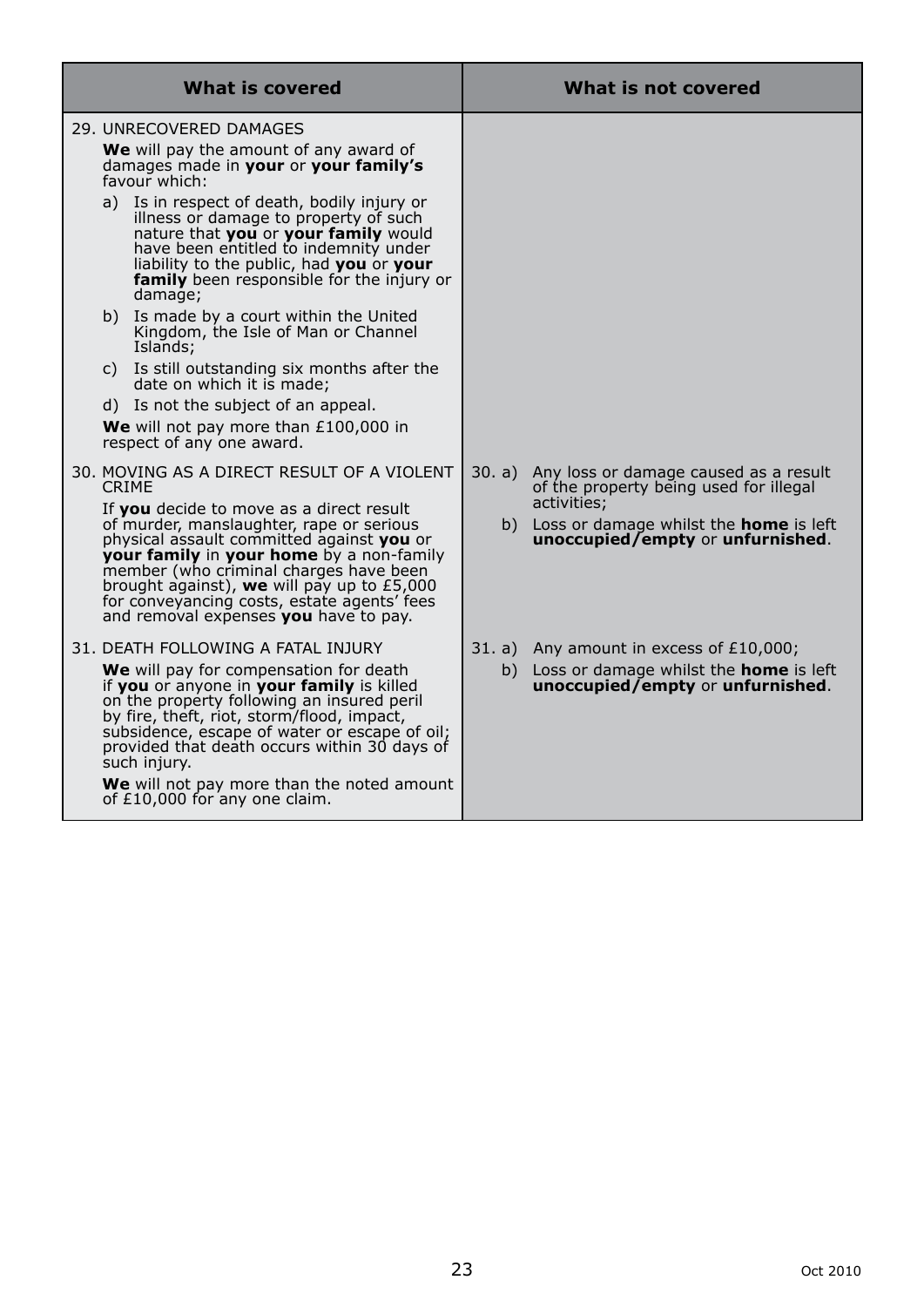# **Contents Additional Cover - Accidental Damage**

**Your certificate** will show if this extension has been chosen

| <b>What is covered</b>                                                                                                                                                                                                                                                    | What is not covered                                                                                                                                                                                                                                                                                                                                                                                                                                                                                                                                                                                                                                                                                                                                                                                                                                                                                                                                                                                                                                                                                                                                                                                                                                                                          |
|---------------------------------------------------------------------------------------------------------------------------------------------------------------------------------------------------------------------------------------------------------------------------|----------------------------------------------------------------------------------------------------------------------------------------------------------------------------------------------------------------------------------------------------------------------------------------------------------------------------------------------------------------------------------------------------------------------------------------------------------------------------------------------------------------------------------------------------------------------------------------------------------------------------------------------------------------------------------------------------------------------------------------------------------------------------------------------------------------------------------------------------------------------------------------------------------------------------------------------------------------------------------------------------------------------------------------------------------------------------------------------------------------------------------------------------------------------------------------------------------------------------------------------------------------------------------------------|
| 32. Accidental loss or <b>accidental damage</b> to<br><b>contents</b> whilst in the <b>home.</b><br>This includes household goods, personal<br>effects and valuables.                                                                                                     | Any accidental loss or <b>accidental</b><br>32. a)<br>damage specifically excluded under<br><b>Contents Standard Cover:</b><br>b) Accidental loss or damage:<br>By mechanical or electrical<br>i)<br>breakdown or failure;<br>Arising from the cost of remaking<br>ii)<br>any film, disc or tape or the value of<br>any information contained on it;<br>iii) Caused by or in the process of<br>cleaning, maintenance, repair,<br>dismantling, restoring, altering,<br>dyeing or washing;<br>iv) By chewing, scratching, tearing or<br>fouling by domestic pets;<br>v) By wear and tear;<br>vi) By rot, fungus, insects or vermin;<br>vii) By the action of light or any<br>atmospheric or climatic condition;<br>viii) By any gradually operating cause;<br>ix) To contact lenses;<br>x) To food, drink or plants;<br>xi) Specifically provided for under<br>Contents Standard Cover;<br>xii) To computers or computer<br>equipment:<br>By erasure or distortion of data;<br>By accidental erasure or<br>mislaying or misfiling of<br>documents or records;<br>By viruses;<br>By contamination;<br>xiii) Arising from depreciation in value or<br>consequential loss;<br>xiv) Whilst the <b>home</b> is <b>unoccupied/</b><br>empty or unfurnished;<br>xv) Damage when the property is lent, |
| 33. HOUSE REMOVAL<br>Accidental loss or damage to <b>contents</b><br>whilst in the course of removal by<br>professional removal contractors from the<br><b>home</b> to any new private residence within<br>the United Kingdom, the Channel Islands or<br>the Isle of Man. | let, sub-let or occupied by anyone<br>other than you or your family.<br>33. Accidental loss or damage:<br>a)<br>To money;<br>To china, glass, porcelain or any other<br>b)<br>item of earthenware; unless packed by<br>professional removal contractors;<br>To jewellery;<br>C)<br>d)<br>During sea transit;<br>Whilst the <b>contents</b> are in storage;<br>e)<br>By mechanical or electrical breakdown or<br>f)<br>failure;<br>Any other loss or damage specifically<br>e)<br>excluded by this Contents Insurance<br>policy;<br>f)<br>Loss or damage whilst the <b>home</b> is<br>unoccupied/empty or unfurnished.                                                                                                                                                                                                                                                                                                                                                                                                                                                                                                                                                                                                                                                                        |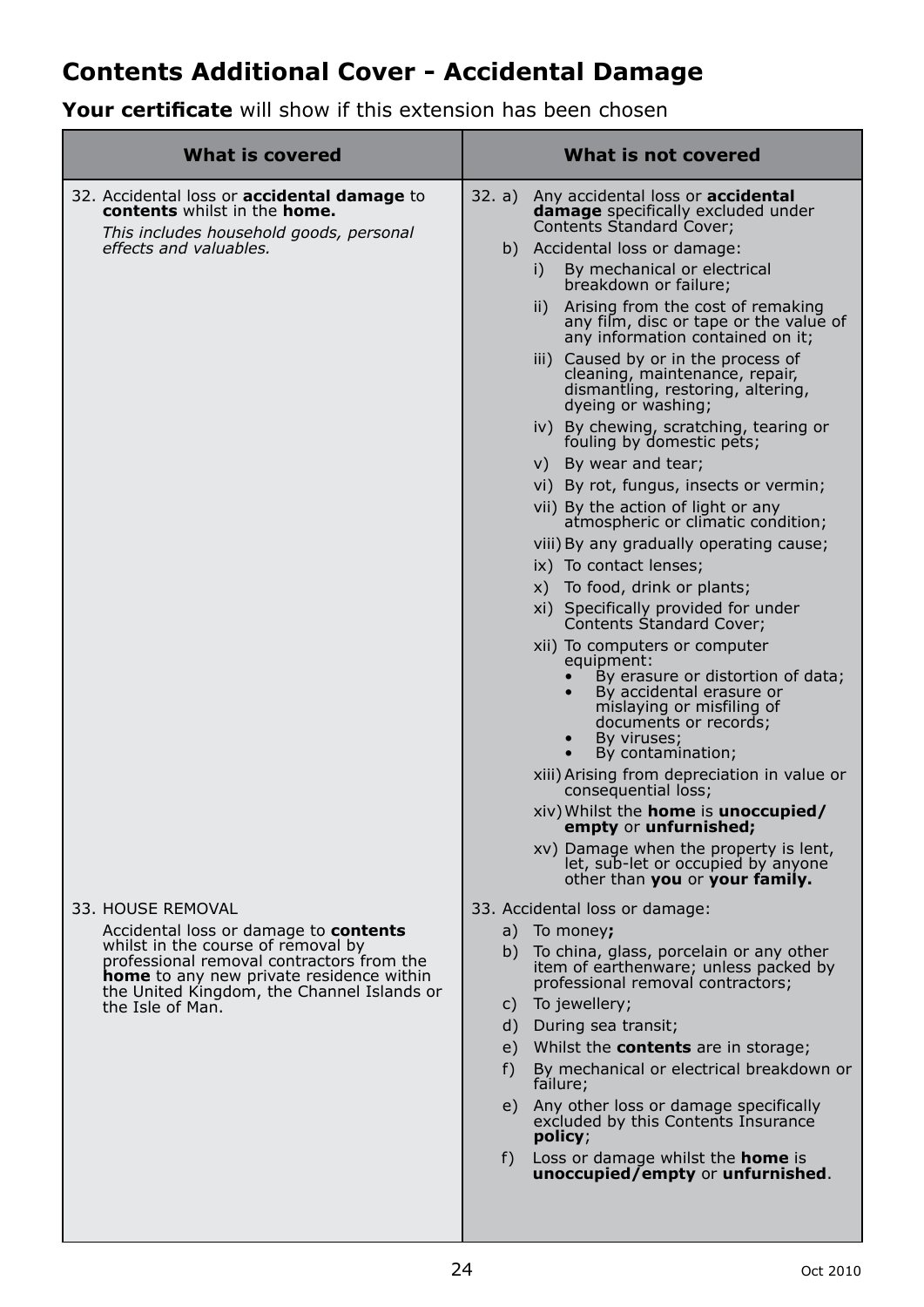# **Personal Possessions**

**Your certificate** will show if this section is in force. Inflation protection applies (see page 34).

# **What are personal possessions?**

All of the following things are included provided that they belong to **you** or **your family** or **you** or **they** are legally responsible for them and they are mainly used for private purposes.

#### **Personal Effects**

This means clothes and articles of a strictly personal nature likely to be worn, used or carried and also portable radios, portable compact disc players, portable televisions, **laptops**, sports equipment and pedal cycles; it does not include valuables or money**.**

#### **Valuables**

This means jewellery (including costume jewellery), articles of or containing gold, silver or other precious metals, cameras (which includes video cameras and camcorders), binoculars, watches, furs, paintings and other works of art, collections of stamps, coins and medals.

#### **Money**

This means coins and bank notes in current use, cheques, postal orders, postage stamps which are not part of a collection, trading stamps, premium bonds, saving stamps or **certificate**s, luncheon vouchers, record book or similar tokens, money orders, travel tickets including season tickets, petrol coupons, gift tokens, phonecards, pre-booked event and entertainment tickets and electronic money cards.

If a reduced premium rate applies for items permanently kept in **your** bank, **we** must be notified of their removal otherwise no cover will be operative.

### **What is the most we will pay?**

**We** will not pay more than the **sum insured** shown in total for personal possessions, in **your policy**, for any one claim.

NB: The **sum insured** for Personal Possessions is included within the **sum insured** for Contents Standard Cover and is not in addition to it.

The following limits apply:

| For money                                   | $- E500:$ |
|---------------------------------------------|-----------|
| For credit cards                            | $- E250:$ |
| For mobile phones                           | $- E250;$ |
| For any one pedal cycle                     | $- E400:$ |
| For any one unspecified article - $£1,500;$ |           |

These are the standard limits.

If **you** have increased any of them, the revised limits which apply to **your policy** will be shown in **your certificate.** 

Where a single item is more than £1,500 in value, **you** will need to tell **us** at inception. For items with a value over £1,500, **you** will need to provide proof of the value.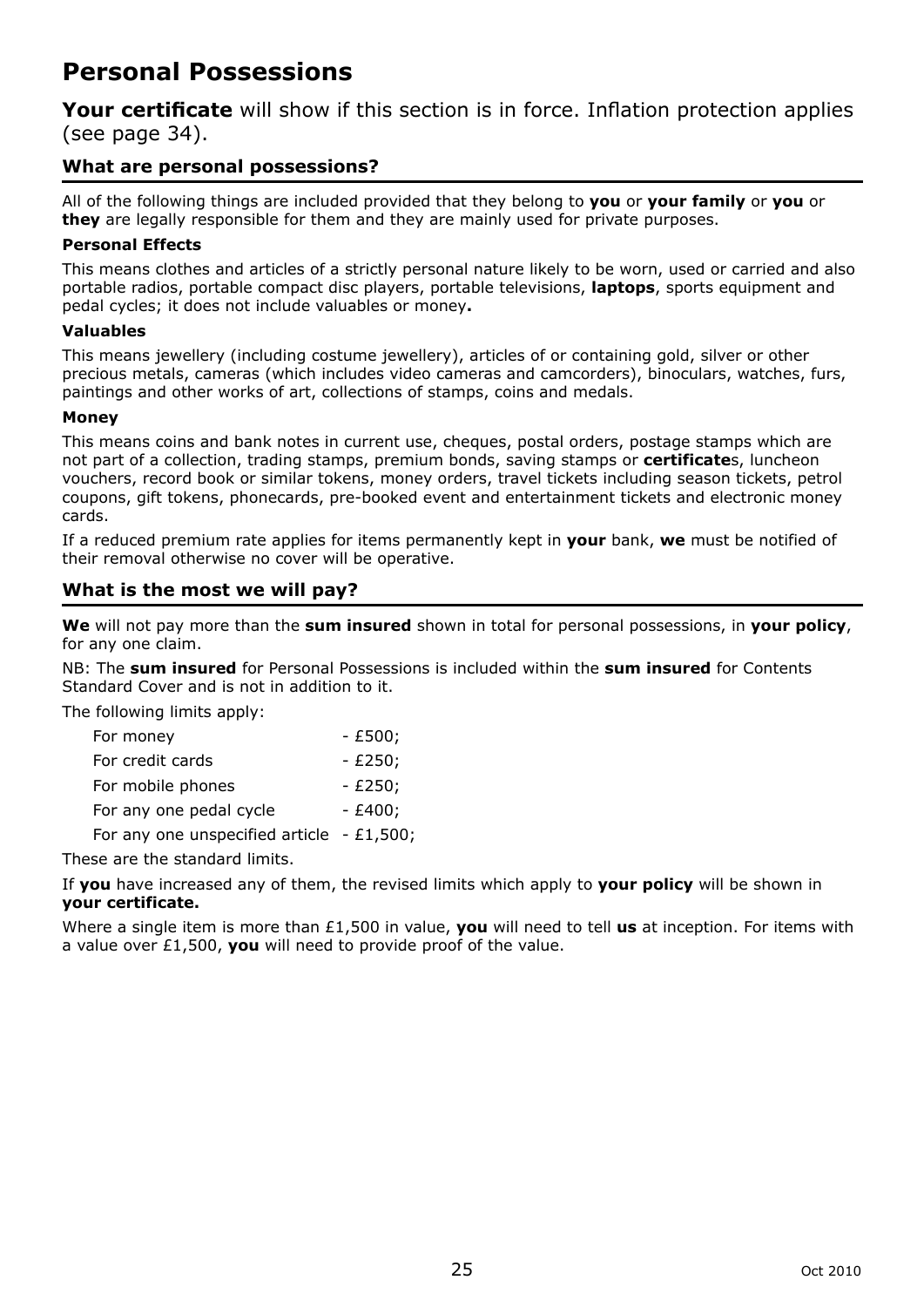| <b>What is covered</b> |                                                                                                                                                                                                                                                                                                                                                      |                            | What is not covered                                                                                                                                                                                                                                                                                                                                                                                                                                                                                                                                                                                                                                                                                                              |  |  |
|------------------------|------------------------------------------------------------------------------------------------------------------------------------------------------------------------------------------------------------------------------------------------------------------------------------------------------------------------------------------------------|----------------------------|----------------------------------------------------------------------------------------------------------------------------------------------------------------------------------------------------------------------------------------------------------------------------------------------------------------------------------------------------------------------------------------------------------------------------------------------------------------------------------------------------------------------------------------------------------------------------------------------------------------------------------------------------------------------------------------------------------------------------------|--|--|
| 1.<br>or               | Loss or damage to valuables, money and<br>personal effects belonging to you or your<br><b>family</b> whilst:<br>Anywhere in Europe, Jordan, Madeira,<br>a)<br>the Canary and/or Mediterranean islands<br>and those countries bordering the<br>Mediterranean;<br>b) Anywhere in the world for up to 60 days<br>during any <b>period of insurance.</b> | 1.<br>b)<br>C)<br>d)<br>f) | The amount of the <b>excess</b> shown in the<br>schedule<br>Loss or damage:<br>a) Arising from the cost of remaking any<br>film, disc or tape or the value of any<br>information contained on it;<br>Caused by or in the process of cleaning,<br>dyeing, washing, maintenance, repair,<br>dismantling, restoring or altering;<br>Caused by chewing, scratching, tearing<br>or fouling by domestic pets;<br>Caused by rot, fungus, insects or<br>vermin;<br>e) Caused by any gradually operating cause<br>or wear and tear;<br>Caused by theft or attempted theft from<br>an unattended motor vehicle, unless<br>the item(s) are concealed from view,<br>all windows are closed and all doors,<br>including the boot, are locked; |  |  |
|                        |                                                                                                                                                                                                                                                                                                                                                      |                            | g) To items not in the care, custody or<br>control of you or your family or an<br>authorised person;                                                                                                                                                                                                                                                                                                                                                                                                                                                                                                                                                                                                                             |  |  |
|                        |                                                                                                                                                                                                                                                                                                                                                      | h)                         | Caused by theft or attempted theft from<br>an unlocked hotel room;                                                                                                                                                                                                                                                                                                                                                                                                                                                                                                                                                                                                                                                               |  |  |
|                        |                                                                                                                                                                                                                                                                                                                                                      | i)                         | By depreciation in value or consequential<br>loss;                                                                                                                                                                                                                                                                                                                                                                                                                                                                                                                                                                                                                                                                               |  |  |
|                        |                                                                                                                                                                                                                                                                                                                                                      | j)                         | By mechanical or electrical breakdown or<br>failure;                                                                                                                                                                                                                                                                                                                                                                                                                                                                                                                                                                                                                                                                             |  |  |
|                        |                                                                                                                                                                                                                                                                                                                                                      | k)                         | To watercraft (which includes sailboards<br>and windsurfers), any equipment<br>designed for use in or on water aircraft,<br>caravans, trailers and mechanically<br>propelled vehicles (which includes motor<br>cycles, children's motor cycles, children's<br>motor cars, quad bikes and children's<br>quad bikes), but lawn mowers, garden<br>implements, wheelchairs, models and<br>toys are covered;                                                                                                                                                                                                                                                                                                                          |  |  |
|                        |                                                                                                                                                                                                                                                                                                                                                      | $\vert$                    | To parts, accessories, tools, fitted radios<br>cassette players and compact disc<br>players for the things excluded in (k)<br>above;                                                                                                                                                                                                                                                                                                                                                                                                                                                                                                                                                                                             |  |  |
|                        |                                                                                                                                                                                                                                                                                                                                                      |                            | m) By theft or attempted theft of any<br>unattended pedal cycle; unless in a<br>locked building or secured by a suitable<br>locking device to a permanent structure<br>or a motor vehicle;                                                                                                                                                                                                                                                                                                                                                                                                                                                                                                                                       |  |  |
|                        |                                                                                                                                                                                                                                                                                                                                                      |                            | n) To any property mainly used for<br>business, trade, profession or<br>employment purpose;                                                                                                                                                                                                                                                                                                                                                                                                                                                                                                                                                                                                                                      |  |  |
|                        |                                                                                                                                                                                                                                                                                                                                                      | O)                         | To plants or any living creature;                                                                                                                                                                                                                                                                                                                                                                                                                                                                                                                                                                                                                                                                                                |  |  |
|                        |                                                                                                                                                                                                                                                                                                                                                      | p)                         | To documents;<br>q) To contact lenses;                                                                                                                                                                                                                                                                                                                                                                                                                                                                                                                                                                                                                                                                                           |  |  |
|                        |                                                                                                                                                                                                                                                                                                                                                      | r)                         | Where property is obtained by any<br>person using any form of payment<br>which proves to be counterfeit, false,<br>fraudulent, invalid, uncollectable,<br>irrecoverable or irredeemable for any<br>reason;                                                                                                                                                                                                                                                                                                                                                                                                                                                                                                                       |  |  |
|                        |                                                                                                                                                                                                                                                                                                                                                      | S)                         | Specifically provided for elsewhere in<br>this <b>policy;</b>                                                                                                                                                                                                                                                                                                                                                                                                                                                                                                                                                                                                                                                                    |  |  |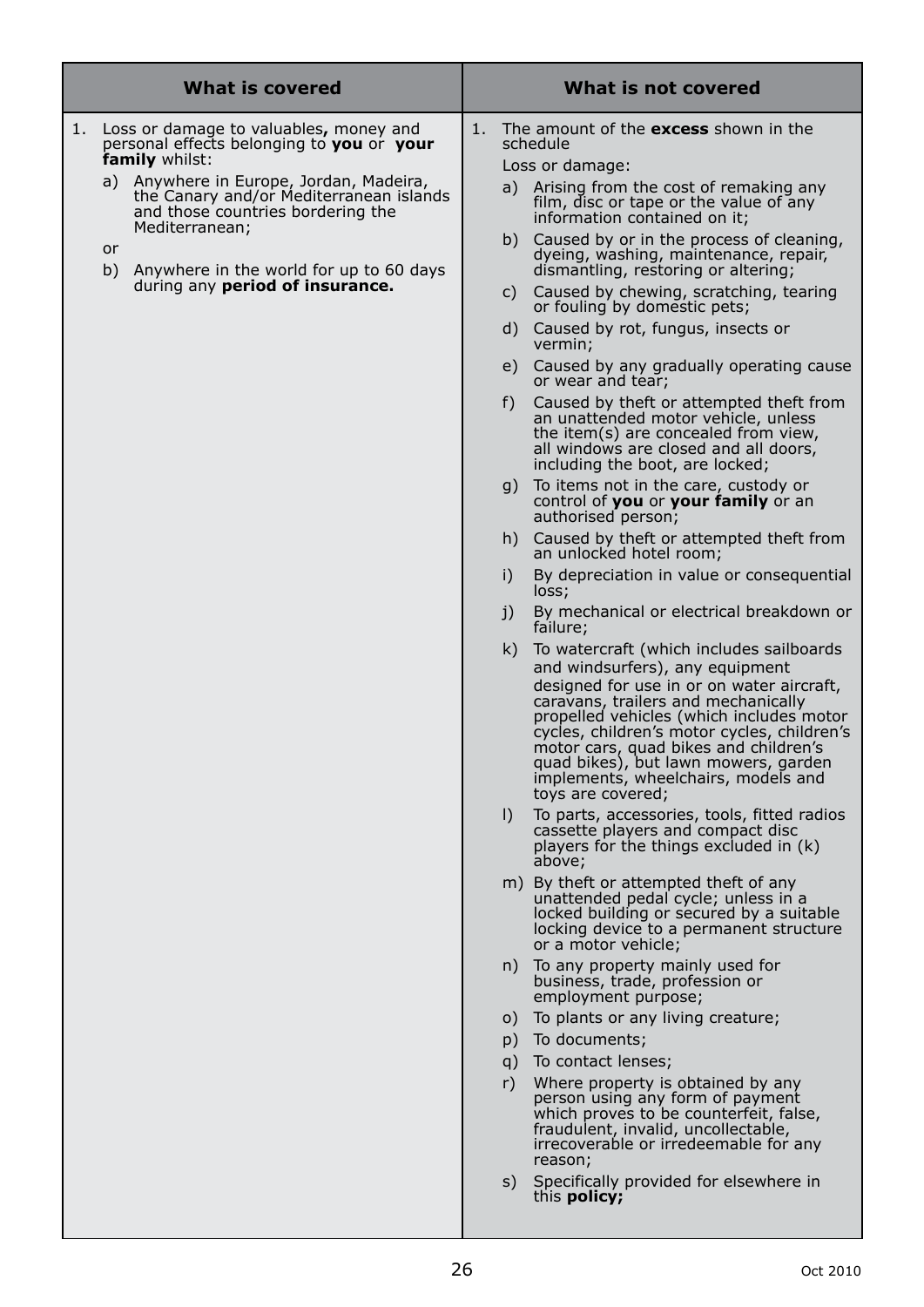|                                                                                                                                     | <b>What is covered</b>                                                                   |    | What is not covered                                                                                                                                                                                                                                                                                                                                                                                                                                                                                                                                                             |
|-------------------------------------------------------------------------------------------------------------------------------------|------------------------------------------------------------------------------------------|----|---------------------------------------------------------------------------------------------------------------------------------------------------------------------------------------------------------------------------------------------------------------------------------------------------------------------------------------------------------------------------------------------------------------------------------------------------------------------------------------------------------------------------------------------------------------------------------|
|                                                                                                                                     |                                                                                          | t) | To computers or computer equipment:<br>By erasure or distortion of data;<br>i)<br>ii) By accidental erasure or mislaying or<br>misfiling of documents or records;<br>iii) By viruses;<br>iv) By contamination;<br>u) Whilst the <b>home</b> is left <b>unoccupied/</b><br>empty or unfurnished;<br>v) To property more specifically insured by<br>any other insurance;<br>w) To lottery tickets and raffle tickets;<br>x) To items which customs or other officials<br>confiscate or are keeping a hold of;<br>y) Loss or damage not reported to the<br>police within 24 hours. |
| 2. You or your family's liability under the<br>card agreement, as a direct result of its<br>to or residing with you or your family. | terms of any credit card or cash dispenser<br>unauthorised use by any person not related | C) | 2. Any loss or claim:<br>a) Unless you and your family have<br>complied with the terms and conditions<br>of the issuing authority;<br>b) Due to accounting errors or omissions;<br>Resulting from unauthorized use by a<br>member of your family;<br>d) Not reported to the police and the card<br>issuer within 24 hours.                                                                                                                                                                                                                                                      |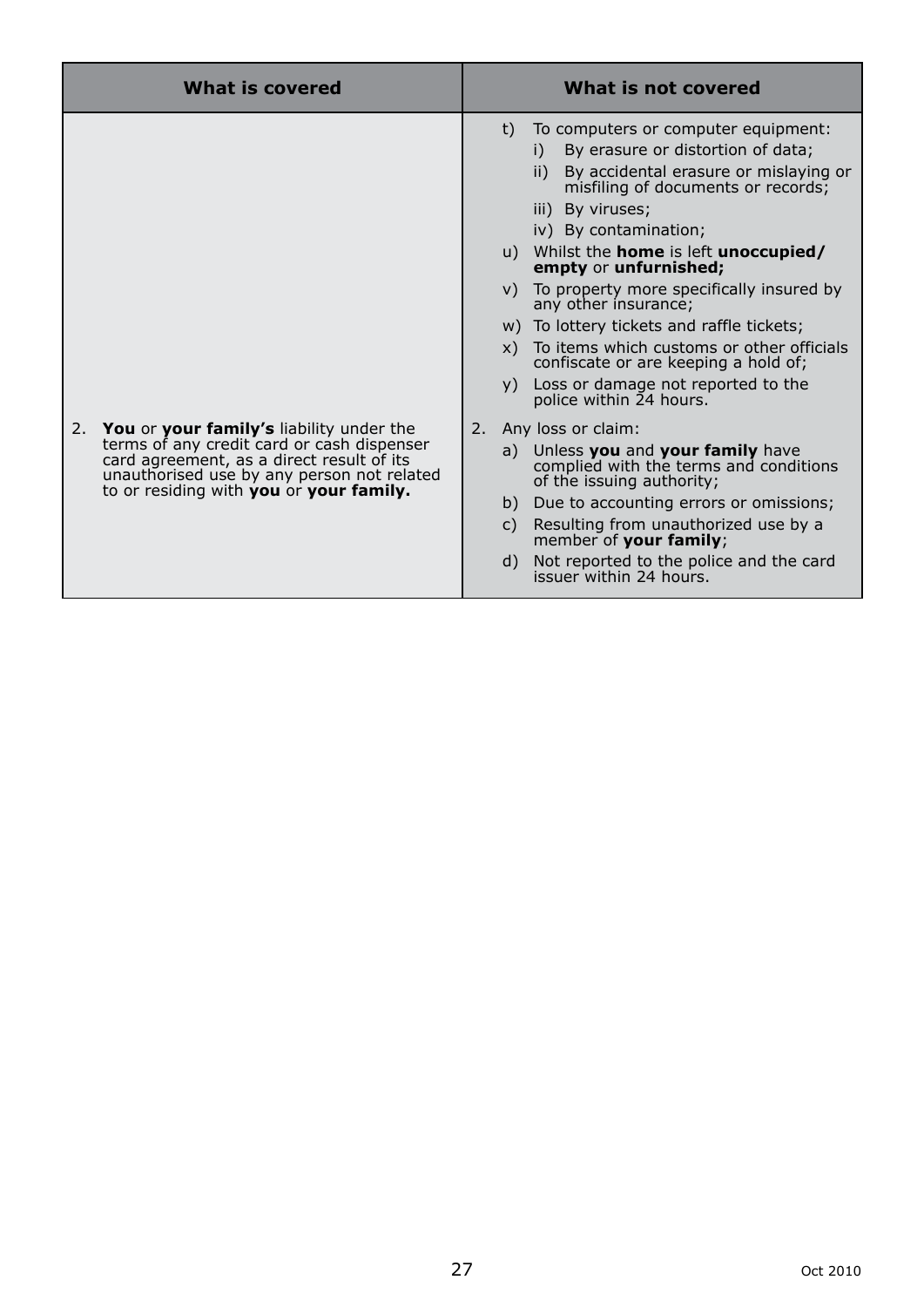# **Endorsements, Special Terms and Conditions**

The following clauses apply only if they are mentioned in the **certificate**.

# **1. Alarm Clause (1)**

It is a condition precedent to the liability of insurers in respect of the peril of theft under this insurance, that:

- a) The burglar alarm system shall have been put into full and effective operation:
	- Whenever the **home** specified in the **certificate** is left unattended;
	- At night.
- b) The burglar alarm system shall have been maintained in good order throughout the currency of this insurance under a maintenance contract with a company which is a member of NSI National Security Inspectorate or SSAIB Security Systems & Alarms Inspection Board (formerly NACOSS National Approved Council of Security Systems).

# **2. Safe Clause (2)**

This insurance does not cover theft of jewellery, worth over £500 per individual item, from the **home** unless the jewellery is kept in a locked safe whilst not being worn.

### **3. Non-Standard Construction Clause (3)**

It is agreed that the **private dwelling** of the **home** is not of **standard construction**.

#### **4. Subsidence, Heave or Landslip Exclusion Clause (4)**

Subsidence or heave of the site upon which the **buildings** stand or landslip as shown in number 4 of Building Standard Cover, is not covered by this insurance.

# **5. Flood Exclusion Clause (5)**

Buildings Standard Cover and Contents Standard Cover of this insurance do not cover loss or damage caused by flood, other than directly resulting from escape of water from fixed water tanks, apparatus or pipes as shown in number 1 of Buildings Standard Cover and 2 of Contents Standard Cover respectively.

# **6. Contractors Exclusion Clause (6)**

This insurance does not cover loss, damage or liability arising out of the activities of contractors.

# **7. Keys Clause (7)**

This insurance does not cover theft of jewellery from safe(s), unless **you** have removed the keys of the safe(s) from the **home,** whilst **you** are absent from the premises.

# **8. Thatch Clause (8)**

- All chimneys to solid fuel stoves, boilers and open fires, are kept in a good state of repair and that they are professionally cleaned once a year before winter;
- All old thatch and thatching is burnt at a distance of more than 100 metres from the premises;
- No naked flames or tools producing naked flames be present in the attic or loft space at any time.

If **you** fail to comply with any of the above duties this insurance may become invalid in respect of loss or damage caused by fire.

# **9. Mortgage Interest Clause (9)**

The rights of the bank or building society who provided **your** mortgage will not be affected by<br>anything **you** do to increase the risk of loss or damage to the **home,** provided that they were unaware<br>of such action. The ba any action **you** have taken to increase the risk of loss or damage. They may also have to pay an extra premium which **you** will have to repay them.

### **10. Unattended Vehicles Clause (10)**

This insurance does not cover theft or disappearance of property from any vehicle when such vehicle is left unattended without an authorised occupant.

### **11. FLEA Clause (11)**

It is hereby noted and agreed that the premises insured hereunder are covered against loss or damage directly caused by the perils of fire, lightning, explosion, earthquake and aircraft only.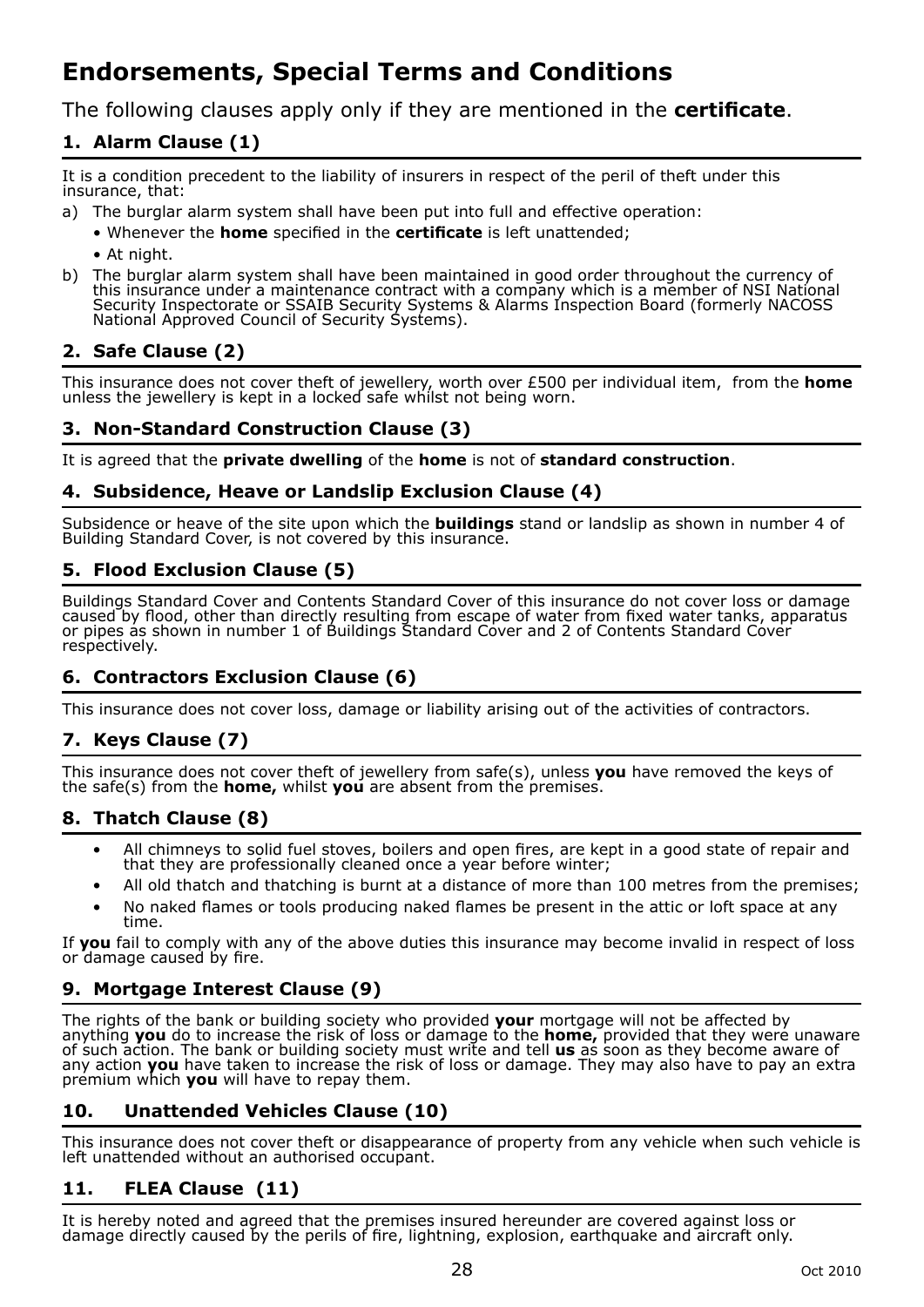# **12. Stamp Clause (12)**

**We** will only pay up to 75% of the Stanley Gibbons valuation in respect of any stamps that are lost or damaged.

# **13. Minimum Security Clause (13)**

This insurance does not cover theft from the **private dwelling** of the **home,** unless the undernoted minimum protections are fitted:

- External Doors: 5 Lever Mortice Deadlocks (conforming to British Standard 3621);
- Patio Doors: in addition to a central locking device, key operating bolts to top and bottom opening sections;
- Windows: key operated security locks to all ground floor and other accessible windows.

### **14. Musical Instrument Clause (14)**

This insurance does not cover the breaking of strings, reeds or drumheads forming part of musical instruments.

# **15. Flat Roof Clause (15)**

It is a warranty of this **policy** that the flat roof has been inspected and repaired, where necessary, no earlier than 24 months prior to inception. It is further warranted that future inspections and repair,<br>renovation and replacement, where necessary, will take place at no greater than five year intervals<br>with full records o

### **16. Monthly Payment Clause (16)**

It is understood and agreed that this **policy** runs from month to month and that continuation of cover is dependent upon **your** paying the premium for each month's cover. **We** will normally only review **your** premium once per annum.

# **17. Legal Fees Clause (17)**

This **policy** includes Legal Protection Cover, in accordance with the enclosed **policy** document.

# **18. Theft Limitations Clause (18)**

This insurance does not cover theft or attempted theft from the **home**, other than as a result of violent and forcible entry.

### **19. Tree Pruning Clause (19)**

In accordance with General Conditions: Taking Care of Your Property; a Tree Surgeon or similar professional must, triennially, at the **insured's** expense:

a) Inspect the trees to ensure that they do not affect the structure or drains and sewers of the property insured;

b) Prune or pollard the trees as appropriate.

Subject otherwise to the terms, exclusions and conditions of the **policy**.

### **20. Maintenance Clause (20)**

It is a warranty of this **policy** that the property must be inspected every 6 months, internally and<br>externally, by you or your representative and maintained according to the minimum standard<br>requirements of this **policy**. request.

A full list of these requirements is provided in the maintenance guide, which is available on **our** website at *www.rentguard.co.uk/mainclause*.

### **21. Escape of Water Endorsement (21)**

This insurance cover will only pay up to £10,000 in any one **period of insurance**, for this peril.

#### **22. Contents Temporarily Removed from the Home (22)**

It is understood and agreed that this insurance does not cover **contents** temporarily removed or **contents** outside the **home**.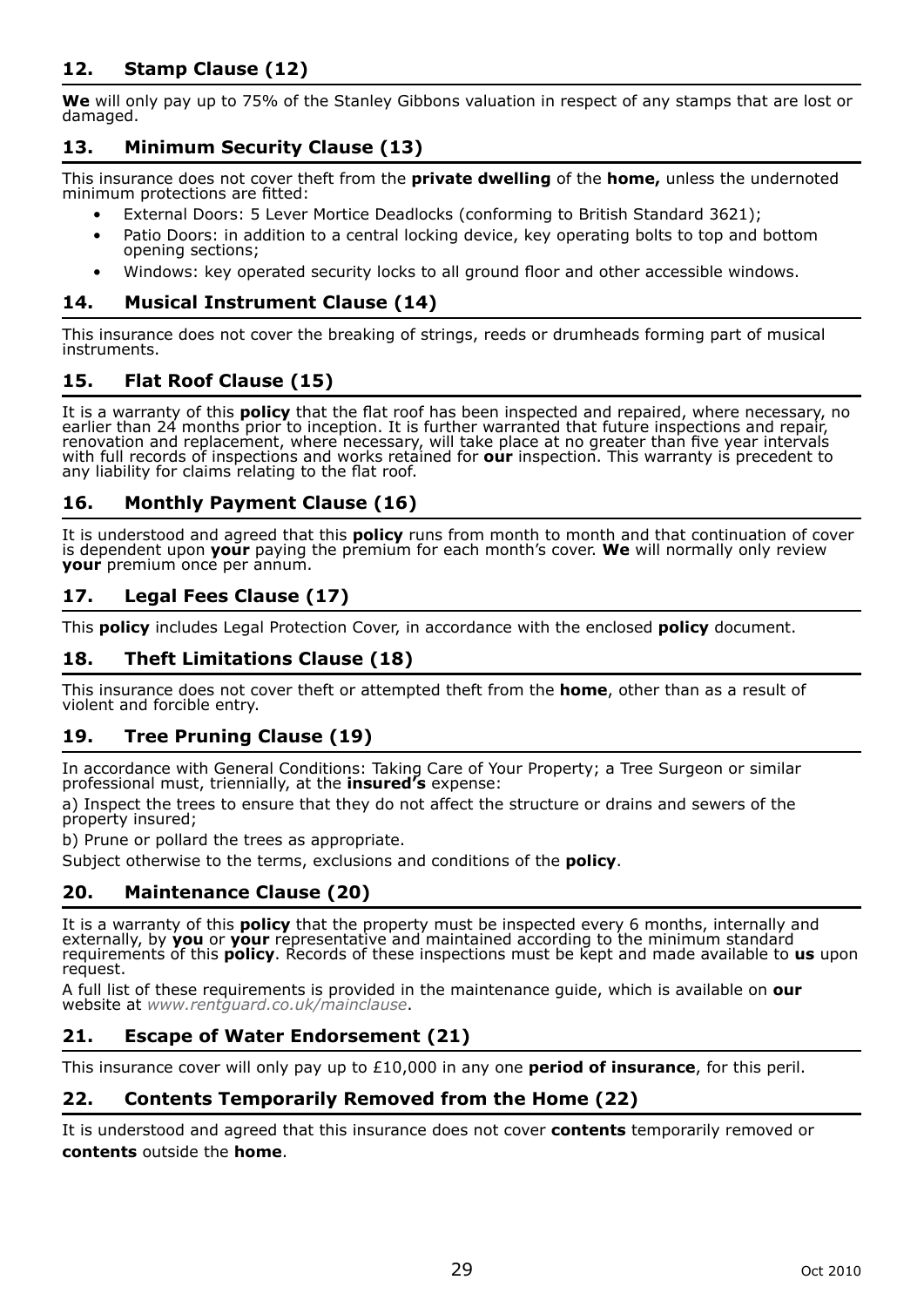# **General Conditions**

**You** and **your family** must comply with the following conditions to have the full protection of **your policy**.

If **you** or **your family** do not comply with them **we** may, at **our** option, cancel the **policy** or refuse to deal with **your** claim or reduce the amount of any claim payment.

### **Keeping Your sums insured at the correct level**

**You** must at all times keep the **sums insured** at a level which represents the full value of the property insured.

Full value means:

For the **buildings**:

• The estimated cost of rebuilding if the **buildings** were completely destroyed (it should be noted that the rebuilding **sum insured** may be different from the market value).

For the **contents**:

- The current cost as new (other than for clothes furs and household linen).
- For clothes, furs and household linen the current cost, as new, less an appropriate allowance for wear and tear.

### **Changes in your circumstances**

**You** must notify **us** as soon as possible of any change which may affect this insurance and in particular any of the following:

- Change of address;
- Structural alteration to **your home;**
- If **you** or **your family** intend to let or sub-let **your home;**
- If **you** or **your family** intend to use **your home** for any reason other than private residential purposes;
- If **your home** will be **unoccupied/empty** or **unfurnished** or **you** will be carrying out any form of renovations on the property;
- If **you** or **your family** have been declared bankrupt or have received a police caution for or been charged with but not yet tried for any offence other than driving offences.

**We** will then advise **you** of any change in terms.

If **you** are in any doubt please ask **your** insurance adviser. Failure to inform us of any change in circumstances may invalidate any future claims.

### **Taking care of your property**

**You** and **your family** must take any and all reasonable precautions to avoid injury, loss or damage and take and cause to be taken all practicable steps to safeguard all the property insured from loss or damage.

You must maintain the property insured in good repair. All protections provided for the safety of the safety of the certificate must be posited in the control of the will be well as well as well as well as well as well as

#### **Notification**

**You** must inform **us** if any percentage of the roof is flat.

**You** must inform **us** if the property has trees or shrubs within 7 metres that are more than 3 metres tall.

#### **Precious Stones**

The settings of the stones in any item of jewellery, exceeding the value of £5,000, must be examined by a competent jeweller once every three years and any defect remedied immediately.

#### **Maintenance**

It is a warranty of this **policy** that the property must be inspected every 6 months, internally and<br>externally, by you or your representative and maintained according to the minimum standard<br>requirements of this **policy**. request.

A full list of these requirements is provided in the maintenance guide, which is available on **our** website at *www.rentguard.co.uk/mainclause*.

#### **Unoccupancy**

Unoccupancy period under this insurance **policy** is limited to 60 days. There is no insurance cover for homes that have been **unoccupied** for more than 60 consecutive days.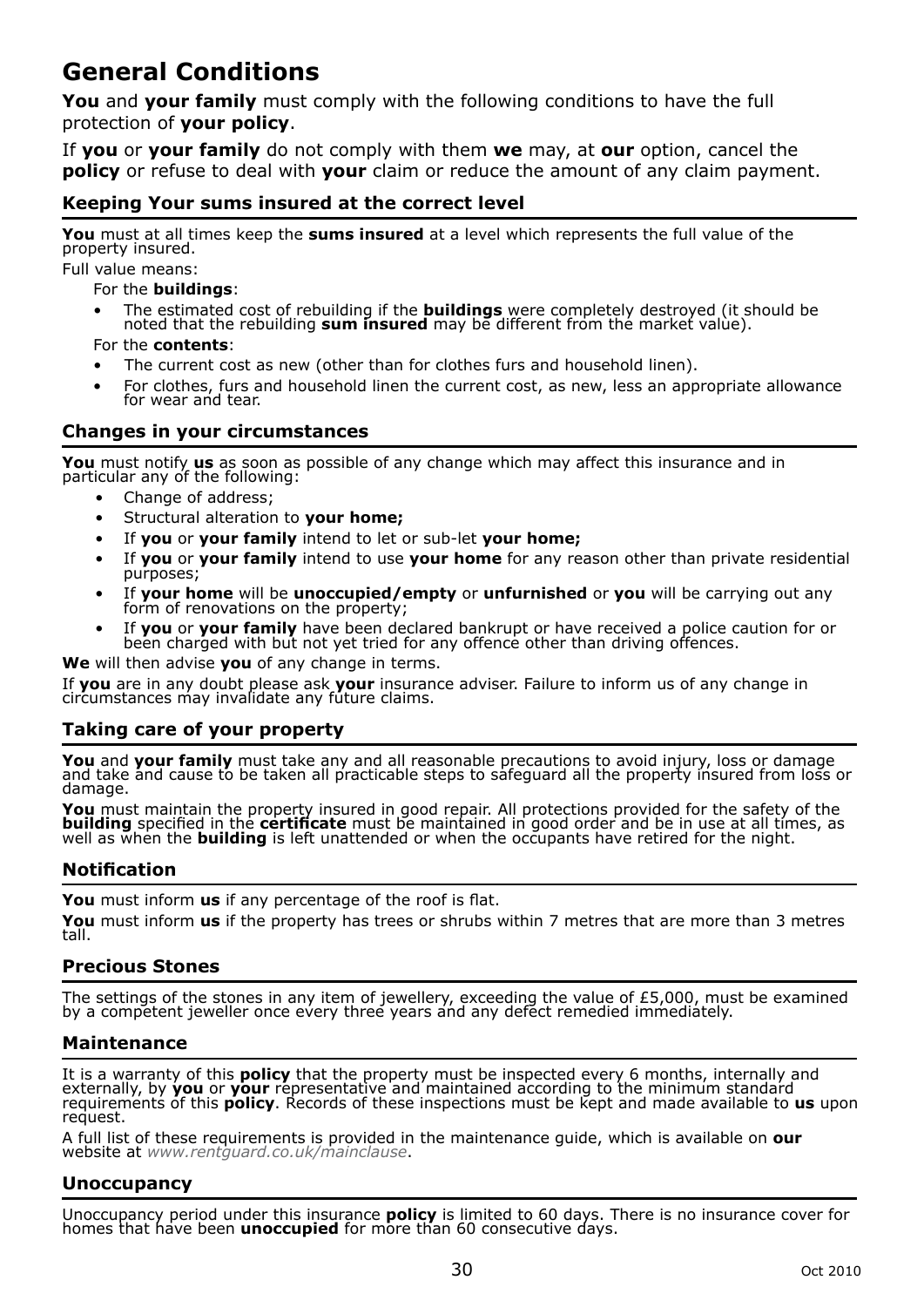# **Cancellation**

### **Our Rights**

**We** shall not be bound to accept any renewal of this **policy** and may at any time give 7 days' notice of cancellation by recorded delivery to **your** last known address. Thereupon **you** shall be entitled to the return of a proportionate part of the premium paid in respect of the unexpired term of this **policy** provided that there have been:

- No claims made under the **policy** for which **we** have made a payment;
- No claims made under the **policy** which are still under consideration;
- No incident likely to give rise to a claim but is yet to be reported to **us**;

during the current **period of insurance.**

This termination shall be without prejudice to any rights or claims of the **insured** or the **company** prior to the expiration of such notice.

If a claim has been submitted or there has been any incident likely to give rise to a claim, during the current **period of insurance**, no refund for the unexpired portion of the premium will be given.

#### **Your Rights**

**You** may cancel **your policy** at any stage during the **policy** term.

You are entitled to a period of 14 days, from date of inception, in which to consider the content of **your** insurance **policy** and the extent of cover therein. Cancellation of **your policy** within these 14 days is therefore subject to a full refund.

Provided that there have been:

- No claims made under the **policy** for which **we** have made a payment;
- No claims made under the **policy** which are still under consideration;
- No incident likely to give rise to a claim but is yet to be reported to **us**.

Cancellation after 14 days will be refunded pro rata less 15%, of the total premium.

If there has been no claim or incident likely to give rise to a claim during the current **period of insurance, we** will calculate the premium for the period **you** have been insured and refund any balance.

If a claim has been submitted during the current **period of insurance**, or there is reason to believe a claim will be made**,** no premium refund will be given.

#### **Premiums paid and up to date**

If the premium is paid under a monthly instalment plan and a claim has been settled during the current **period of insurance, you** must continue with the instalment payments. Alternatively the outstanding instalments will be deducted from any claim payment that may be due to **you**.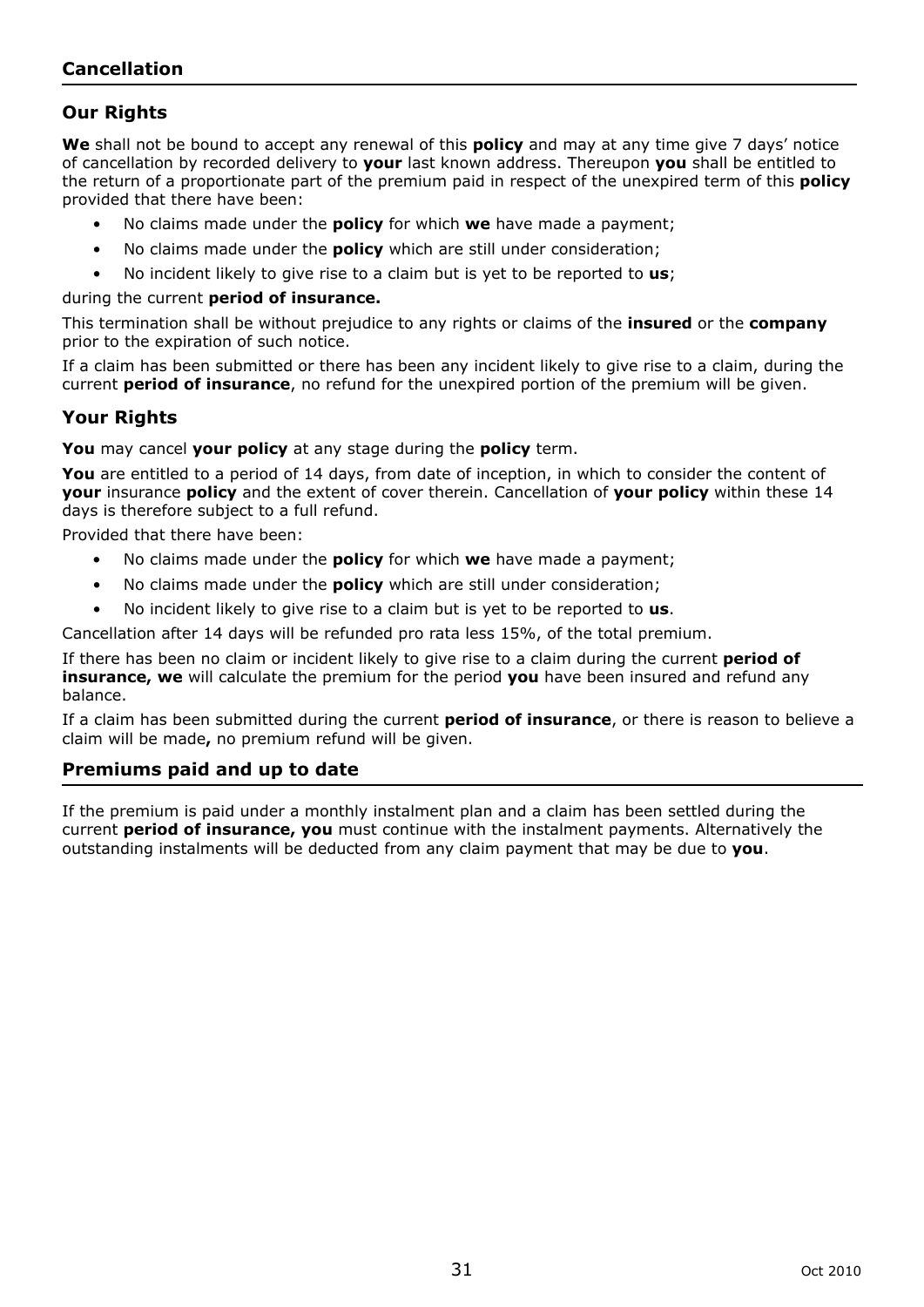# **General Exclusions**

These exclusions apply throughout **your policy.** 

# **We will not pay for**

# **Illegal Activities**

This insurance **policy** does not cover for any loss, damage or liability caused as a result of the property being used for illegal activities and **we** will not pay for any claim arising from such loss.

#### **Maintenance**

Cover does not extend to damage caused by maintenance and normal redecoration costs, damage which is specifically excluded elsewhere, wear and tear, settlement, shrinkage, depreciation, wet or dry rot, fungus, damp, beetles, moths, insects, vermin, infestation, rust, mildew, atmospheric or climatic conditions, the effect of light or other gradually operating cause. Cover also excludes faulty materials, design or workmanship, chewing, scratching, tearing or fouling by domestic pets, **building** renovations, alterations, extensions or repairs, damage by mechanical, electronic fault or breakdown.

### **Pre existing damage**

Liability, injury or damage occurring before the cover under **your policy** started, will not be insured.

### **Contractors**

Claims arising from activities of contractors are not included or supported by this **policy** wording.

#### **Diminution Market Value**

There is no cover for diminution of market value beyond the cost of repair or replacement of any damaged property.

### **Riot/Civil Commotion**

Any loss, damage or liability occasioned by or happening through riot or civil commotion outside the United Kingdom, the Isle of Man or the Channel Islands.

### **Sonic Bangs**

Loss or damage by pressure waves caused by aircraft and other aerial devices travelling at sonic or supersonic speeds.

### **Reduction in Market Value**

Any reduction in market value of any property following its repair or reinstatement.

### **Confiscation**

Any loss, damage or liability occasioned by or happening through confiscation or detention by customs or other officials or authorities.

#### **The exclusions above do not apply to the following covers:**

- LIABILITY TO DOMESTIC STAFF **;**
- TENANT'S LIABILITY;
- LIABILITY TO THE PUBLIC.

#### **Radioactive Contamination**

- Loss or damage to any property or any loss or expense resulting or arising therefrom or any consequential loss;
- Any legal liability;

directly or indirectly caused by or contributed to by or arising from: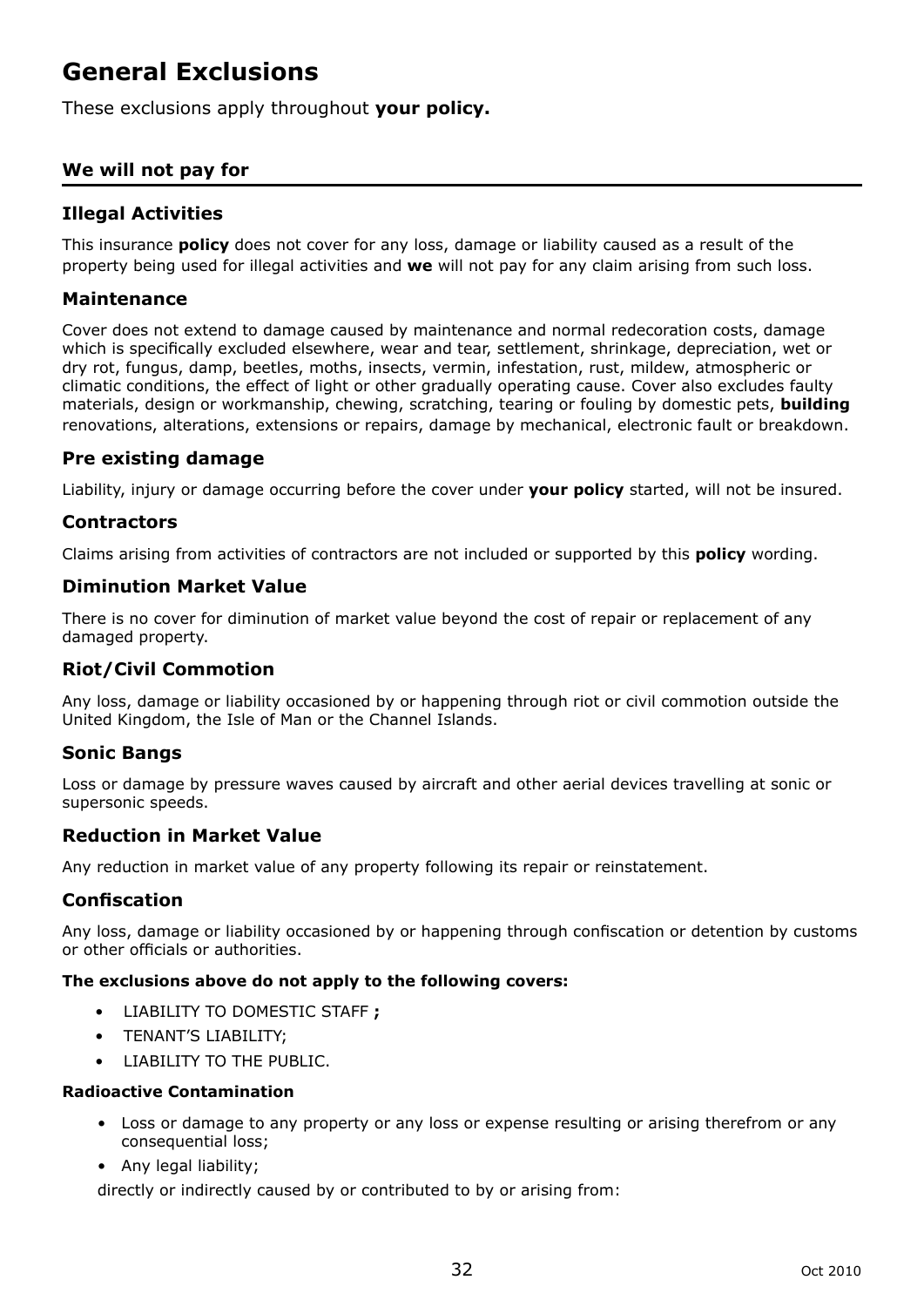- i) Ionising radiations or contamination by radioactivity from any irradiated nuclear fuel or from any nuclear waste from the combustion of nuclear fuel;
- ii) The radioactive toxic explosive or other hazardous properties of any explosive nuclear assembly or of its nuclear component.

### **War Risks**

Any loss, damage or liability occasioned by or happening through war, invasion act of foreign enemy, hostilities (whether war is declared or not), civil war, rebellion, revolution, insurrection or military or usurped power.

#### **Terrorism**

Any loss or damage or cost or expenses of whatsoever nature, directly or indirectly caused or occasioned by or happening through or in consequence of terrorism or any action taken in controlling, preventing or suppressing any acts of terrorism or in any way relating thereto.

For the purpose of this exclusion 'terrorism' means the use of biological, chemical and/or nuclear chemical and/or nuclear force or contamination and/or threat thereof by any person or group of persons whether acting alone or on behalf of or in connection with any organisation(s) or government(s) committed for political, religious, ideological or similar purposes, including the intention to influence any government and/or to put the public or any section of the public in fear. However, losses caused by or resulting from riot, attending a strike, civil commotion and malicious damage are not excluded hereunder.

### **Pollution/Contamination**

Loss, damage, liability or bodily injury arising directly or indirectly from pollution or contamination, unless caused by:

- A sudden and unforeseen and identifiable incident.
- Leakage of oil from a domestic oil installation at **your home.**

### **Date Change**

- Loss or damage to any **laptop**, computer or other equipment, data processing service product, microchip, micro processor, integrated circuit embedded chip or similar device, computer software programme or process or any other electrical or electronic system directly or indirectly caused by:
	- i) Failure to correctly recognise data representing the Year 2000 or any other date in such a way that it does not work properly or at all;
	- ii) Computer viruses.
- Legal liability directly or indirectly arising from:
	- i) Any **laptop**, computer or other equipment, data processing service product, microchip, micro processor, integrated circuit embedded chip or similar device, computer software programme or process or any other electrical or electronic system failing to correctly recognise data representing the Year 2000 or any other date in such a way that it does not work properly or at all:
	- ii) Computer viruses.

Subsequent loss, damage or legal liability for which cover is in force under this **policy** is not affected.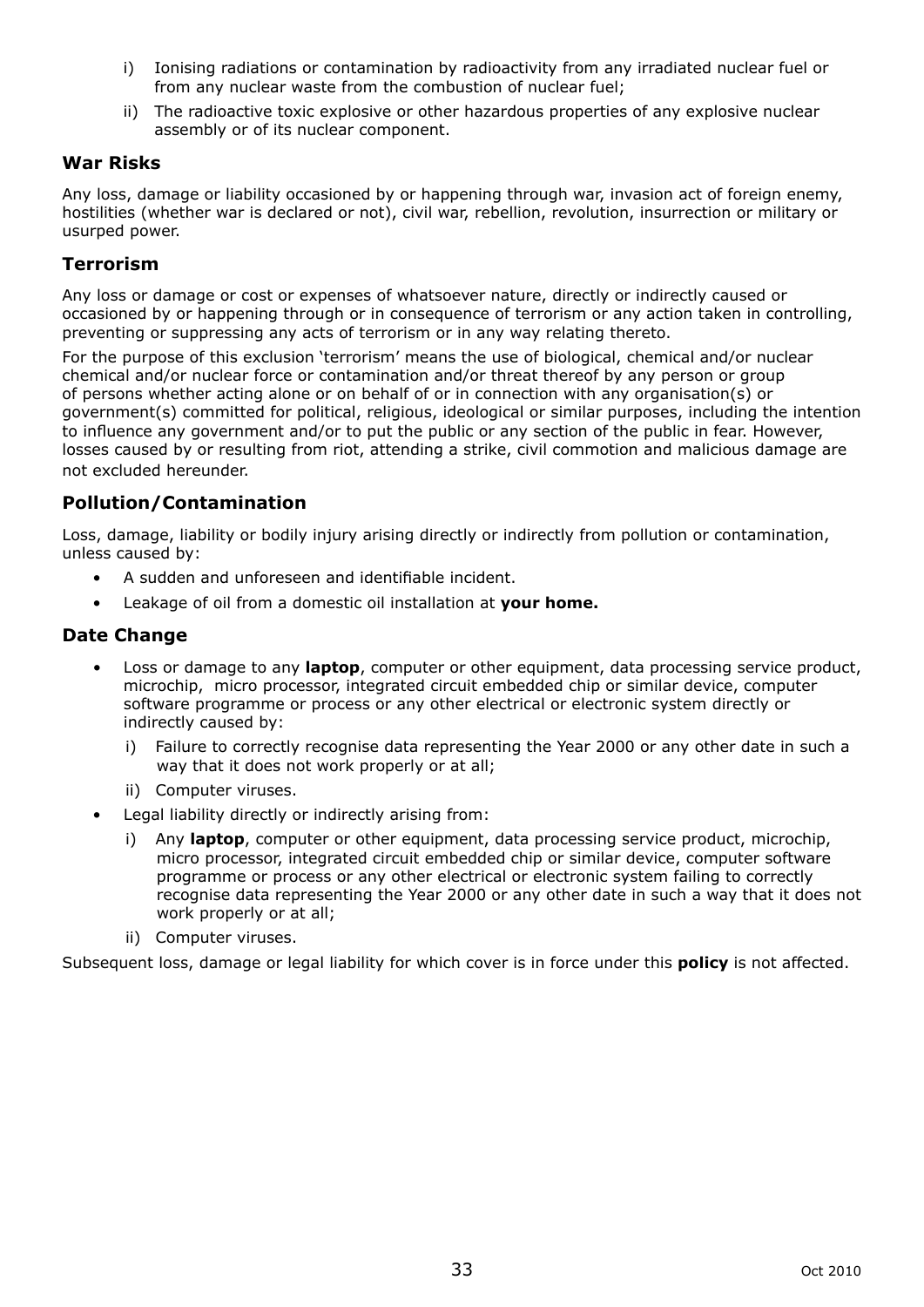# **Inflation Protection**

The **sum insured** on the property will be adjusted monthly in step with the Household Rebuilding Cost Index prepared by the Association of British Insurers. **We** will not charge extra premium on monthly charges but when **we** invite **you** to renew, **we** will do so for the final **sum insured**, which will be based on the latest index figures available when the renewal invitation is prepared.

In the event of a claim, **we** will continue to adjust the **sum insured** during the period required to rebuild up to a maximum of three years provided that:

- The **sum insured** at the date of loss is sufficient to rebuild the property;
- The rebuilding or repair is carried out without delay.

The premium, at renewal, for the next **period of insurance** will be based on any increased **sum insured**.

Although **you** have the benefit of inflation protection, **you** should not rely on this alone to keep the **buildings** and **contents** and personal possessions **sums insured** at the correct level.

The value of **your buildings** or **contents** or personal possessions may be growing faster than inflation – perhaps because of a new extension or acquired items.

It is a condition to insure for the correct sum (see page 30).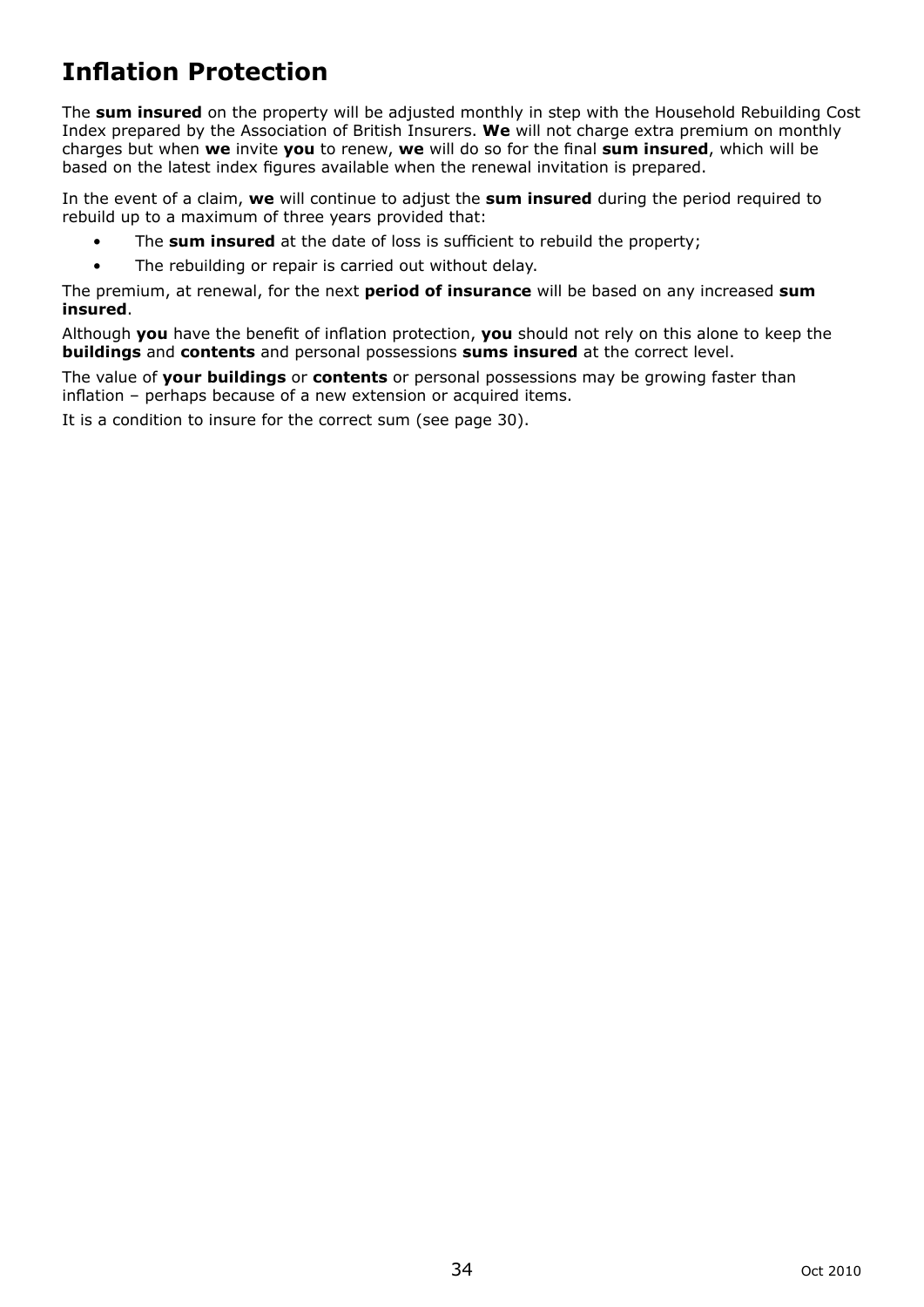# **Claims Conditions**

**You** and **your family** must comply with the following claims conditions to have the full protection of **your policy**.

If **you**/**they** do not comply with them, **we** may, at **our** option, cancel the **policy** or refuse to deal with **your** claim or reduce the amount of any claim payment.

# **Claims procedure**

If **you** wish to make a claim or if something happens which may lead to a claim, **you** must notify **RGA Underwriting Limited** as soon as possible.

If there has been malicious damage, theft or attempted theft, **you** must also tell the police immediately.

**You** will be required to complete the claim form **we** supply and return it to **us** within 30 days of the incident, with all the supporting documents and proofs **we** require - for example written estimates.

If **you** receive a writ summons or other legal process regarding a claim under the **policy, you** must send it immediately to **us**.

**You** must give **us** all the help and information necessary to settle or resist a claim against **you** or to help **us** take action against someone else.

If the above procedure is not followed, **you** will break a condition of the **policy** and **we** may not meet **your** claim.

# **Control of claims**

Do not admit, deny, negotiate or settle a claim without **our** written consent. If **you** or **your family** are being held liable by anyone wishing to make a claim, **you** must not admit liability/responsibility or negotiate to settle a claim. **You** must contact **us** immediately with the full details and any correspondence **you** might have. However, **you** should make emergency/temporary repairs to the property to prevent further damage, but do not throw away any damaged items or carry out full repairs before **we** have a chance to inspect the property or the **contents**.

### **Our special rights**

**We** may enter any part of the property affected by a claim and take possession of it.

**You** cannot abandon the property to **us; we** may, in **your** name and on **your** behalf, take complete control of legal action.

**We** may take legal action, in **your** name, against any other person to recover any payment **we** have made under the **policy; we** will do this at **our** expense.

### **Contribution**

If at the time of a claim there is any other **policy** covering anything insured under this **policy, we** shall be liable only for a proportionate share.

### **Arbitration**

If **we** admit liability for a claim but **you** cannot agree with **us** the amount to be paid, the disagreement will be referred to an arbitrator appointed jointly by **you** and **us** in accordance with the law in force at the time. **You** will not be able to take action in law against **us** over this disagreement until the arbitrator has made his award.

### **Fraud**

**You** must not act in a fraudulent manner. If **you** or anyone acting for **you**:

- Make a claim under the **policy** knowing the claim to be false or fraudulently exaggerated in any respect;
- Make a statement in support of a claim knowing the statement to be false in any respect;
- Submit a document in support of a claim knowing the document to be forged or false in any respect;
- Make a claim in respect of any loss or damage caused by **your** wilful act or with **your** deception, then **we**: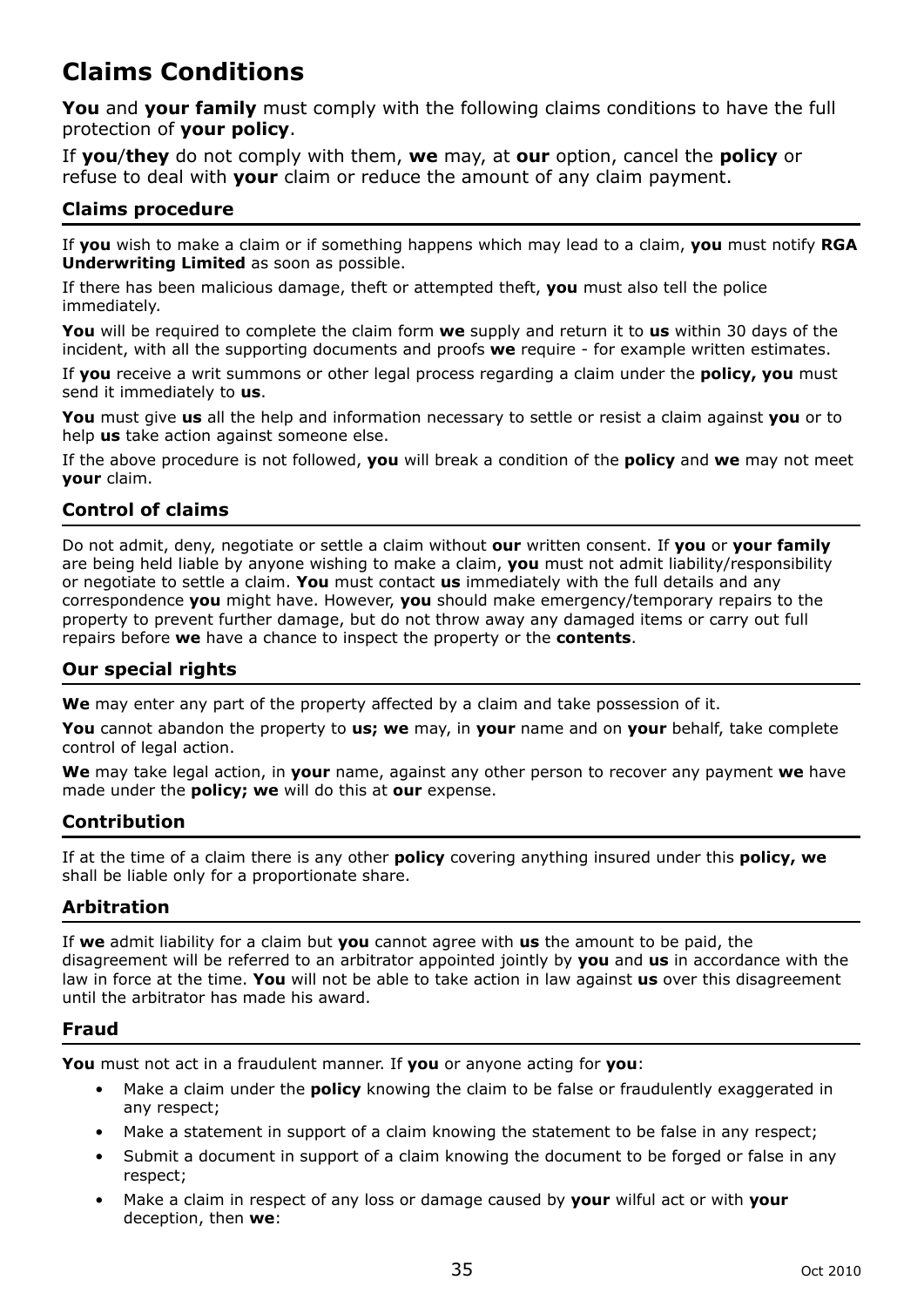- i) Shall not pay the claim;
- ii) Shall not pay any other claim which has been or will be made under the **policy**;
- iii) May, at **our** option, declare the **policy** void;
- iv) Shall be entitled to recover from **you** the amount of any claim already paid under the **policy** since the last renewal date:
- v) Shall not make any return premium;
- vi) May inform the police of the circumstances.

# **How We Settle Claims**

#### **Buildings, contents and personal possessions sections**

**We** will, at **our** option, repair, reinstate or replace the lost or damaged property. Where property cannot be replaced or repaired **we** may, at **our** option, pay in cash the amount of the loss or damage. If **we** do pay cash, the sum payable will reflect any discounts **we** may have received, had **we** replaced the property. The **sums insured** will not be reduced by any claim.

An approved supplier may be appointed where appropriate to act on **our** behalf to further validate **your** claim and they are authorised to arrange a quotation, a repair or a replacement where appropriate.

#### **Matching sets suites and carpets**

An individual item of a matching set of articles or suite of furniture or sanitary ware or other bathroom fittings is regarded as a single item. **We** will pay **you** for individual damaged items but not for undamaged companion pieces. Where carpeting is damaged beyond repair, only the damaged carpet will be replaced and not undamaged carpet in adjoining rooms.

#### **Will a deduction be made for wear and tear?**

**Contents** – There will be a deduction for clothes, furs and household linen. There will be no deduction for all other **contents** provided they have been maintained in good repair and the **sum insured** represents the full value of the property (see General Conditions on page 30).

The **buildings** – If repair or reinstatement is carried out, there will be no deduction, provided that the **sum insured** represents the full value of the **buildings** and they have been maintained in good repair (see General Conditions on page 30).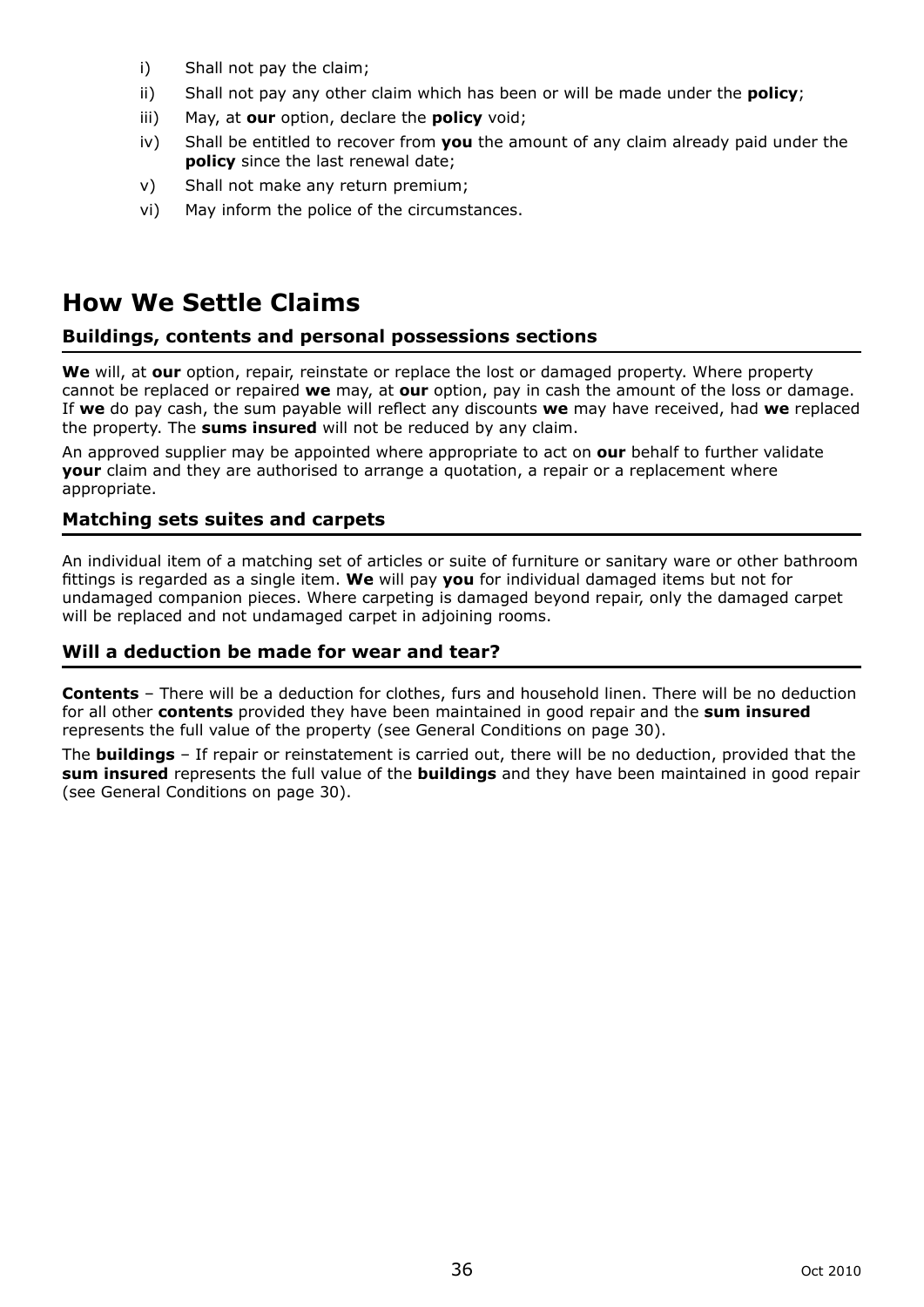# **Making Yourself Heard**

If **you** have cause for complaint, it is important **you** know **we** are committed to providing **you** with an exceptional level of service and customer care.

**We** realise that things can go wrong and there may be occasions when **you** feel that **we** have not provided the service **you** expected. When this happens, **we** want to hear about it so that **we** can try to put things right.

# **Who to contact**

The most important factors in getting **your** complaint dealt with as quickly and efficiently as possible are:

• To be sure **you** are talking to the right person;

and

• That **you** are giving them the right information.

### **When you contact us**

- Please give **us your** name and a contact telephone number;
- Please quote **your policy** and/or claim number, and the type of **policy you** hold;
- Please explain clearly and concisely the reason for **your** complaint.

So **we** begin by establishing **your** first point of contact.

### **Step One – Initiating your complaint**

Does **your** complaint relates to:

#### A: **Your policy**?

B: A claim on **your policy**?

If A, **you** need to contact **RGA Underwriting Limited**, or the agent who sold **you your policy**. Call the number on **your policy** document and state **your** complaint.

If B, **you** need to contact whoever is currently dealing with **your** claim and state **your** complaint.

In either case, if **you** wish to provide written details, the following checklist has been prepared for **you** to use when drafting **your** letter.

- Head **your** letter 'COMPLAINT';
- Give **vour** full name, post code and contact telephone number(s):
- Quote the type of **policy** and **your policy** and/or claim number;
- Advise the name of **your** insurance agent/firm (if applicable);
- Explain clearly and concisely the reason(s) for **your** complaint.

The letter should be sent to the person dealing with **your** complaint along with any other material required.

**We** expect that the majority of complaints will be quickly and satisfactorily resolved at this stage, but if **you** are not satisfied, **you** can take the issue further.

### **Step Two – If you are still unhappy**

Should the response **you** receive be unsatisfactory please contact **us** using the relevant details below. Does **your** complaint relates to:

#### A: **Your policy**?

B: A claim on **your policy**?

If A, ask to speak to the Customer Services Manager, **RGA Underwriting Limited**; where they cannot assist they will ensure **you** are put into contact with the person who can resolve **your** complaint.

If B, please contact the relevant Claims Office, details of which **you** will have received following notifying **us** of **your** claim.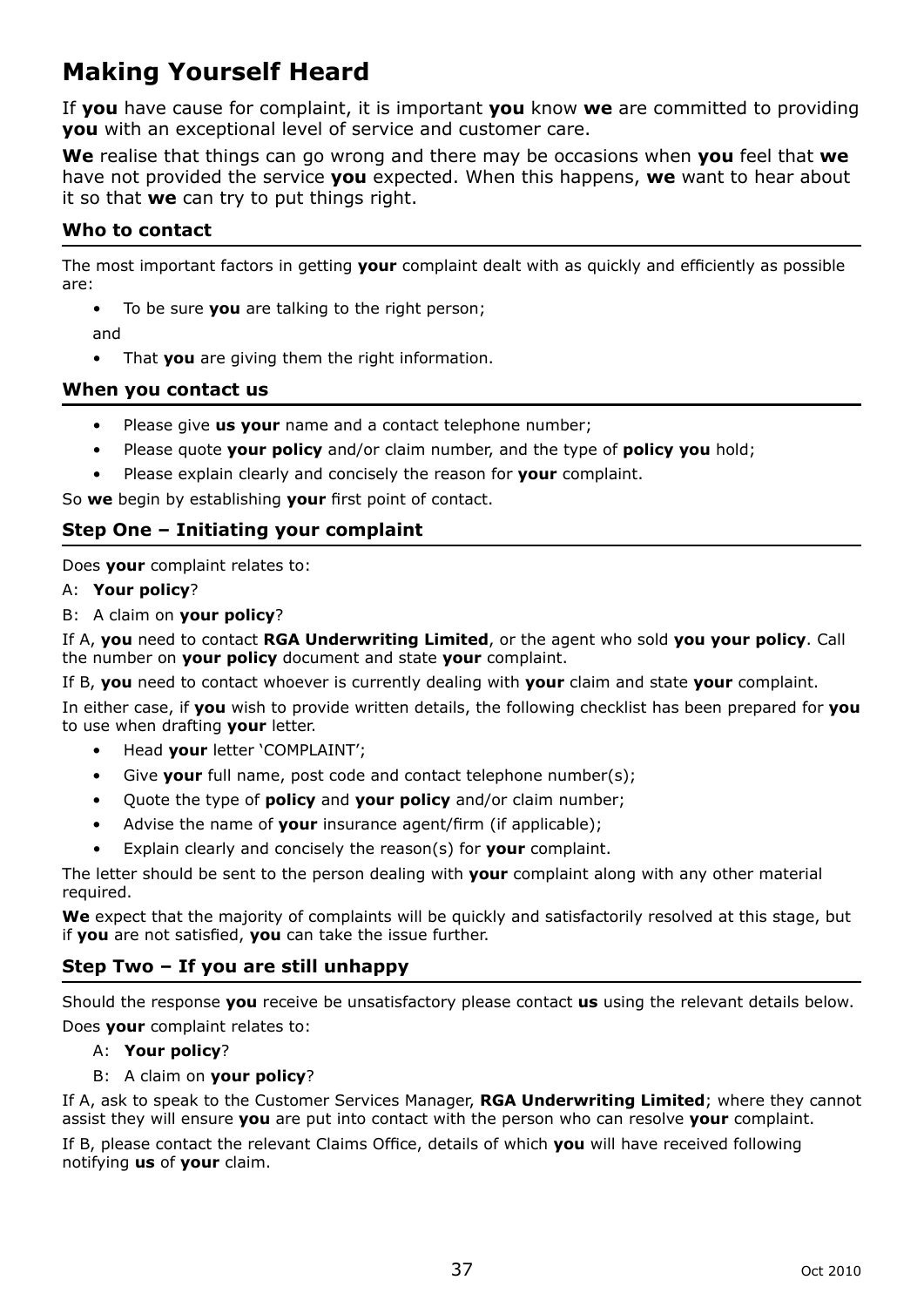# **Step Three – Contacting RGA Head Office**

If **your** complaint is one of the few that cannot be resolved by this stage contact the Head of Customer Care who will arrange for an investigation on behalf of the Chief Executive:

Managing Director **RGA Underwriting Limited** Grove House 551 London Road **I**cleworth Middlesex TW7 4DS Tel: 020 8587 1060 Fax: 020 8587 1061 email: james.castell@rentguard.co.uk

#### **Step Four – Beyond RGA**

If **we** have given **you our** final response and **you** are still dissatisfied **you** may refer **your** case to the Financial Ombudsman Service (FOS).

The FOS is an independent body that arbitrates on complaints about general insurance products. It will only consider complaints if:

- **We** have provided **you** with written confirmation that **our** internal complaints procedure has been exhausted;
- Your business has a turnover of less than £1,000,000.

The FOS can be contacted at:

Financial Ombudsman Service South Quay Plaza 183 Marsh Wall London E14 9SR

Tel: 0845 080 1800 Fax: 020 7964 1001

Referral to the FOS will not affect **your** right to take legal action against **us**.

#### **Financial Services Compensation Scheme**

**If Equity Red Star is not able to meet its liabilities under the insurance, you may be entitled to compensation from the FSCS. The scheme will cover 90% of the claim with no upper limit. You can get more information from us or the Financial Services Authority or by visiting the FSCS website at** *www.fscs.org.uk***.**

**Equity Red Star is managed by Equity Syndicate Management Ltd which is authorised and regulated by the Financial Services Authority. Our registration number is 204851.**